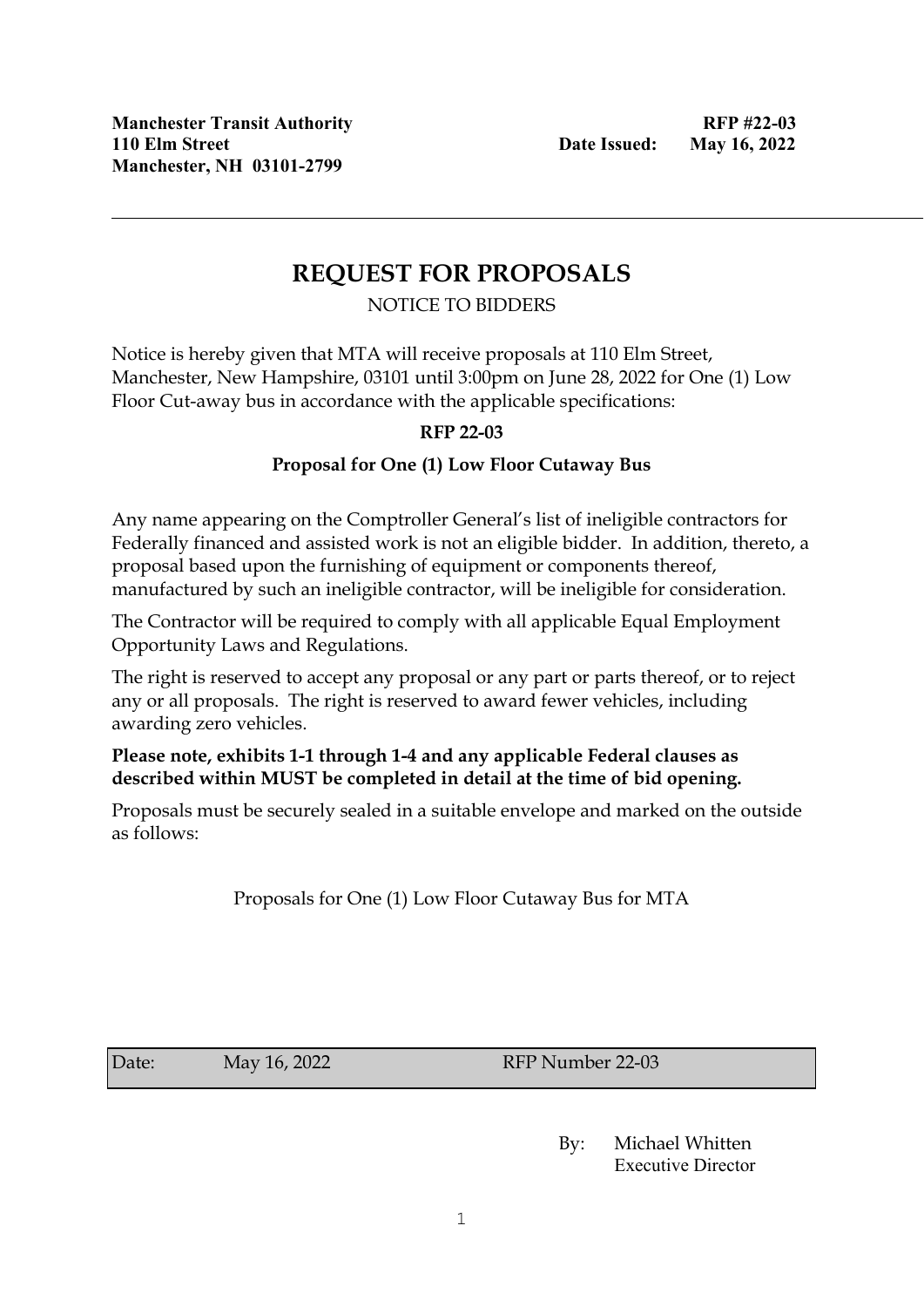Thank you for your interest in public transit projects for MTA. Attached are the solicitation documents and information necessary to participate in the competition. Below is a brief synopsis of the acquisition.

| Description of work:    | Purchase of (1) Low-Floor Cutaway bus |
|-------------------------|---------------------------------------|
| Solicitation type:      | Request for Proposals                 |
| Contract type:          | Firm fixed price on a per-unit basis  |
| Basis of award:         | Proposal with Greatest Value          |
| Anticipated award date: | June 30, 2022                         |
| Performance period:     | See Scope of Work                     |

Proposals shall be submitted in writing no later than June 28, 2022 at 3:00p

# **MTA** Attn: Michael Whitten RFP 22-03 110 Elm Street Manchester, NH 03101

Summary of Proposal Documents: Threshold levels and applicability for each are described in Section 2. Certifications are available in Section 3 and must be completed if required under the Federal threshold levels described.

- Certification and Restrictions Regarding Lobbying
- Government-Wide Debarment and Suspension
- Altoona Bus Testing Certification
- Pre-Award Buy America, Purchaser's Requirements and FMVSS Certification
- TVM Certification
- Post Delivery Buy America, and required documentation is provided for selected bidder to complete upon vehicle delivery. This should not be completed at time of proposal.

Additionally, there are four (4) documents that are required to be completed for MTA. They are:

• Exhibit 1.1 Bid Proposal Form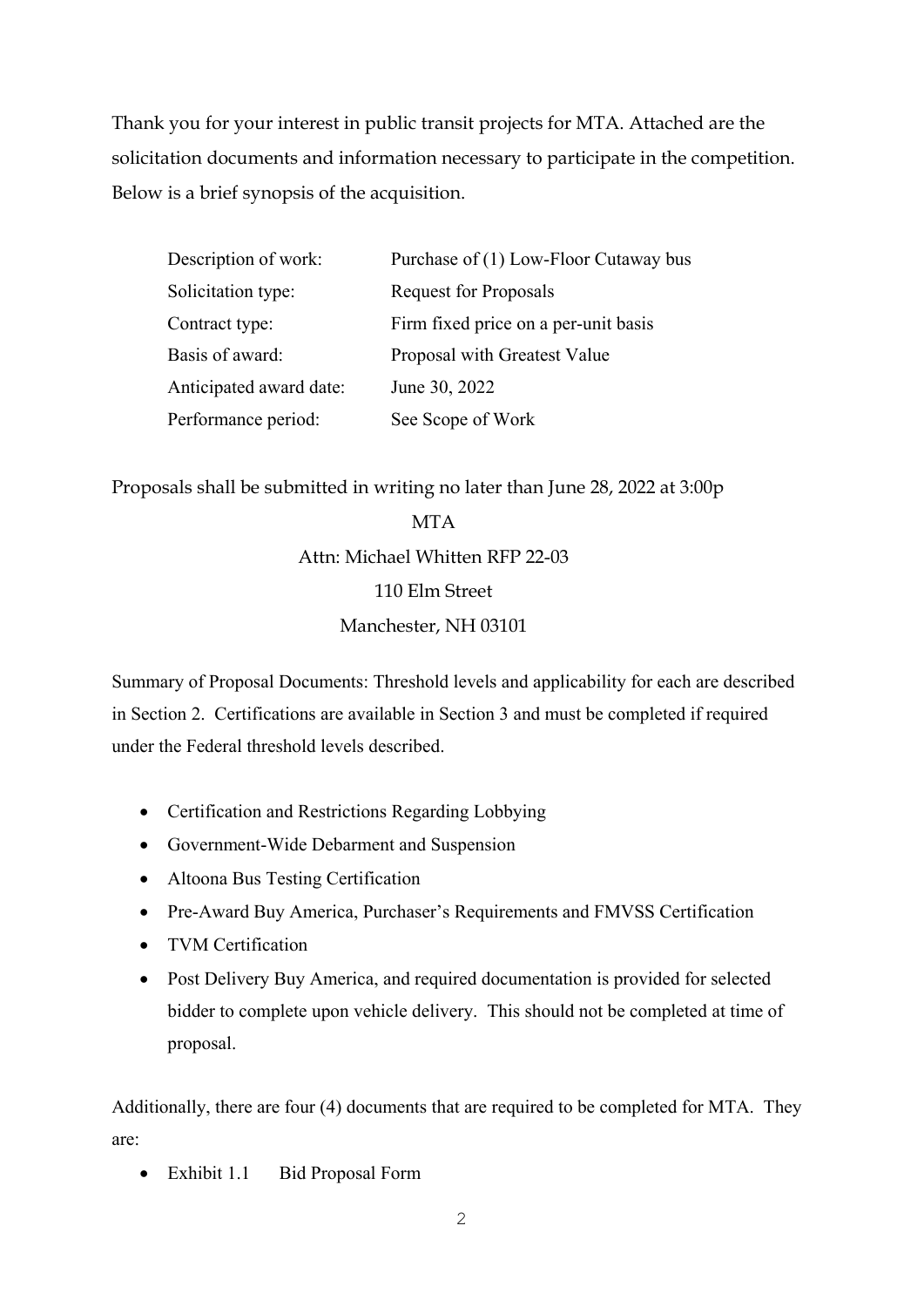- Exhibit 1.2 Warranty Summary (Must be detailed, not referral to manufacturer documentation).
- Exhibit 1.3 Approved Equals Form (If Approved Equals are being sought)
- Exhibit 1.4 Amendment Page (If Amendments are submitted)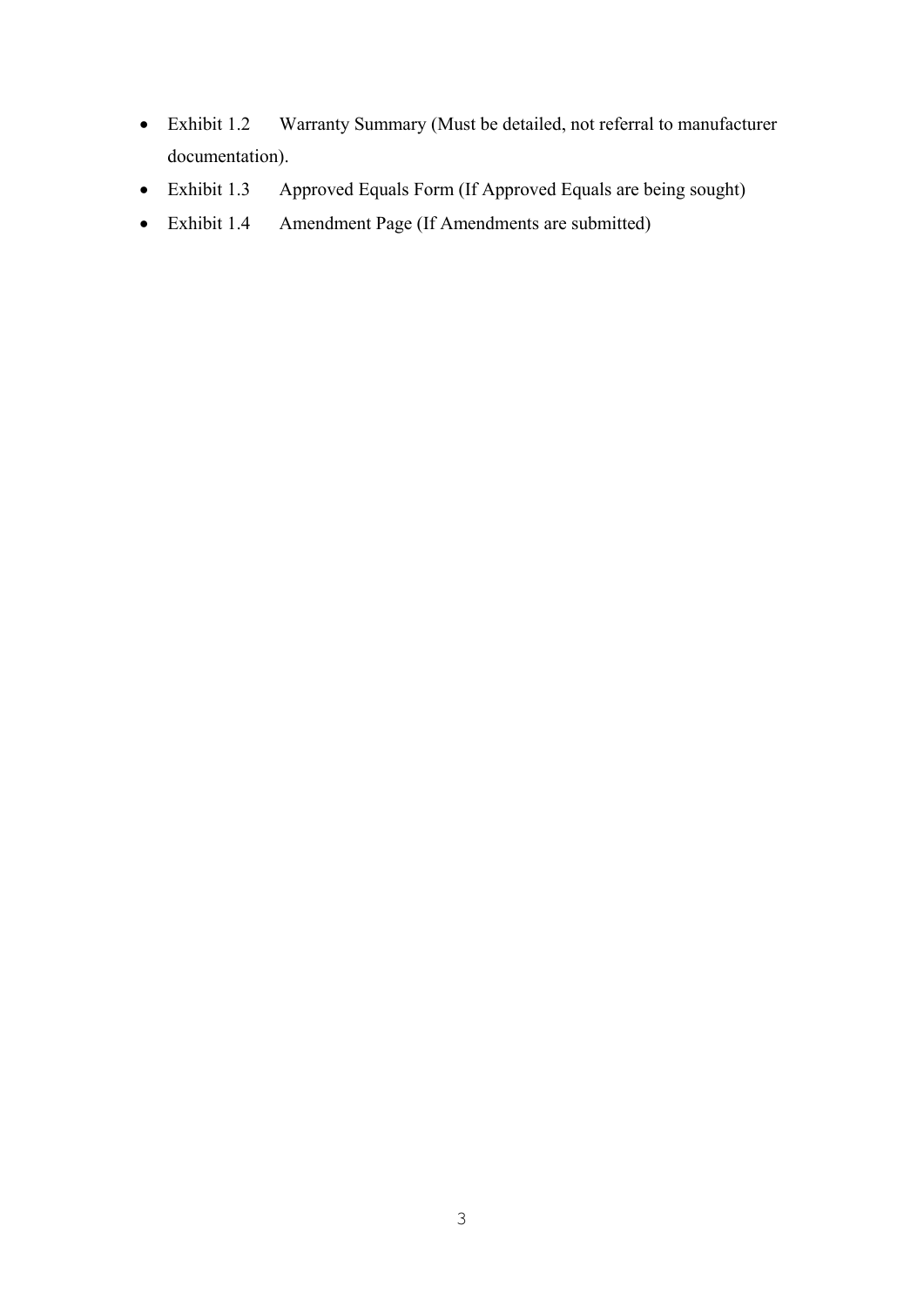### **MTA**

### PROPOSAL SECTION NUMBER 1

### **TERMS AND CONDITIONS**

### General

- 1. Proposals will be received by the Executive Director, MTA, Manchester, New Hampshire, at the place and until the time specified in the Notice to Bidders and then publicly read aloud for the information of bidders and others who may be present either in person or by representative. NO PROPOSAL WILL BE ACCEPTED AFTER TIME AND DATE SPECIFIED.
- 2. The following meanings are attached to the defined words when used in this PROPOSAL form.
	- (a) The word "MTA" means the Manchester Transit Authority.
	- (b) The word "Bidder" means the person, firm, or corporation submitting a proposal on this specification or any part thereof.
	- (c) The word "Contractor" means the person, firm, or corporation with whom the Contract is made by carrying out the provisions of this RFP and the Contract.
- 3. Strict compliance with the requirements of the Notice to Bidders, Terms and Conditions, and the instructions printed on the forms is necessary. All designations and prices shall be fully and clearly set forth. All blank spaces in the RFP forms shall be suitably filled in. For the convenience of bidders, RFP forms are provided in this Solicitation.
- 4. Each proposal must give the full business address of bidder and be signed by him/her with his/her usual signature. Proposals by partnerships must furnish the full names of all partners and must be signed with the partnership name by one of the members of the partnership or by an authorized representative, following by the signature and title of the person signing. Proposals by corporations must be signed with the legal name of the corporation, followed by the State of incorporation and by the signature and title of the president, secretary, or other person authorized to bind it in the matter. The name of each person signing shall also be typed or printed below the signature. Proposal by a person who affixes to his/her signature the word "president," "secretary," "agent," or other title without disclosing his/her principal may be held to be the proposal of the individual signing. When requested by the Executive Director, MTA, satisfactory evidence of the authority of the officer signing on behalf of the corporation shall be furnished.
- 5. Bidder shall submit an original (printed) and one electronic copy of his Proposal. Proposals must be securely sealed in a suitable envelope, addressed, and marked on the outside as follows: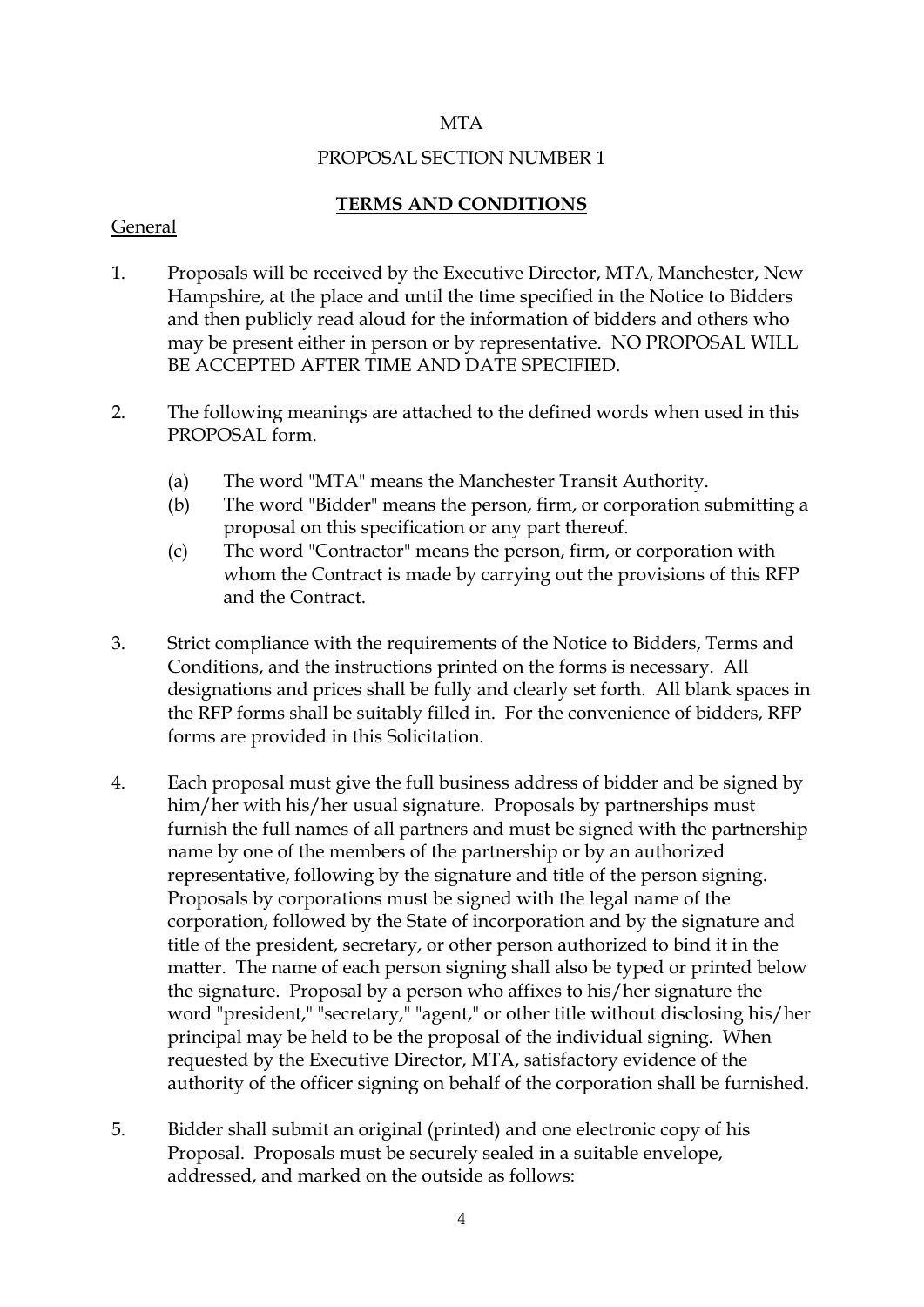### **Proposal for One (1) Low Floor Cutaway Bus.**

Date: May 16, 2022 RFP Number: 22-03

MTA is not responsible for proposals not properly marked.

- 6. Proposal security or proposal bond: Not Required.
- 7. Changes to the Specifications will be made by written addendum by MTA and will be forwarded to all persons and firms to whom documents have been submitted.
- 8. No oral interpretations will be made to any Bidder as to the meaning of the specifications or terms and conditions of this RFP. Every request for such interpretation or requests for a change in the specifications or terms and conditions shall be made in writing and addressed and forwarded to the Executive Director, MTA, 110 Elm Street, Manchester, New Hampshire, 03101 in accordance with the Approved Equals provisions to follow. Any unapproved deviations, exceptions, substitutes, alternates or conditional qualifications contained in a proposal may be cause for its rejection.
- 9. Proposals may be withdrawn prior to the closing time for receipt of proposals. A request to withdraw a proposal must be submitted in writing and signed by the bidder. No requests to withdraw a proposal will be accepted if they are verbal or submitted after the closing time. Negligence on the part of the Bidder in preparing the proposal confers no right for the withdrawal of the proposal after it has been opened.
- 10. Proposals may be modified by the bidder prior to the closing time for receipt of proposals. Modifications must be submitted in writing and signed by the bidder. Only additions or subtractions to the bidder's original proposal should be stated. Prices are not to be stated. No verbal modifications will be accepted after the closing time.
- 11. A proposal may be withdrawn or modified by facsimile communication provided such communication is signed by the person signing the original document and the facsimile is received by MTA prior to the closing time for the receipt of proposals.
- 12. MTA reserves the right to postpone the proposal opening for its own convenience and to waive any informality in proposals and to reject any and all proposals, wholly or in part, and to make awards in a manner deemed in the best interests of MTA.
	- 13. Approved Equals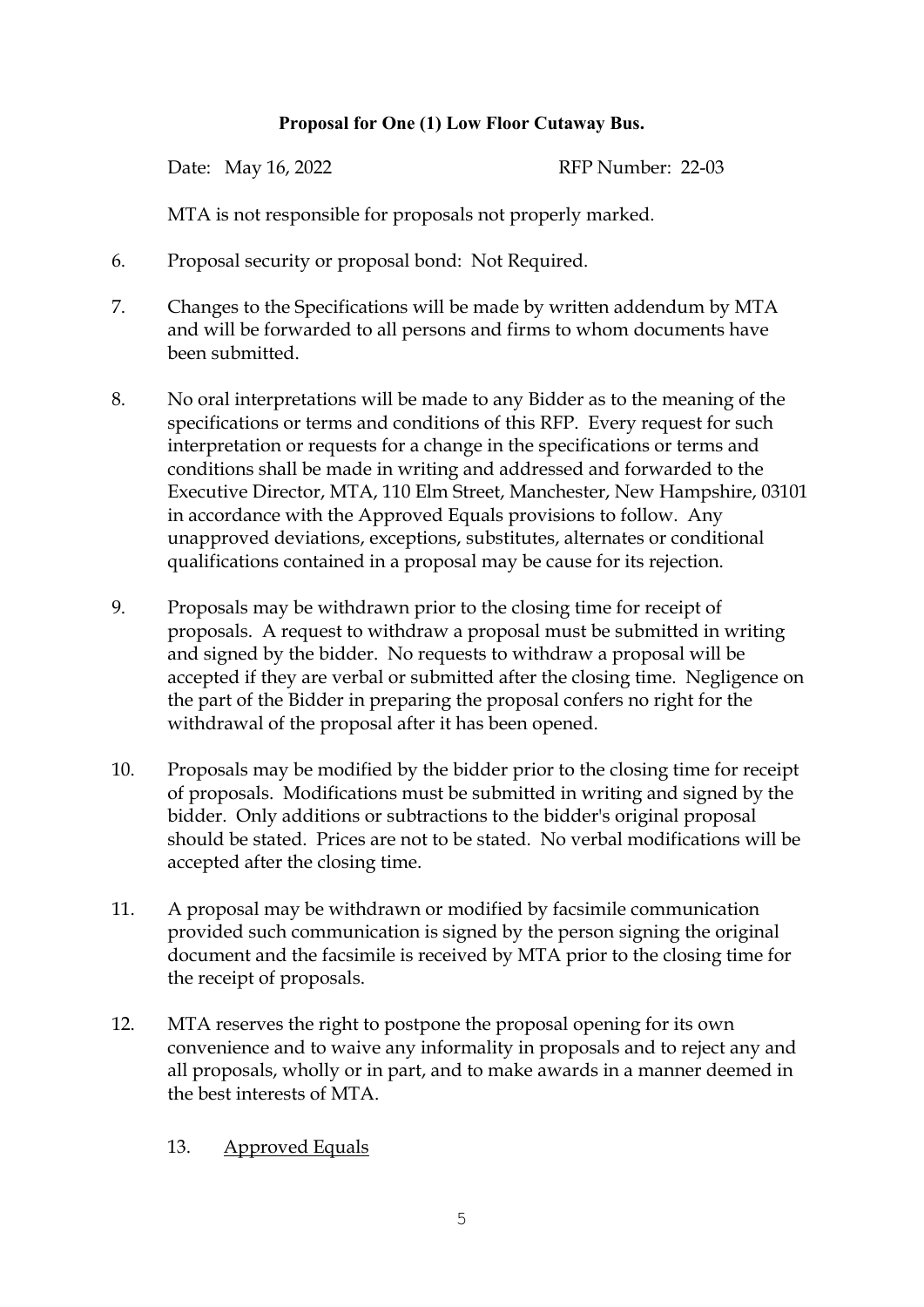- (a) In all cases, materials must be furnished as specified. Where brand names or specific items are used in the specifications, consider the term "or approved equal" to follow.
- (b) Any unauthorized deviations, exceptions, substitutions, alternates, or conditional qualifications contained in a proposal may be cause for its rejection.
- (c) If a potential bidder feels that his product is an equal to the product specified he must submit a written request to MTA.
- (d) Requests for approved equals, clarification of Specifications, and protest of Specifications must be received by MTA, in writing no later than June 7, 2022 to allow analysis of the request. Any request for an approved equal or protest of the Specifications must be fully supported with catalog information, specifications and illustrations or other pertinent information as evidence that the substitute offered is equal to or better than the Specifications' requirement. Where an approved equal is requested, the Contractor must demonstrate the quality of his product to the MTA and must furnish sufficient information to enable the MTA to determine whether the product is or is not equal to that specified. Written requests may be submitted electronically to [mwhitten@mtabus.org](mailto:mwhitten@mtabus.org)
- (e) MTA replies to request under paragraph (d) above will be emailed by June 10, 2022 close of business.
- (f) A notice of approved equals shall be furnished to all parties receiving specifications so that all bidders may propose accordingly.
- (g) Appeal from the decisions of MTA to approve or disapprove approved equal status shall be submitted in writing to the Executive Director, MTA, 110 Elm Street, Manchester, New Hampshire, 03101, not later than five (5) days from the date of MTA's decision. The appeal shall, at a minimum, identify the decision in question, specify all reasons why the appealing party disagrees with the decision, and shall include all facts and justification, including technical information, in support of its position. The Executive Director may request additional information from the appealing party and information or a response from the bidders, which shall likewise be submitted in writing to the Executive Director not later than five (5) days from the date of MTA's request. So far as practicable, appeals will be decided upon the basis of the written appeal, information and written responses submitted by the appealing party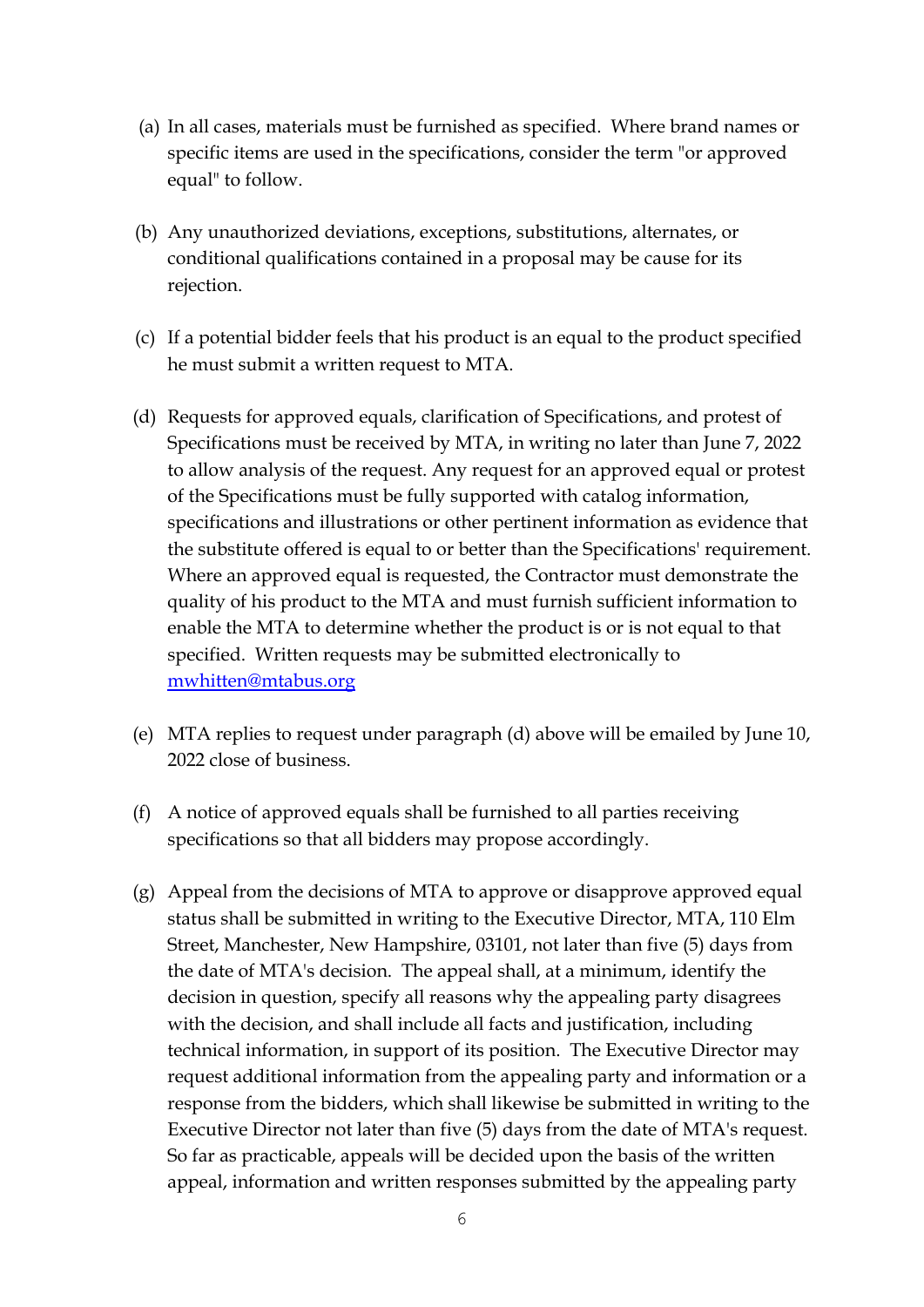and other bidders; all parties are urged to make written submissions as complete as possible. Failure of any party to timely respond to a request for information may be deemed by MTA that such party does not desire to participate in the proceeding, does not contest the matter, or does not desire to submit a response, and in such event the appeal will proceed and will not be delayed due to the lack of a response. Upon receipt and review of written submissions and any independent investigation deemed appropriate by MTA, the Executive Director shall either (a) render a decision which shall be final and advise all interested parties of same in writing or (b) at the sole election of the Executive Director, conduct an informal hearing at which the interested participating parties will be afforded an opportunity to present their respective positions and facts, documents, justification and technical information in support thereof. Parties may, but are not required to be represented by counsel at the informal hearing, which will not be subject to formal rules of evidence or procedure. Following the informal hearing the Executive Director shall render a decision that shall be final and advise all interested parties thereof in writing.

- 14. The Bidder shall familiarize him/herself with the location of facilities and of the areas of responsibility and labor therein. Failure to do so will not relieve a successful bidder of his obligation to furnish all labor necessary to carry out the provisions of this contract. Insofar as possible in carrying out his work, the Contractor must employ such methods and/or means to not cause any interruption of or interference with operations of MTA.
- 15. MTA, through the Executive Director, reserves the right to allow for any change in operating conditions or for any other cause not now foreseen and to proportion required services or supplies according to available facilities. In addition, MTA reserves the right to negotiate with the successful Contractor for additional work required.
- 16. In submitting his proposal, the Bidder certifies that no official or employee of the City of Manchester or MTA has any interest in the proposal or in the Contract which the Bidder offers to execute, or in the expected profits to arise therefrom, and that his proposal is made in good faith without fraud or collusion or connection with any other person submitting a proposal.
- 17. MTA may make such investigations as it deems necessary to determine the ability of the bidder to perform the work, and the bidder shall furnish to MTA all such information and data for this purpose as MTA may request. MTA reserves the right to reject any proposal if the evidence submitted by, or investigation of, such bidder fails to satisfy MTA that such bidder is properly qualified to carry out the obligations of the contract.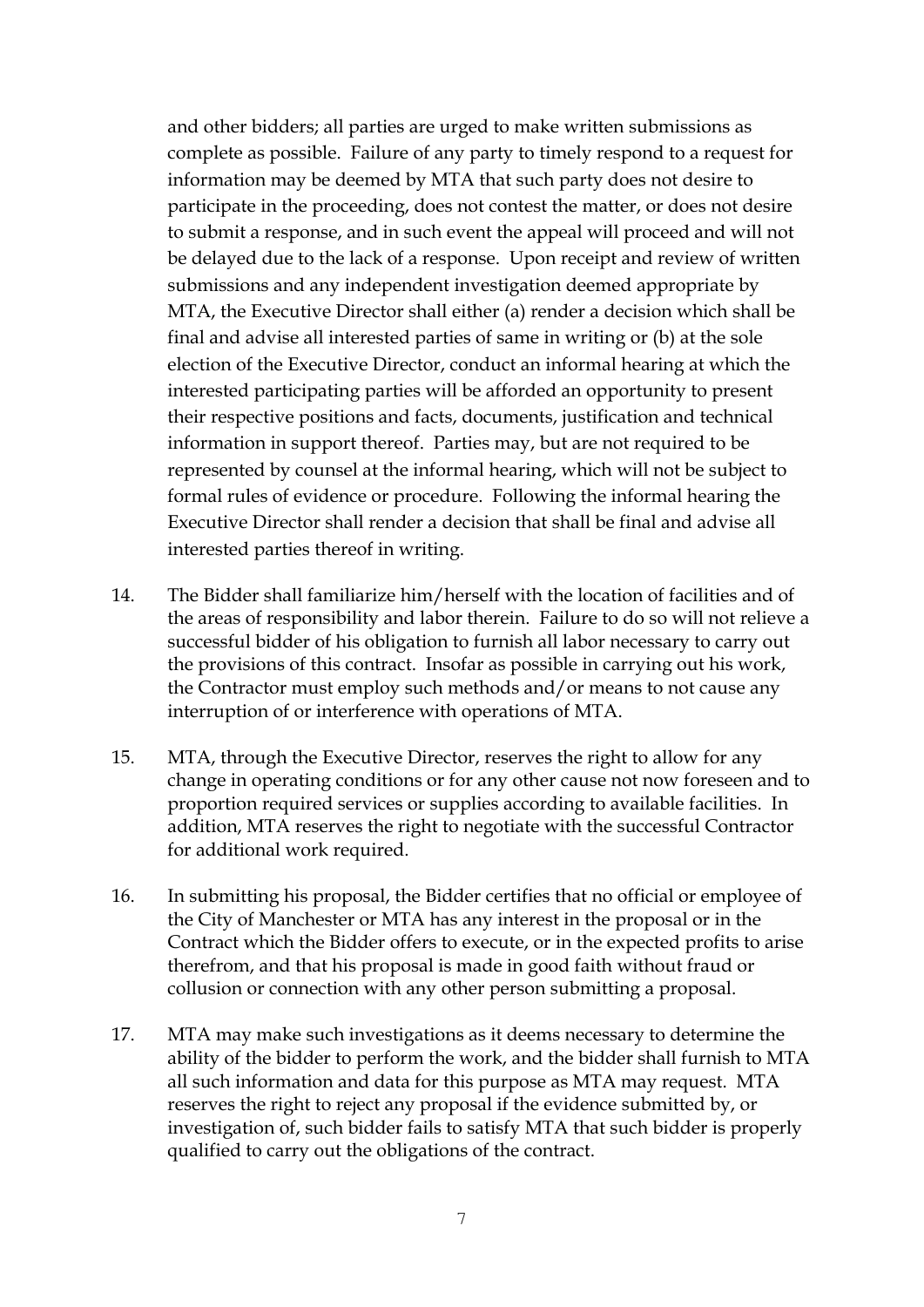- 18. Awards will be made to the "highest value" in accordance with the Scope of Work and Specifications. In determining "highest value," the following shall be considered mandatory minimum standards:
	- (a) The ability, capacity, and skill of the Bidder to perform the Contract or provide the service required;
	- (b) Whether the Bidder can perform the Contract or provide the service promptly, or within the time specified, without delay or interference;
	- (c) The character, integrity, reputation, judgment, experience, and efficiency of the Bidder;
	- (d) The quality of performance of previous contracts or services;
	- (e) The previous and existing compliance by the Bidder with laws and ordinances relating to the Contract or service;
	- (f) The duration of lead time required between time of order and expected delivery of vehicles.
	- (g) The sufficiency of the financial resources and ability of the Bidder to perform the Contract or provide the service;
	- (h) The quality, availability and adaptability of the supplies, or contractual services to the particular use required.
	- The following weighting metric shall be used to determine "highest value" from those proposers who satisfy the above metrics.

| Purchase price:              | 40% |
|------------------------------|-----|
| Lifetime Operating Cost: 30% |     |
| <b>Warranty Value:</b>       | 20% |
| <b>Delivery Date:</b>        | 10% |

1. Bidder Qualifications:

The Bidder must be the manufacturer or authorized dealer for such a manufacturer of the vehicles it proposes to furnish. The manufacturer or authorized dealer for the vehicles will be considered only if such manufacturer or authorized dealer is a person, firm, or corporation which:

Has been engaged in the manufacture and advertised sales or has been an authorized dealer for such a manufacturer of compact vans, vans, station wagons, or buses, for a period of not less than three (3) years; and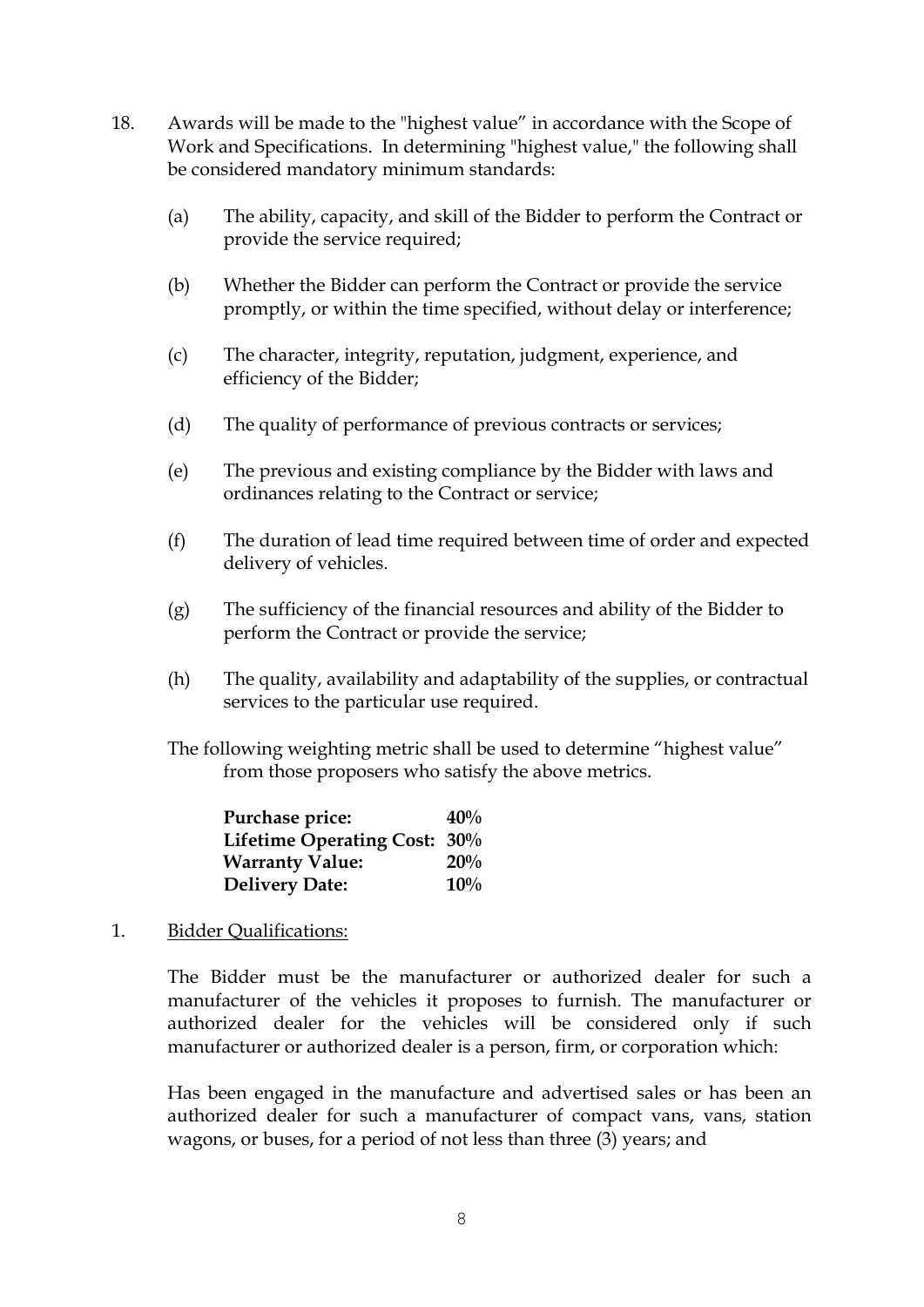Has an operation or is an authorized dealer for a manufacturing facility adequate for, and devoted to, the manufacture or sale of compact vans, vans, station wagons, or buses, with sufficient capacity to assure the delivery of all vehicles in compliance with the Bidder's submitted proposal.

The financial condition, skill, experience, ability, and facilities of any or all Bidders to perform any contract resulting from proposals received in response to this RFP will be taken into consideration in order to determine whether the Bidder is responsible and properly equipped to undertake and carry out the terms of such contract.

### 20. Anticipated Duration of Contract:

MTA is not seeking any future options. Procurement is considered a one-time event.

### 21. Assignability:

The terms and provisions of the Contract Documents shall be binding upon MTA and the Contractor and their respective partners, successors, heirs, executors, administrators, assigns, and legal representatives.

As MTA is not seeking optional future vehicles, no portion of this award will be assigned by MTA to another public transportation provider.

### 22. Pricing:

The price to be quoted in any proposal submitted shall include all labor, materials, tools, equipment, and other costs necessary to fully complete the project in accordance with the specifications. Anything omitted from this specification that is clearly necessary for the completion of the item and its appurtenances shall be considered a portion of such proposal item although not directly specified or called for in these specifications. Bidder will not include any discounts in the proposal pricing. However, MTA will accept any discounts offered during the course of the contract. Freight must be included in proposal price.

### 23. Terms of Payment**:**

Bidder should note any discounts for payment before thirty (30) days. Corresponding bills of lading must be shown on the invoicing.

24. Purchases are exempt from payment of all Federal, State and local sales and excise taxes in connection with the Project. Said taxes must not be included in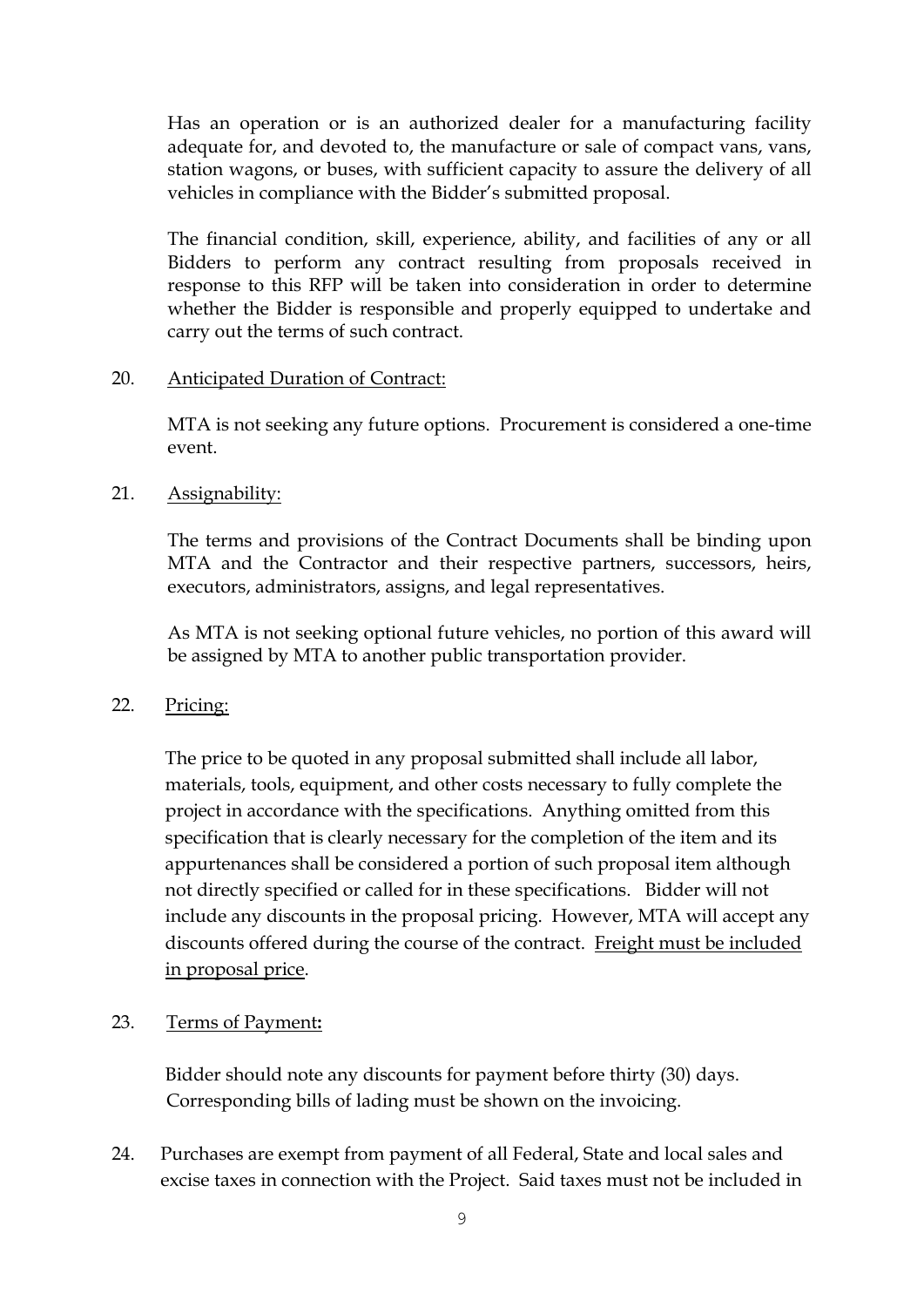proposal prices. Purchaser will provide necessary tax exemption certificates to supplier.

### 25. Proposal Acceptance:

Each proposal will be submitted with the understanding that the acceptance in writing by purchaser of the offer to furnish any or all of the items described therein, shall constitute a contract between the bidder and the purchaser which shall bind the bidder on his part to furnish and deliver at his proposal price, and in accordance with conditions of said accepted proposal and specifications.

- 26. The Contract Agreement will be in the form customarily employed by MTA and will incorporate the Notice to Bidders, the Terms, Conditions, and all contents of this RFP, and the entire contents of the Bidder's proposal.
- 27. The Revised Statutes Annotated of the State of New Hampshire, insofar as they apply to the laws of competitive proposing, contracts, and purchases, are made a part hereof.
- 28. Delivery Instructions

Unless otherwise specified, the delivery location shall be 110 Elm Street, Manchester, New Hampshire. Shipments shall be accepted Monday through Friday, 8:00 AM to 4:00 PM, excluding holidays. Contractor is required to notify MTA's purchasing agent in advance if delivery cannot be made during these hours.

### 29. Miscellaneous Contract Provisions

- a. Contractor warrants that it has not been paid any bonus or commission for the purpose of obtaining this Contract.
- b. The failure of MTA at any time to insist upon a strict performance of any terms, conditions and covenants herein shall not be deemed a waiver of any subsequent breach or default of the terms, conditions, and covenants herein contained.
- c. Contractor shall not assign any interest or obligation in this Contract, and Contractor shall not transfer any interest in the same (whether it be assignment or notation), without the prior written consent of MTA.
- d. Any proposed change or modification of this Contract shall be submitted in writing to MTA for its prior approval. All changes shall be by written agreement of MTA and Contractor.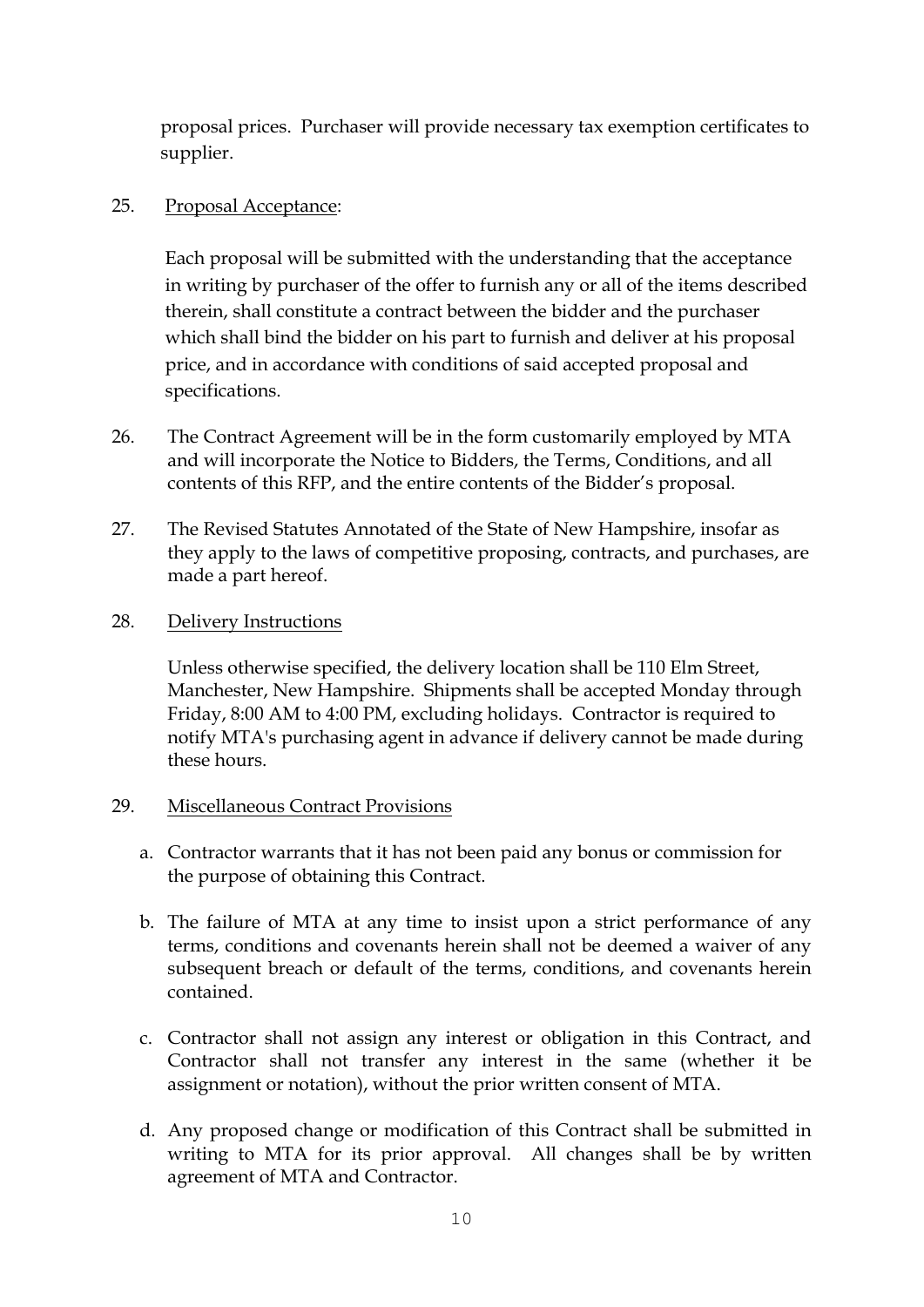- e. The Proposal submitted by the Contractor is incorporated herein by reference as if fully set forth verbatim herein. In the event of conflict between this Contract and Proposal, the provisions of this Contract shall control.
- f. This Contract, except as set forth in the preceding paragraph, represents the entire and integrated Agreement between MTA and the Contractor and supersedes all prior negotiations, statements, instructions, and representations or agreements, whether written or oral.

This Contract may not be modified, amended or assigned except by written agreement duly signed by both parties.

- g. At the election of MTA, the invalidity or illegality of any provisions of this Contract, other than arising from the fiscal inability of MTA to pay the compensation due to the Contractor as same becomes due, as determined by a court of last resort of competent jurisdiction, shall not affect the validity of the remainder of this Contract, and this Contract shall remain in full force and effect as if such illegal or invalid provisions were not contained herein.
- h. As delivery date is a scoring metric, MTA reserves the right to impose liquidated damages in the amount of \$50.00 per day for deliveries occurring later than the specified number of days after purchase order submission as outlined in successful award proposal. Bidders should designate delivery date in the form of X days from purchase order submission.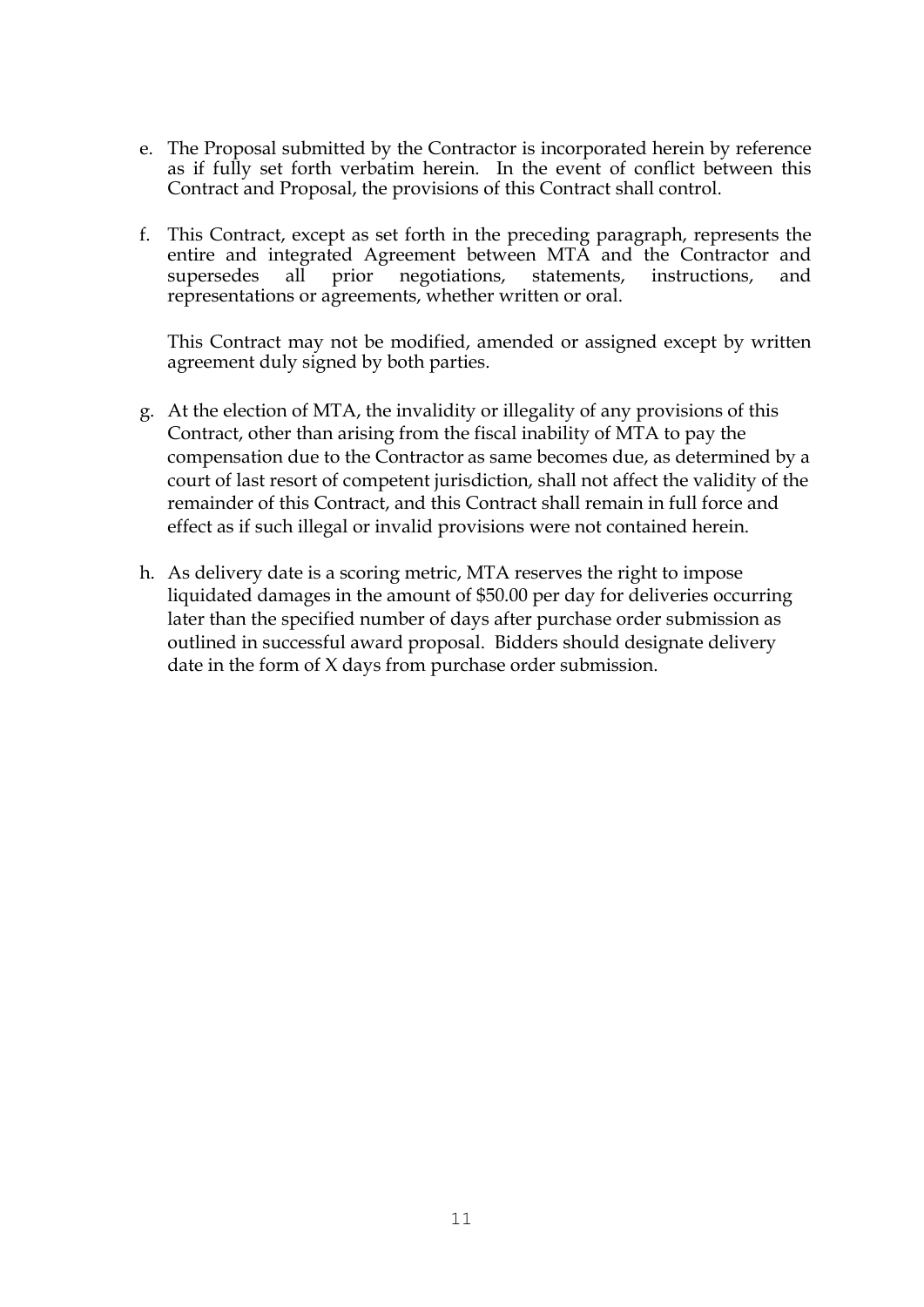### **MTA PROPOSAL SECTION NUMBER 2**

### **SOLICITATION PROVISIONS/REQUIRED CONTRACT CLAUSES**

## **Federal Clauses**

Please note that many Federal Clauses will only apply to procurements with a total value (not per vehicle) that meets certain thresholds. Please refer to the below descriptions to determine if a particular clause is applicable. As MTA cannot know the total proposed costs, it has included all such Federal Clauses. If the total costs for the proposal is under the listed threshold, those clauses so noted will not apply and need not be completed.

### **2.1 Fly America Requirements**

Applicability – all contracts involving transportation of persons or property, by air between the U.S. and/or places outside the U.S. These requirements do not apply to micro-purchases (\$3,000 or less, except for construction contracts over \$2,000). Contractor shall comply with 49 USC 40118 (the "Fly America" Act) in accordance with General Services Administration regulations 41 CFR 301-10, stating that recipients and subrecipients of Federal funds and their contractors are required to use US Flag air carriers for US Government-financed international air travel and transportation of their personal effects or property, to the extent such service is available, unless travel by foreign air carrier is a matter of necessity, as defined by the Fly America Act. Contractor shall submit, if a foreign air carrier was used, an appropriate certification or memorandum adequately explaining why service by a US flag air carrier was not available or why it was necessary to use a foreign air carrier and shall, in any event, provide a certificate of compliance with the Fly America requirements. Contractor shall include the requirements of this section in all subcontracts that may involve international air transportation.

# **2.2 Buy America Requirements (Rolling Stock)**

Construction Contracts and Acquisition of Goods or Rolling Stock (valued at more than \$150,000)

Contractor shall comply with 49 USC 5323(j) and 49 CFR 661, as amended by 2 CFR Part 200 stating that Federal funds may not be obligated unless steel, iron and manufactured products used in FTA-funded projects are produced in the United States, unless a waiver has been granted by FTA or the product is subject to a general waiver. General waivers are listed in 49 CFR 661.7, and include software, microcomputer equipment and small purchases (currently less than \$150,000) made with capital, operating or planning funds. Separate requirements for rolling stock are stated at 5323(j)(2)(C) and 49 CFR 661.11 and as amended by Map-21 (5325). Rolling stock must be manufactured in the US and have a minimum 60% domestic content and adhere to contract term limitations. A bidder or offeror shall submit appropriate Buy America certification to the recipient with all bids on FTA-funded contracts, except those subject to a general waiver. Proposals not accompanied by a completed Buy America certification shall be rejected as nonresponsive. This requirement does not apply to lower tier subcontractors.

### **2.3 Cargo Preference**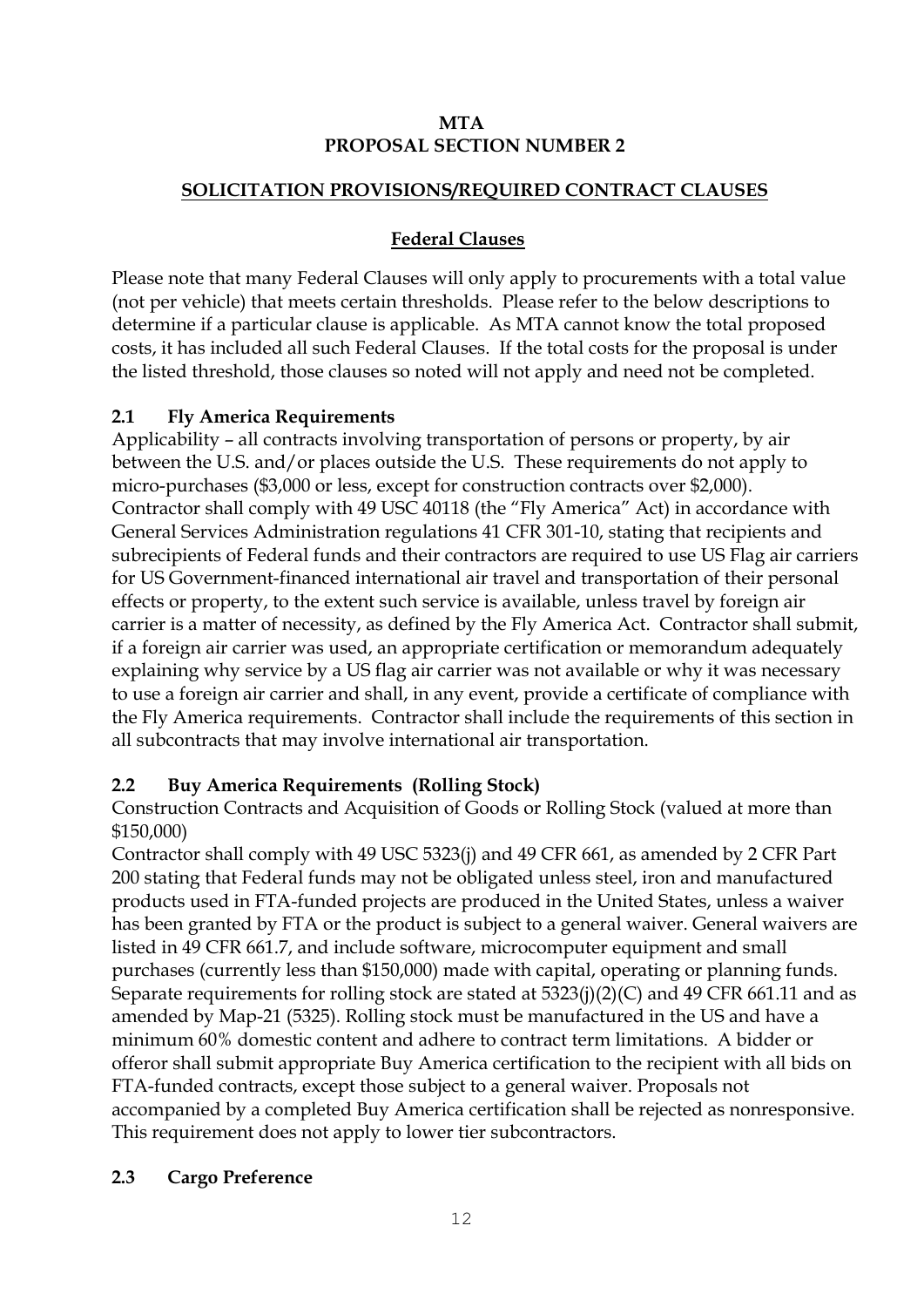Contracts involving equipment, materials or commodities which may be transported by ocean vessels. These requirements do not apply to micro-purchases (\$3,000 or less, except for construction contracts over \$2,000). Contractor shall: a. use privately owned US-Flag commercial vessels to ship at least 50% of the gross tonnage (computed separately for dry bulk carriers, dry cargo liners and tankers) involved, whenever shipping any equipment, material or commodities pursuant to the underlying contract to the extent such vessels are available at fair and reasonable rates for US flag commercial vessels; b. furnish within 20 working days following the loading date of shipments originating within the US or within 30 working days following the loading date of shipments originating outside the US, a legible copy of a rated, "on-board" commercial bill-of-lading in English for each shipment of cargo described herein to the Division of National Cargo, Office of Market Development, Maritime Administration, Washington, DC 20590 and to the recipient (through contractor in the case of a subcontractor's bill-of-lading.); c. include these requirements in all subcontracts issued pursuant to this contract when the subcontract involves the transport of equipment, material or commodities by ocean vessel.

### **2.4 Energy Conservation**

All Contracts except micro-purchases (\$3,000 or less, except for construction contracts over \$2,000) Contractor shall comply with mandatory standards and policies relating to energy efficiency, stated in the state energy conservation plan issued in compliance with the Energy Policy & Conservation Act.

### **2.5 Clean Water**

All Contracts and Subcontracts over \$100,000

Contractor shall comply with all applicable standards, orders or regulations issued pursuant to the Federal Water Pollution Control Act, as amended, 33 USC 1251 et seq. Contractor shall report each violation to the recipient and understands and agrees that the recipient shall, in turn, report each violation as required to FTA and the appropriate EPA Regional Office. Contractor shall include these requirements in each subcontract exceeding

\$100,000 financed in whole or in part with FTA assistance.

### **2.6 Bus Testing**

Contractor [manufacturer] shall comply with 49 USC A5323(c) and FTA's implementing regulation 49 CFR 665, to the extent they are consistent with 49 U.S.C. § 5318(e), as amended; and shall perform the following:

- 1) A manufacturer of a new bus model or a bus produced with a major change in components or configuration shall provide a copy of the final test report to the recipient prior to the recipient's final acceptance of the first vehicle.
- 2) A manufacturer who releases a report under para. 1 above shall provide notice to the operator of the testing facility that the report is available to the public.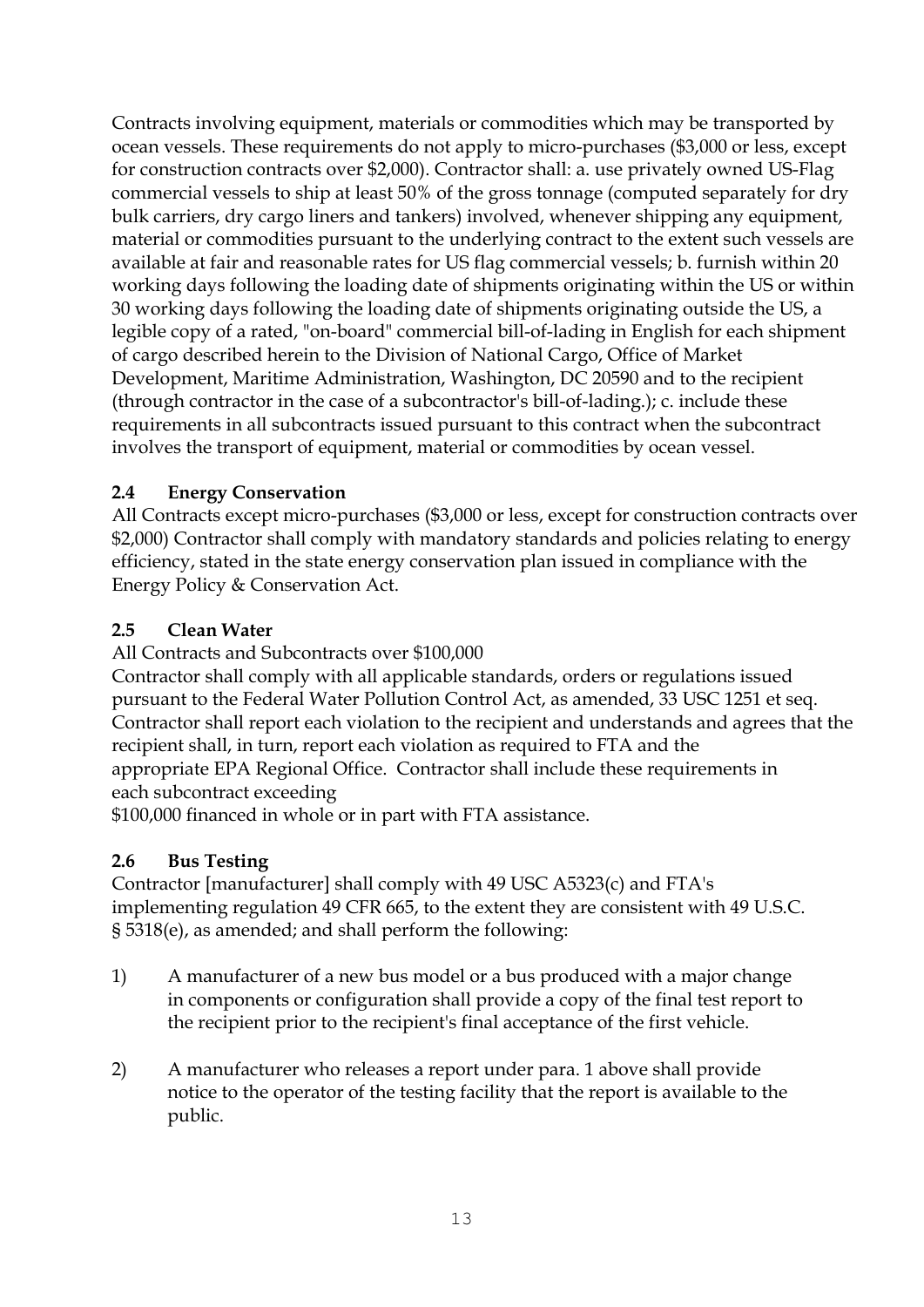- 3) If the manufacturer represents that the vehicle was previously tested, the vehicle being sold should have the identical configuration and major components as the vehicle in the test report, which must be provided to the recipient prior to the recipient's final acceptance of the first vehicle. If configuration or components are not identical, the manufacturer shall provide a description of the change and the manufacturer's basis for concluding that it is not a major change requiring additional testing.
- 4) If the manufacturer represents that the vehicle is "grandfathered" (has been used in mass transit service in the US before Oct. 1, 1988, and is currently being produced without a major change in configuration or components), the manufacturer shall provide the name and address of the recipient of such a vehicle and the details of that vehicle's configuration and major components.

### **2.7 Pre-Award & Post Delivery Audit Requirements**

Pre-Award & Post-Delivery Audit Requirements - Applicability – Rolling Stock/Turnkey

Contractor shall comply with 49 USC 5323(l) and FTA's implementing regulation 49 CFR 663 and submit the following certifications:

- 1) Buy America Requirements: Contractor shall complete and submit a declaration certifying either compliance or noncompliance with Buy America. If contractor certifies compliance with Buy America, it shall submit documentation listing:
- A. Component and subcomponent parts of the rolling stock to be purchased identified by manufacturer of the parts, their country of origin and costs; and
- B. The location of the final assembly point for the rolling stock, including a description of the activities that will take place at the final assembly point and the cost of final assembly.
- C. Solicitation Specification Requirements: Contractor shall submit evidence that it will be capable of meeting the bid specifications.
- D. Federal Motor Vehicle Safety Standards (FMVSS): Contractor shall submit 1) manufacturer's FMVSS self- certification sticker information that the vehicle complies with relevant FMVSS or 2) manufacturer's certified statement that the buses will not be subject to FMVSS regulations.

# **2.8 Lobbying**

Construction/Architectural and Engineering/Acquisition of Rolling Stock/Professional Service Contract/Operational

Service Contract/Turnkey contracts over \$100,000

Byrd Anti-Lobbying Amendment, 31 U.S.C. 1352, as amended by the Lobbying Disclosure Act of 1995, P.L. 104-65 [to be codified at 2 U.S.C. § 1601, et seq.] - Contractors who apply or bid for an award of \$100,000 or more shall file the certification required by 49 CFR part 20, "New Restrictions on Lobbying." Each tier certifies to the tier above that it will not and has not used Federal appropriated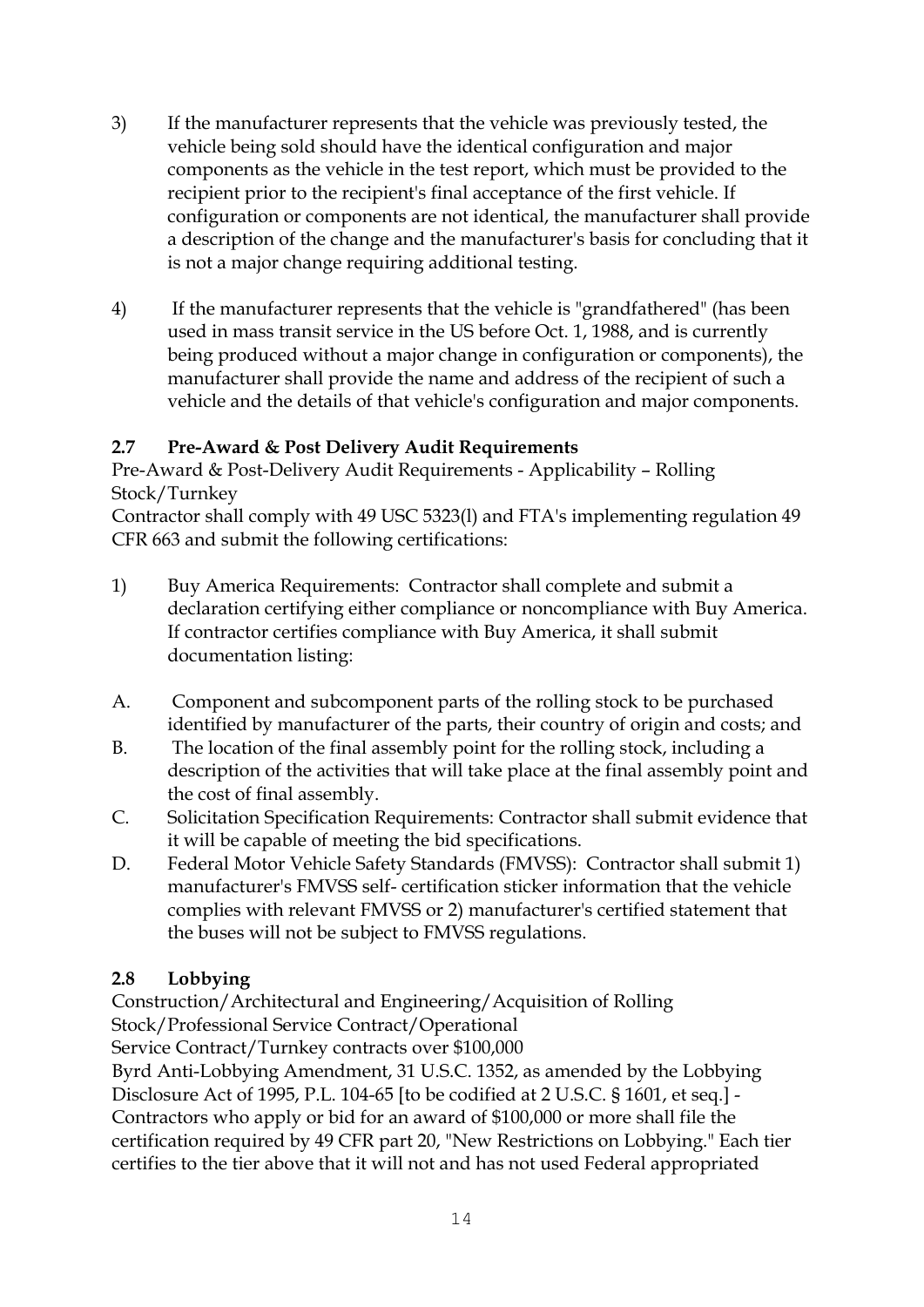funds to pay any person or organization for influencing or attempting to influence an officer or employee of any agency, a member of Congress, officer or employee of Congress, or an employee of a member of Congress in connection with obtaining any Federal contract, grant or any other award covered by 31 U.S.C. 1352. Each tier shall also disclose the name of any registrant under the Lobbying Disclosure Act of 1995 who has made lobbying contacts on its behalf with non- Federal funds with respect to that Federal contract, grant or award covered by 31 U.S.C. 1352. Such disclosures are forwarded from tier to tier up to the recipient.

### **2.9 Access to Records and Reports**

Applicability – As shown below. These requirements do not apply to micropurchases (\$3,000 or less, except for construction contracts over \$2,000) The following access to records requirements apply to this Contract:

- 1. Where the purchaser is not a State but a local government and is an FTA recipient or a subgrantee of FTA recipient in accordance with 49 CFR 18.36(i), contractor shall provide the purchaser, the FTA, the US Comptroller General or their authorized representatives access to any books, documents, papers and contractor records which are pertinent to this contract for the purposes of making audits, examinations, excerpts and transcriptions. Contractor shall also, pursuant to 49 CFR 633.17, provide authorized FTA representatives, including any PMO contractor, access to contractor's records and construction sites pertaining to a capital project, defined at 49 USC 5302(a)1, which is receiving FTA assistance through the programs described at 49 USC 5307, 5309 or 5311.
- 2. Where the purchaser is a State and is an FTA recipient or a subgrantee of FTA recipient in accordance with 49 CFR 633.17, contractor shall provide the purchaser, authorized FTA representatives, including any PMO Contractor, access to contractor's records and construction sites pertaining to a capital project, defined at 49 USC 5302(a)1, which receives FTA assistance through the programs described at 49 USC 5307, 5309 or 5311. By definition, a capital project excludes contracts of less than the simplified acquisition threshold currently set at \$100,000.
- 3. Where the purchaser enters into a negotiated contract for other than a small purchase or under the simplified acquisition threshold and is an institution of higher education, a hospital or other non-profit organization and is an FTA recipient or a subgrantee of FTA recipient in accordance with 49 CFR 19.48, contractor shall provide the purchaser, the FTA, the US Comptroller General or their authorized representatives, access to any books, documents, papers and record of the contractor which are directly pertinent to this contract for the purposes of making audits, examinations, excerpts and transcriptions.
- 4. Where a purchaser which is an FTA recipient or a subgrantee of FTA recipient in accordance with 49 USC 5325(a) enters into a contract for a capital project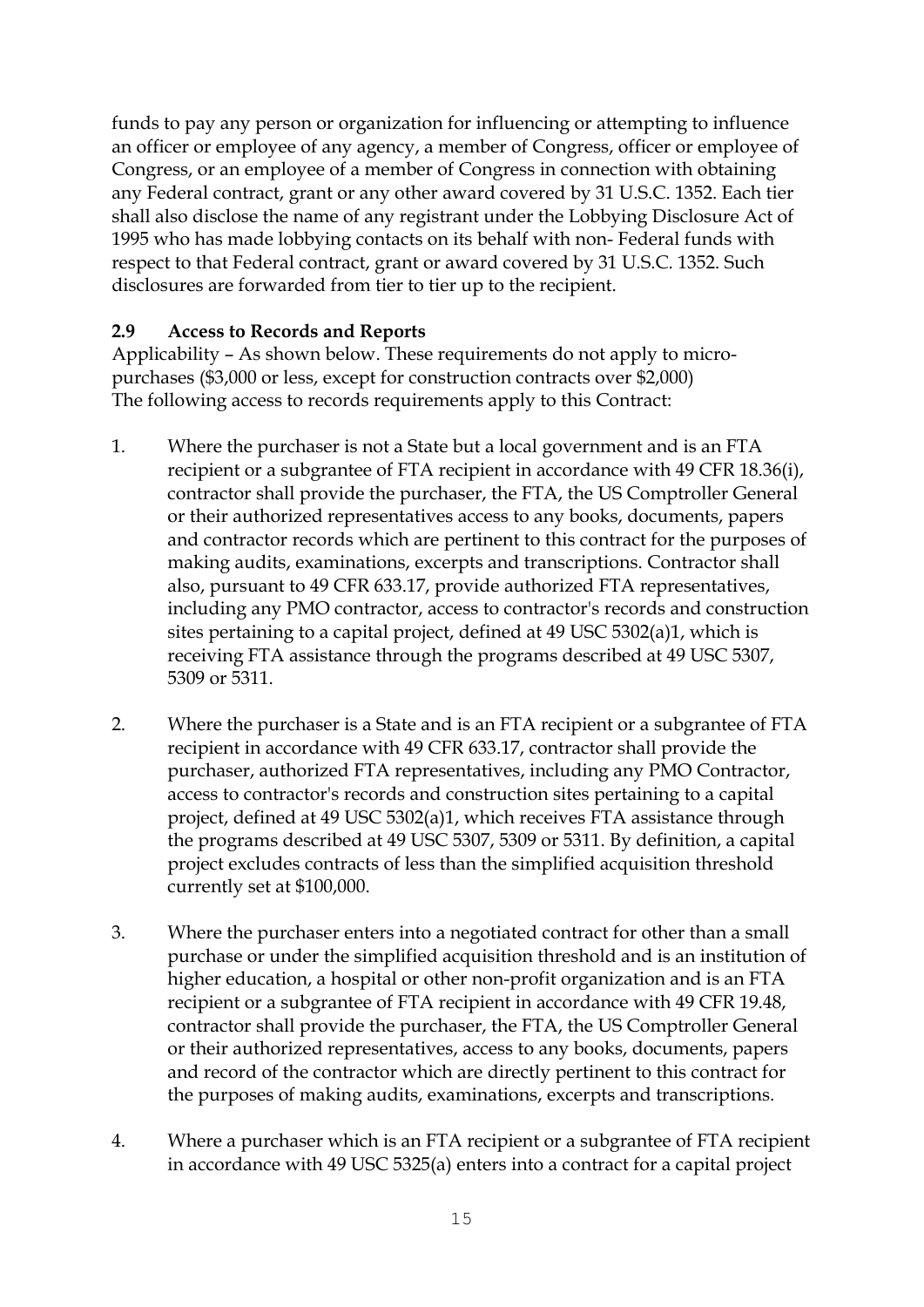or improvement (defined at 49 USC 5302(a)1) through other than competitive bidding, contractor shall make available records related to the contract to the purchaser, the Secretary of USDOT and the US Comptroller General or any authorized officer or employee of any of them for the purposes of conducting an audit and inspection.

- 5. Contractor shall permit any of the foregoing parties to reproduce by any means whatsoever or to copy excerpts and transcriptions as reasonably needed.
- 6. Contractor shall maintain all books, records, accounts and reports required under this contract for a period of not less than three (3) years after the date of termination or expiration of this contract, except in the event of litigation or settlement of claims arising from the performance of this contract, in which case contractor agrees to maintain same until the recipient, FTA Administrator, US Comptroller General, or any of their authorized representatives, have disposed of all such litigation, appeals, claims or exceptions related thereto. Re: 49 CFR 18.39(i)(11).

FTA does not require the inclusion of these requirements in subcontracts.

# **2.10 Federal Changes**

All Contracts except micro-purchases (\$3,000 or less, except for construction contracts over \$2,000)

Contractor shall comply with all applicable FTA regulations, policies, procedures and directives, including without limitation those listed directly or by reference in the Master Agreement between the purchaser and FTA, as they may be amended or promulgated from time to time during the term of the contract. Contractor's failure to comply shall constitute a material breach of the contract.

### **2.11 Clean Air**

- 1) Contractor shall comply with all applicable standards, orders or regulations pursuant to the Clean Air Act, 42 USC 7401 et seq. Contractor shall report each violation to the recipient and understands and agrees that the recipient will, in turn, report each violation as required to FTA and the appropriate EPA Regional Office. Applies to contracts exceeding \$100,000.
- 2) Contractor shall include these requirements in each subcontract exceeding \$100,000 financed in whole or in part with FTA assistance.

### **2.12 Contract Work Hours & Safety Standards Act**

Applicability – Contracts over \$100,000

(1) Overtime requirements - No contractor or subcontractor contracting for any part of the contract work which may require or involve the employment of laborers or mechanics shall require or permit any such laborer or mechanic in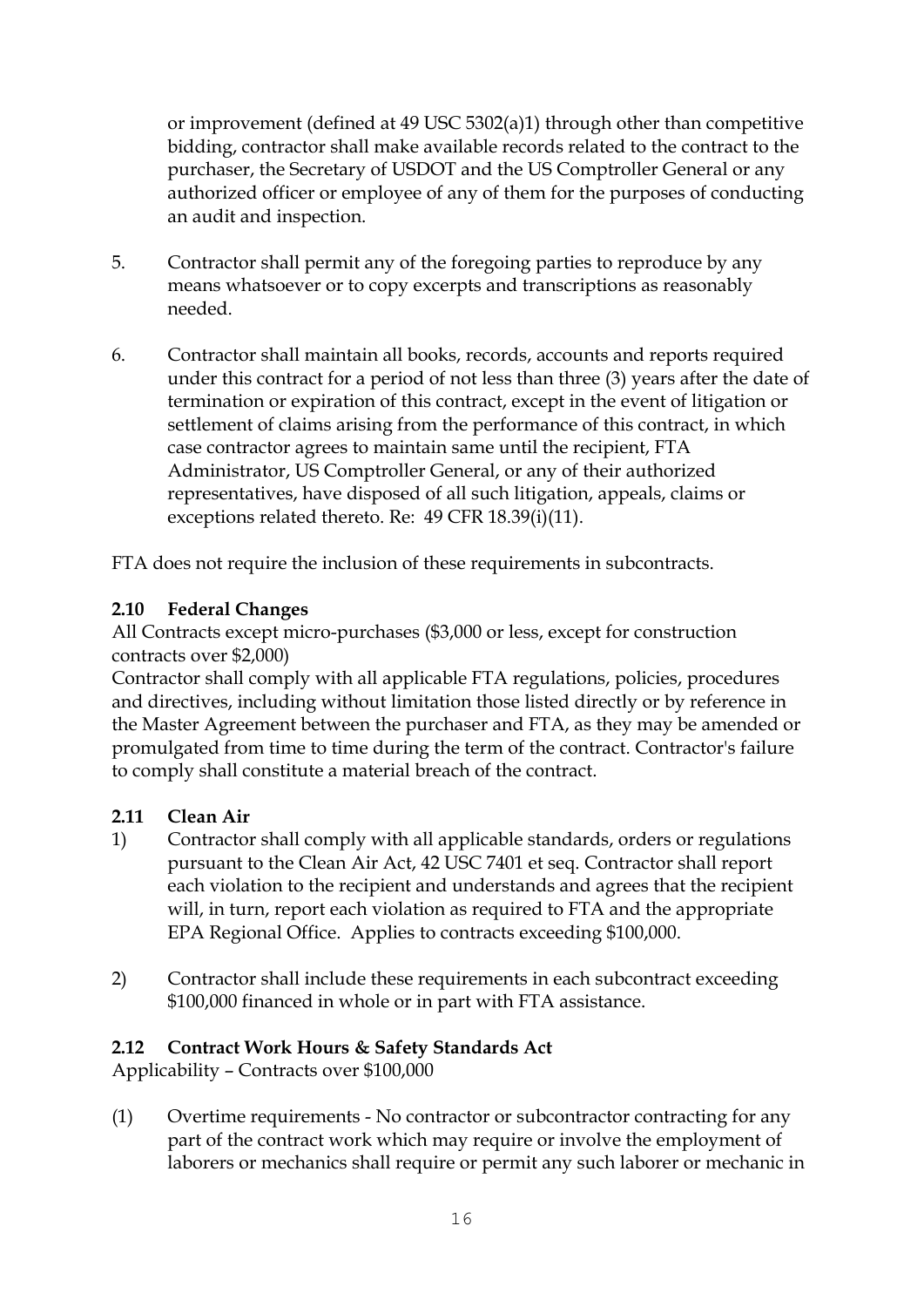any workweek in which he or she is employed on such work to work in excess of 40 hours in such workweek unless such laborer or mechanic receives compensation at a rate not less than one and one-half times the basic rate of pay for all hours worked in excess of 40 hours in such workweek.

- (2) Violation; liability for unpaid wages; liquidated damages In the event of any violation of the clause set forth in para. (1) of this section, contractor and any subcontractor responsible therefore shall be liable for the unpaid wages. In addition, such contractor and subcontractor shall be liable for liquidated damages. Such liquidated damages shall be computed with respect to each individual laborer or mechanic, including watchmen and guards, employed in violation of the clause set forth in para. (1) of this section, in the sum of \$10 for each calendar day on which such individual was required or permitted to work in excess of the standard workweek of 40 hours without payment of the overtime wages required by the clause set forth in para. (1) of this section.
- (3) Withholding for unpaid wages and liquidated damages the recipient shall upon its own action or upon written request of USDOL withhold or cause to be withheld, from any moneys payable on account of work performed by contractor or subcontractor under any such contract or any other Federal contract with the same prime contractor, or any other federally-assisted contract subject to the Contract Work Hours & Safety Standards Act, which is held by the same prime contractor, such sums as may be determined to be necessary to satisfy any liabilities of such contractor or subcontractor for unpaid wages and liquidated damages as provided in the clause set forth in para. (2) of this section.
- (4) Subcontracts Contractor or subcontractor shall insert in any subcontracts the clauses set forth in this section and also a clause requiring the subcontractors to include these clauses in any lower tier subcontracts. Prime contractor shall be responsible for compliance by any subcontractor or lower tier subcontractor with the clauses set forth in this section.

### **2.13 No Government Obligation to Third Parties**

Applicability – All contracts except micro-purchases (\$3,000 or less, except for construction contracts over \$2,000)

(1) The recipient and contractor acknowledge and agree that, notwithstanding any concurrence by the US Government in or approval of the solicitation or award of the underlying contract, absent the express written consent by the US Government, the US Government is not a party to this contract and shall not be subject to any obligations or liabilities to the recipient, the contractor, or any other party (whether or not a party to that contract) pertaining to any matter resulting from the underlying contract.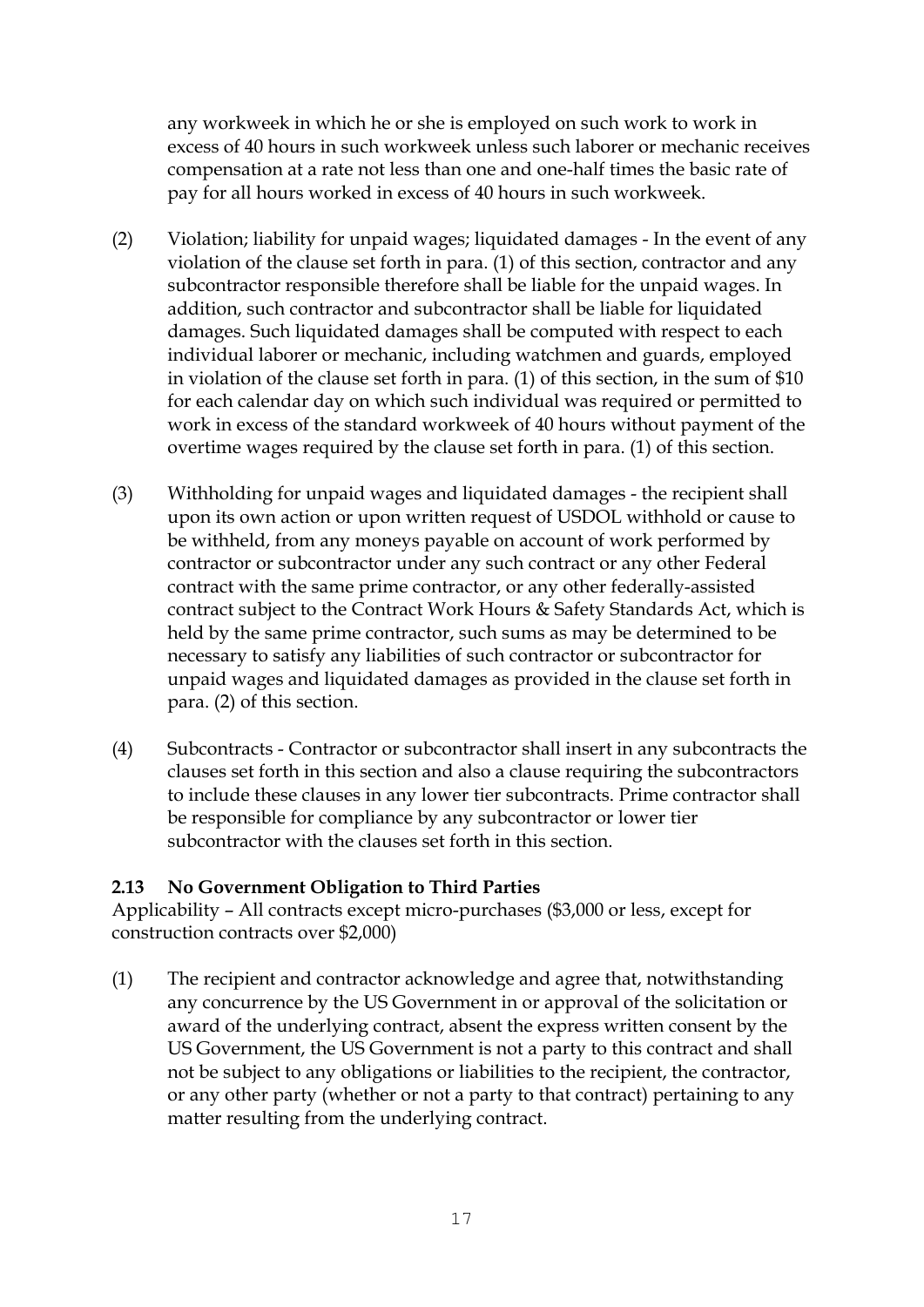- (2) Contractor agrees to include the above clause in each subcontract financed in whole or in part with FTA assistance. It is further agreed that the clause shall not be modified, except to identify the subcontractor who will be subject to its provisions.
- 2.14 Program Fraud and False or Fraudulent Statements or Related Acts Applicability – All contracts except micro-purchases (\$3,000 or less, except for construction contracts over \$2,000) (1) Contractor acknowledges that the provisions of the Program Fraud Civil Remedies Act of 1986, as amended, 31 USC 3801 et seq. and USDOT regulations, "Program Fraud Civil Remedies," 49 CFR 31, apply to its actions pertaining to this project. Upon execution of the underlying contract, contractor certifies or affirms the truthfulness and accuracy of any statement it has made, it makes, it may make, or causes to be made, pertaining to the underlying contract or FTA assisted project for which this contract work is being performed. In addition to other penalties that may be applicable, contractor further acknowledges that if it makes, or causes to be made, a false, fictitious, or fraudulent claim, statement, submittal, or certification, the US Government reserves the right to impose the penalties of the Program Fraud Civil Remedies Act (1986) on contractor to the extent the US Government deems appropriate.
- (2) If contractor makes, or causes to be made, a false, fictitious, or fraudulent claim, statement, submittal, or certification to the US Government under a contract connected with a project that is financed in whole or in part with FTA assistance under the authority of 49 USC 5307, the Government reserves the right to impose the penalties of 18 USC 1001 and 49 USC 5307(n)(1) on contractor, to the extent the US Government deems appropriate.
- (3) Contractor shall include the above two clauses in each subcontract financed in whole or in part with FTA assistance. The clauses shall not be modified, except to identify the subcontractor who will be subject to the provisions.

### **2.15 Termination**

Applicability – All Contracts over \$10,000, except contracts with nonprofit organizations and institutions of higher learning, where the threshold is \$100,000

- a. Termination for Convenience (General Provision) the recipient may terminate this contract, in whole or in part, at any time by written notice to contractor when it is in the recipient's best interest. Contractor shall be paid its costs, including contract close-out costs, and profit on work performed up to the time of termination. Contractor shall promptly submit its termination claim to the recipient. If contractor is in possession of any of the recipient's property, contractor shall account for same, and dispose of it as the recipient directs.
- b. Termination for Default [Breach or Cause] (General Provision) If contractor does not deliver items in accordance with the contract delivery schedule, or, if the contract is for services, and contractor fails to perform in the manner called for in the contract, or if contractor fails to comply with any other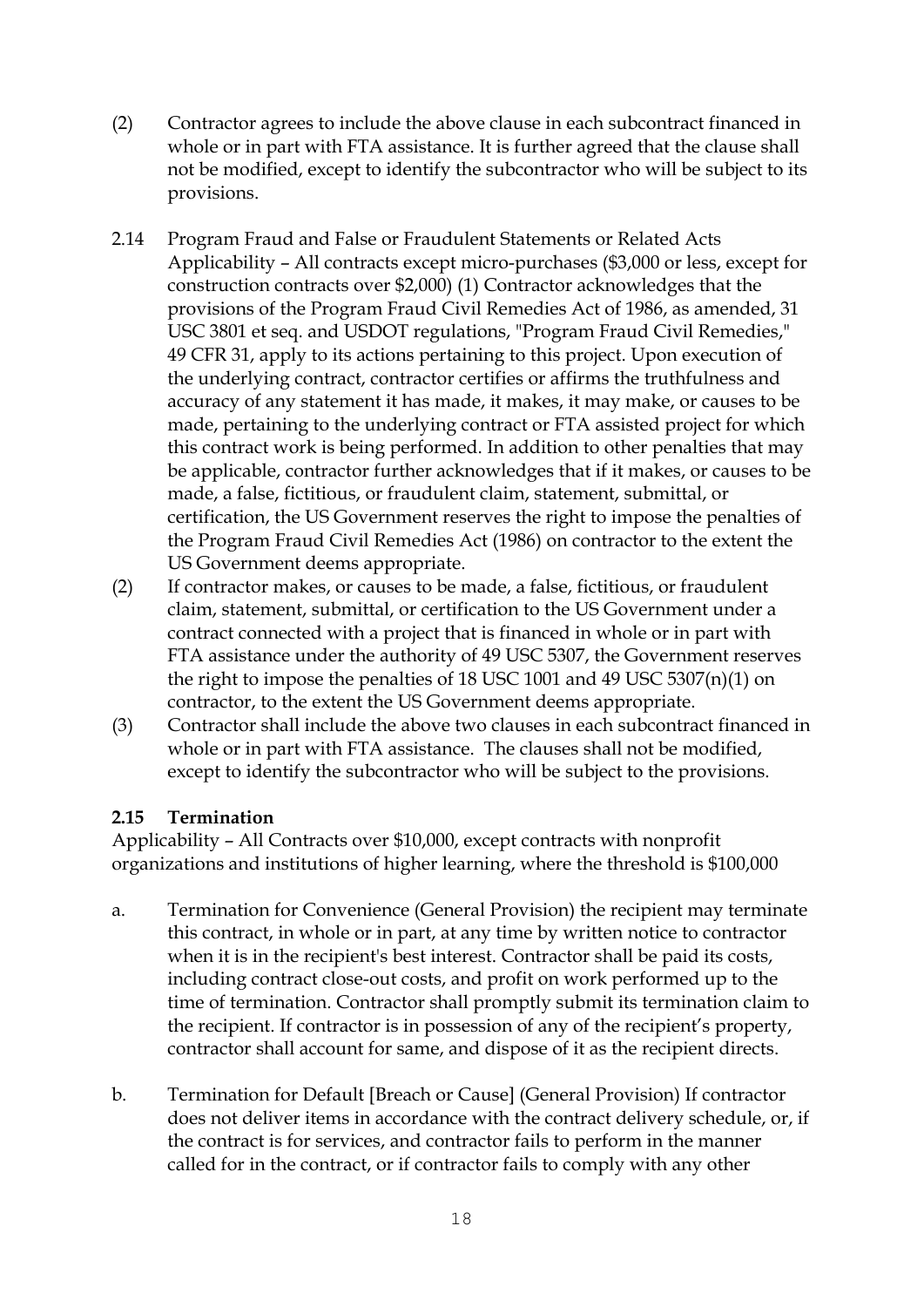provisions of the contract, the recipient may terminate this contract for default. Termination shall be effected by serving a notice of termination to contractor setting forth the manner in which contractor is in default. Contractor shall only be paid the contract price for supplies delivered and accepted, or for services performed in accordance with the manner of performance set forth in the contract. If it is later determined by the recipient that contractor had an excusable reason for not performing, such as a strike, fire, or flood, events which are not the fault of or are beyond the control of contractor, the recipient, after setting up a new delivery or performance schedule, may allow contractor to continue work, or treat the termination as a termination for convenience.

- c. Opportunity to Cure (General Provision) the recipient in its sole discretion may, in the case of a termination for breach or default, allow contractor an appropriately short period of time in which to cure the defect. In such case, the notice of termination shall state the time period in which cure is permitted and other appropriate conditions. If contractor fails to remedy to the recipient's satisfaction the breach or default or any of the terms, covenants, or conditions of this Contract within ten (10) days after receipt by contractor or written notice from the recipient setting forth the nature of said breach or default, the recipient shall have the right to terminate the Contract without any further obligation to contractor. Any such termination for default shall not in any way operate to preclude the recipient from also pursuing all available remedies against contractor and its sureties for said breach or default.
- d. Waiver of Remedies for any Breach In the event that the recipient elects to waive its remedies for any breach by contractor of any covenant, term or condition of this Contract, such waiver by the recipient shall not limit its remedies for any succeeding breach of that or of any other term, covenant, or condition of this Contract.
- e. Termination for Convenience (Professional or Transit Service Contracts) the recipient, by written notice, may terminate this contract, in whole or in part, when it is in the recipient's interest. If the contract is terminated, the recipient shall be liable only for payment under the payment provisions of this contract for services rendered before the effective date of termination.
- f. Termination for Default (Supplies and Service) If contractor fails to deliver supplies or to perform the services within the time specified in this contract or any extension or if the contractor fails to comply with any other provisions of this contract, the recipient may terminate this contract for default. The recipient shall terminate by delivering to contractor a notice of termination specifying the nature of default. Contractor shall only be paid the contract price for supplies delivered and accepted, or services performed in accordance with the manner or performance set forth in this contract.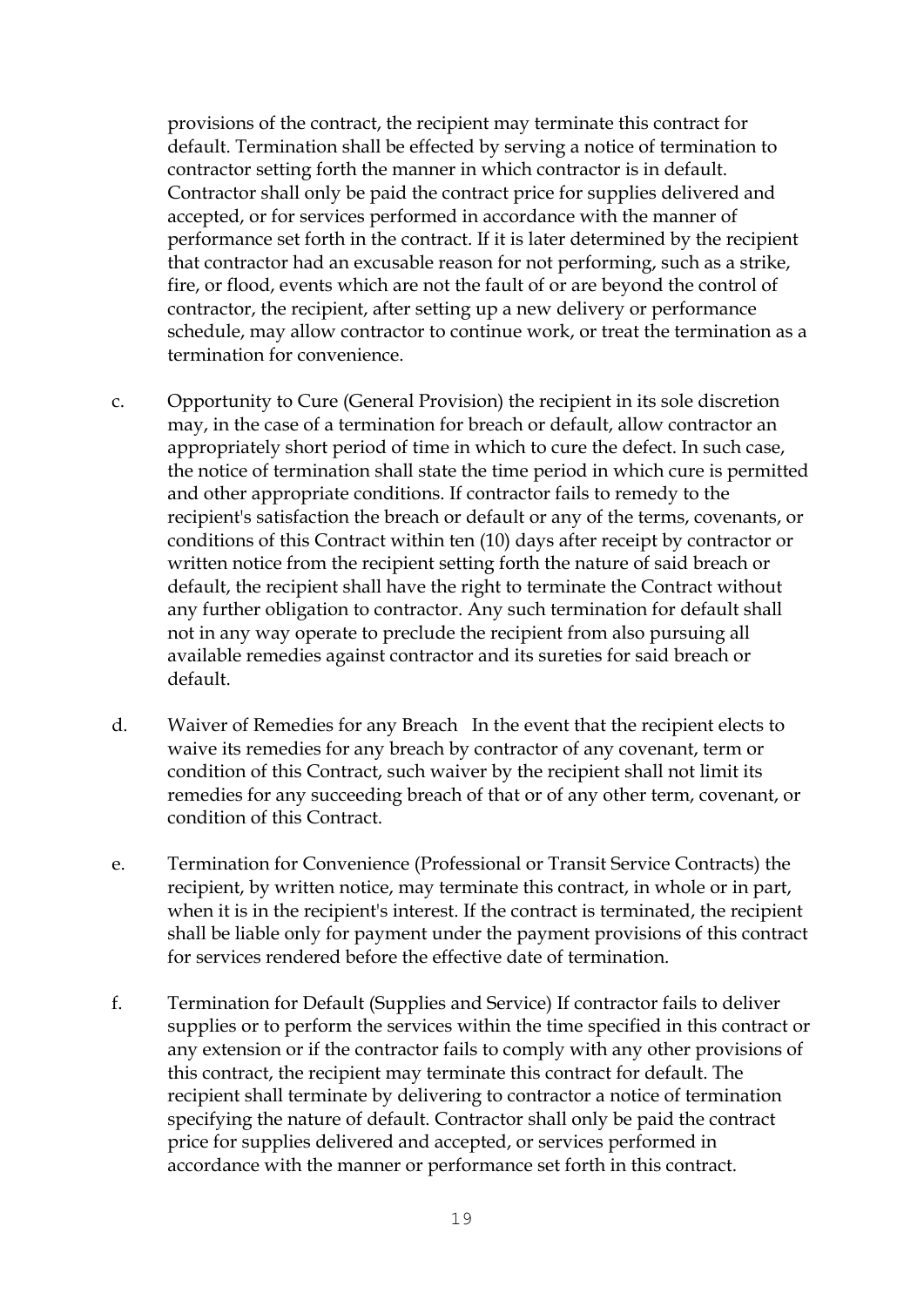If, after termination for failure to fulfill contract obligations, it is determined that contractor was not in default, the rights and obligations of the parties shall be the same as if termination had been issued for the recipient's convenience.

- g. Termination for Default (Transportation Services) If contractor fails to pick up the commodities or to perform the services, including delivery services, within the time specified in this contract or any extension or if contractor fails to comply with any other provisions of this contract, the recipient may terminate this contract for default. The recipient shall terminate by delivering to contractor a notice of termination specifying the nature of default. Contractor shall only be paid the contract price for services performed in accordance with the manner of performance set forth in this contract. If this contract is terminated while contractor has possession of the recipient goods, contractor shall, as directed by the recipient, protect and preserve the goods until surrendered to the recipient or its agent. Contractor and the recipient shall agree on payment for the preservation and protection of goods. Failure to agree on an amount shall be resolved under the Dispute clause. If, after termination for failure to fulfill contract obligations, it is determined that contractor was not in default, the rights and obligations of the parties shall be the same as if termination had been issued for the recipient's convenience.
- h. Termination for Default (Construction) If contractor refuses or fails to prosecute the work or any separable part, with the diligence that will insure its completion within the time specified, or any extension, or fails to complete the work within this time, or if contractor fails to comply with any other provisions of this contract, the recipient may terminate this contract for default. the recipient shall terminate by delivering to contractor a notice of termination specifying the nature of default. In this event, the recipient may take over the work and compete it by contract or otherwise, and may take possession of and use any materials, appliances, and plant on the work site necessary for completing the work. Contractor and its sureties shall be liable for any damage to the recipient resulting from contractor's refusal or failure to complete the work within specified time, whether or not contractor's right to proceed with the work is terminated. This liability includes any increased costs incurred by the recipient in completing the work.

Contractor's right to proceed shall not be terminated nor shall contractor be charged with damages under this clause if:

1. Delay in completing the work arises from unforeseeable causes beyond the control and without the fault or negligence of contractor. Examples of such causes include: acts of God, acts of the recipient, acts of another contractor in the performance of a contract with the recipient, epidemics, quarantine restrictions, strikes, freight embargoes; and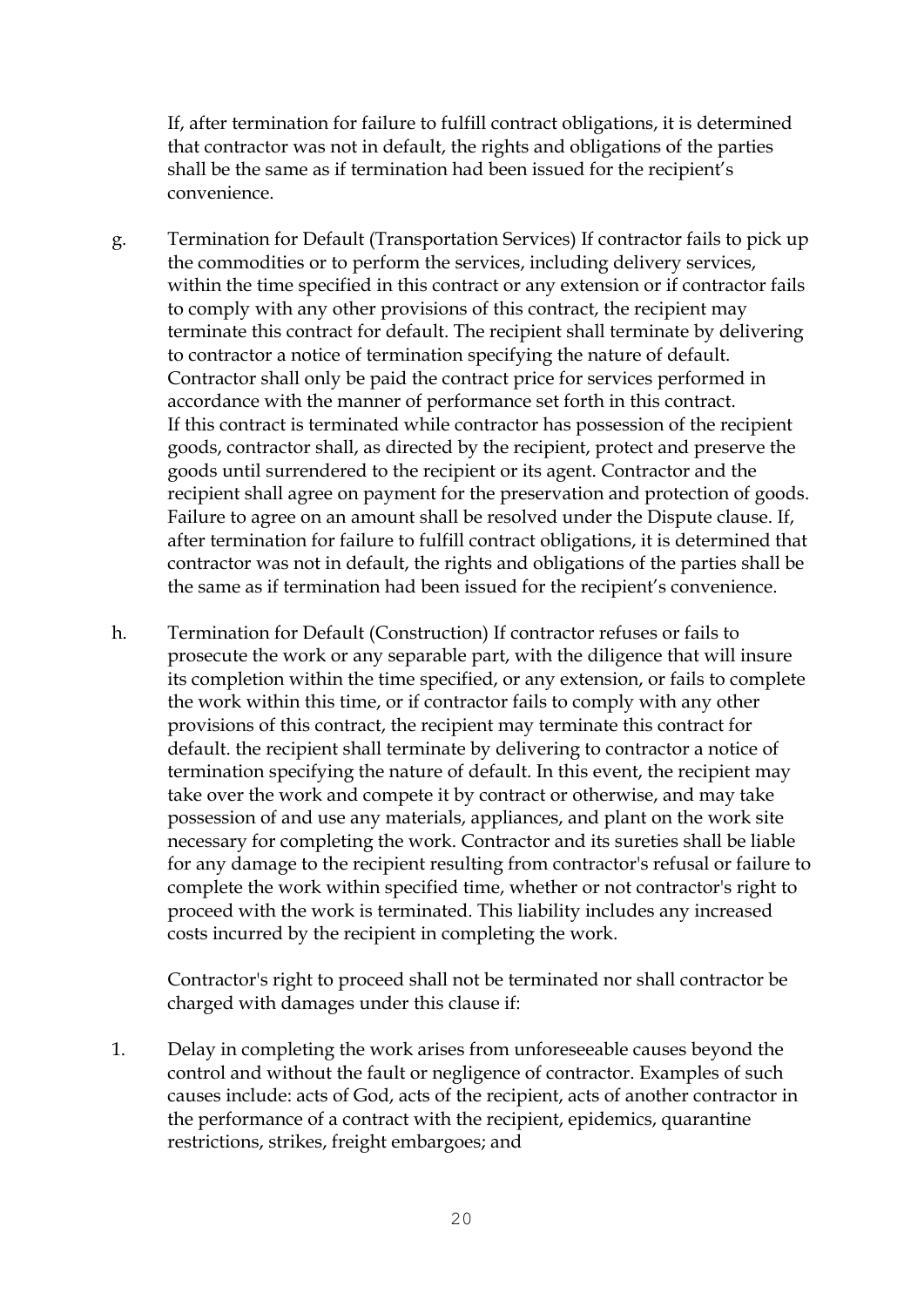2. Contractor, within 10 days from the beginning of any delay, notifies the recipient in writing of the causes of delay. If in the recipient's judgment, delay is excusable, the time for completing the work shall be extended. The recipient's judgment shall be final and conclusive on the parties, but subject to appeal under the Disputes clauses.

If, after termination of contractor's right to proceed, it is determined that contractor was not in default, or that the delay was excusable, the rights and obligations of the parties will be the same as if termination had been issued for the recipient's convenience.

i. Termination for Convenience or Default (Architect & Engineering) the recipient may terminate this contract in whole or in part, for the recipient's convenience or because of contractor's failure to fulfill contract obligations. The recipient shall terminate by delivering to contractor a notice of termination specifying the nature, extent, and effective date of termination. Upon receipt of the notice, contractor shall (1) immediately discontinue all services affected (unless the notice directs otherwise), and (2) deliver to the recipient all data, drawings, specifications, reports, estimates, summaries, and other information and materials accumulated in performing this contract, whether completed or in process. If termination is for the recipient's convenience, it shall make an equitable adjustment in the contract price but shall allow no anticipated profit on unperformed services. If termination is for contractor's failure to fulfill contract obligations, the recipient may complete the work by contact or otherwise and contractor shall be liable for any additional cost incurred by the recipient. If, after termination for failure to fulfill contract obligations, it is determined

that contractor was not in default, the rights and obligations of the parties shall be the same as if termination had been issued for the recipient's convenience.

j. Termination for Convenience or Default (Cost-Type Contracts) the recipient may terminate this contract, or any portion of it, by serving a notice or termination on contractor. The notice shall state whether termination is for convenience of the recipient or for default of contractor. If termination is for default, the notice shall state the manner in which contractor has failed to perform the requirements of the contract. Contractor shall account for any property in its possession paid for from funds received from the recipient, or property supplied to contractor by the recipient. If termination is for default, the recipient may fix the fee, if the contract provides for a fee, to be paid to contractor in proportion to the value, if any, of work performed up to the time of termination. Contractor shall promptly submit its termination claim to the recipient and the parties shall negotiate the termination settlement to be paid to contractor. If termination is for the recipient's convenience, contractor shall be paid its contract close- out costs, and a fee, if the contract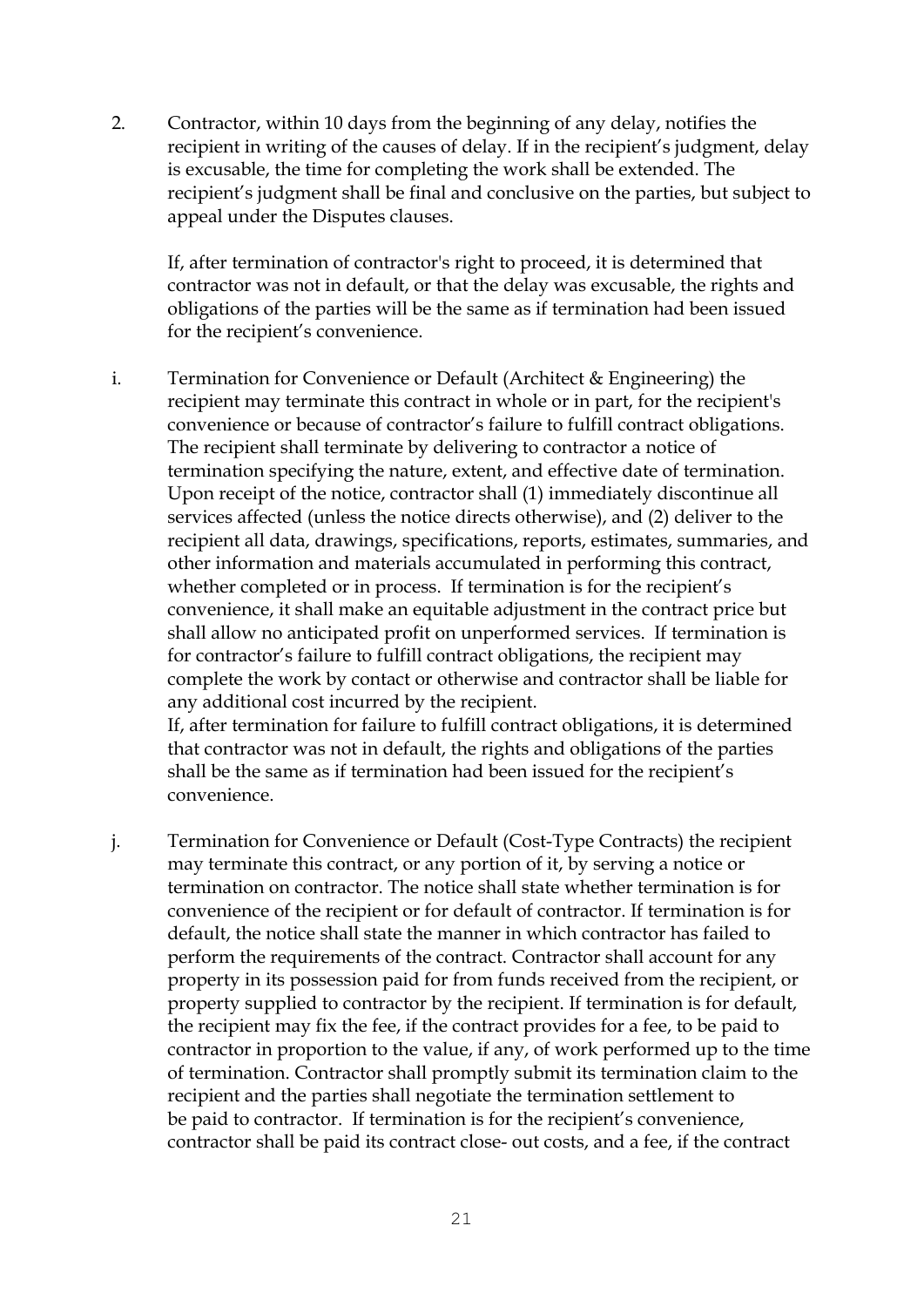provided for payment of a fee, in proportion to the work performed up to the time of termination.

If, after serving a notice of termination for default, the recipient determines that contractor has an excusable reason for not performing, such as strike, fire, flood, events which are not the fault of and are beyond the control of contractor, the recipient, after setting up a new work schedule, may allow contractor to continue work, or treat the termination as a termination for convenience.

2.16 Government Wide Debarment and Suspension (Non Procurement) Applicability – Contracts over \$25,000

This contract is a covered transaction for purposes of 49 CFR Part 29. As such, the contractor is required to verify that none of the contractors, its principals, as defined at 49 CFR 29.995, or affiliates, as defined at 49 CFR 29.905, are excluded or disqualified as defined at 49 CFR 29.940 and 29.945. The contractor is required to comply with 49 CFR 29, Subpart C and must include the requirement to comply with 49 CFR 29, Subpart C in any lower tier covered transaction it enters into.

By signing and submitting its bid or proposal, the bidder or proposer certifies as follows:

The certification in this clause is a material representation of fact relied upon by the recipient. If it is later determined that the bidder or proposer knowingly rendered an erroneous certification, in addition to remedies available to the recipient, the Federal Government may pursue available remedies, including but not limited to suspension and/or debarment. The bidder or proposer agrees to comply with the requirements of 49 CFR 29, Subpart C while this offer is valid and throughout the period of any contract that may arise from this offer. The bidder or proposer further agrees to include a provision requiring such compliance in its lower tier covered transactions.

### 2.17 Contracts Involving Federal Privacy Act Requirements

When a grantee maintains files on drug and alcohol enforcement activities for FTA, and those files are organized so that information could be retrieved by personal identifier, the Privacy Act requirements apply to all contracts except micro-purchases (\$3,000 or less, except for construction contracts over \$2,000)

The following requirements apply to the Contractor and its employees that administer any system of records on behalf of the Federal Government under any contract:

(1) The Contractor agrees to comply with, and assures the compliance of its employees with, the information restrictions and other applicable requirements of the Privacy Act of 1974, 5 U.S.C. § 552a. Among other things, the Contractor agrees to obtain the express consent of the Federal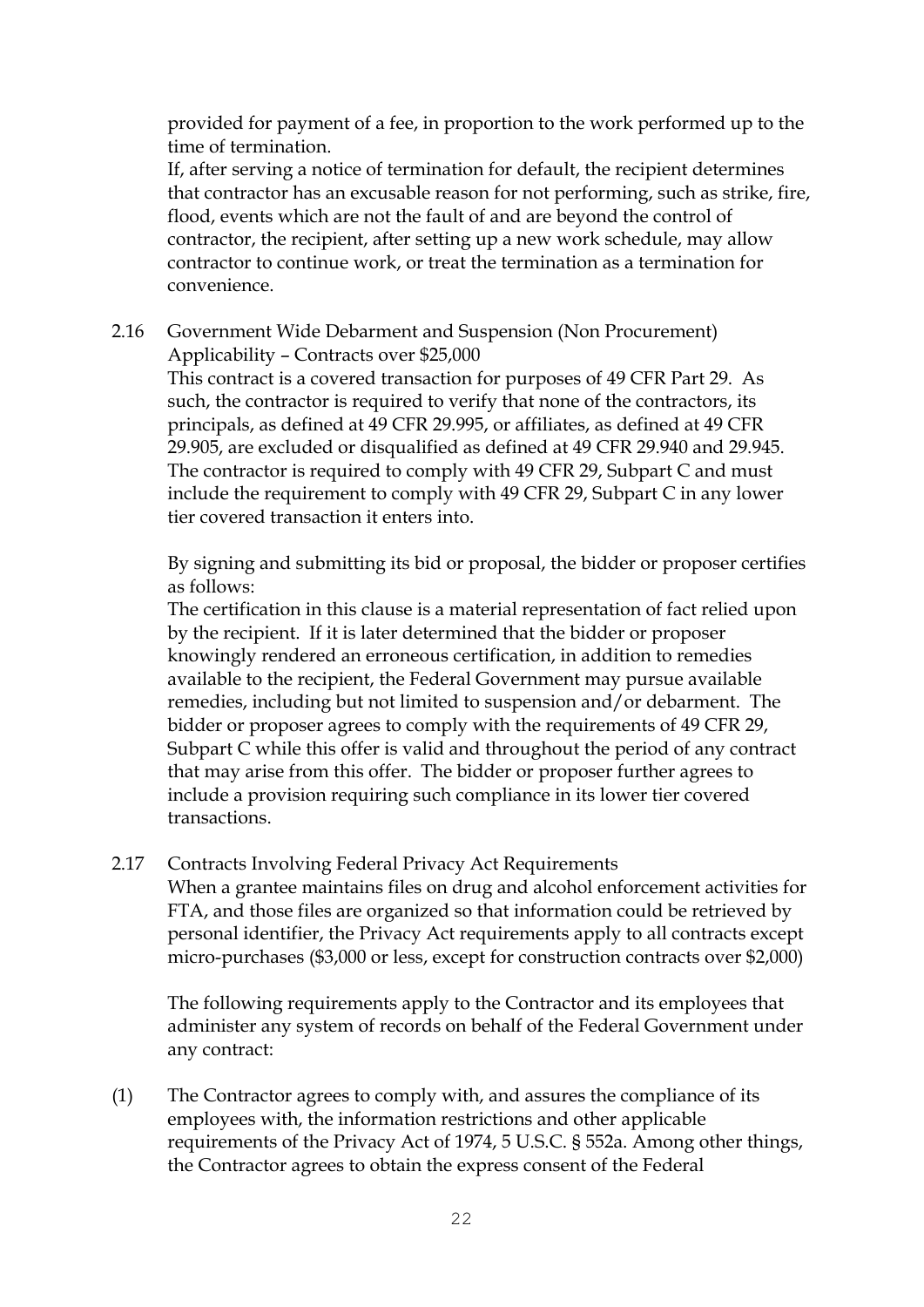Government before the Contractor or its employees operate a system of records on behalf of the Federal Government. The Contractor understands that the requirements of the Privacy Act, including the civil and criminal penalties for violation of that Act, apply to those individuals involved, and that failure to comply with the terms of the Privacy Act may result in termination of the underlying contract.

(2) The Contractor also agrees to include these requirements in each subcontract to administer any system of records on behalf of the Federal Government financed in whole or in part with Federal assistance provided by FTA.

### **2.18 Civil Rights Requirements**

All contracts except micro-purchases (\$3,000 or less, except for construction contracts over \$2,000) The following requirements apply to the underlying contract:

The Recipient understands and agrees that it must comply with applicable Federal civil rights laws and regulations, and follow applicable Federal guidance, except as the Federal Government determines otherwise in writing. Specifically:

- a. Nondiscrimination in Federal Public Transportation Programs. The Recipient agrees to, and assures that each Third Party Participant will, comply with Federal transit law, 49 U.S.C. § 5332 (FTA's "Nondiscrimination" statute): (1) FTA's "Nondiscrimination" statute prohibits discrimination on the basis of: (a) Race, (b) Color, (c) Religion, (d) National origin, (e) Sex, (f) Disability, or (g) Age, and (2) The FTA "Nondiscrimination" statute's prohibition against discrimination includes: (a) Exclusion from participation, (b) Denial of program benefits, or (c) Discrimination, including discrimination in employment or business opportunity,
- b. Nondiscrimination Title VI of the Civil Rights Act. The Recipient agrees to, and assures that each Third Party Participant will: (1) Prohibit discrimination based on: (a) Race, (b) Color, or (c) National origin, (2) Comply with: (a) Title VI of the Civil Rights Act of 1964, as amended, 42 U.S.C. § 2000d et seq., (b) U.S. DOT regulations, "Nondiscrimination in Federally-Assisted Programs of the Department of Transportation – Effectuation of Title VI of the Civil Rights Act of 1964," 49 C.F.R. part 21, and (c) Federal transit law, specifically 49 U.S.C. § 5332, as stated in the preceding section a, and (3) Except as FTA determines otherwise in writing, follow: (a) The most recent edition of FTA Circular 4702.1, "Title VI and Title VI-Dependent Guidelines for Federal Transit Administration Recipients," to the extent consistent with applicable Federal laws, regulations, and guidance. (b) U.S. DOJ, "Guidelines for the enforcement of Title VI, Civil Rights Act of 1964," 28 C.F.R. § 50.3, and (c) Other applicable Federal guidance that may be issued,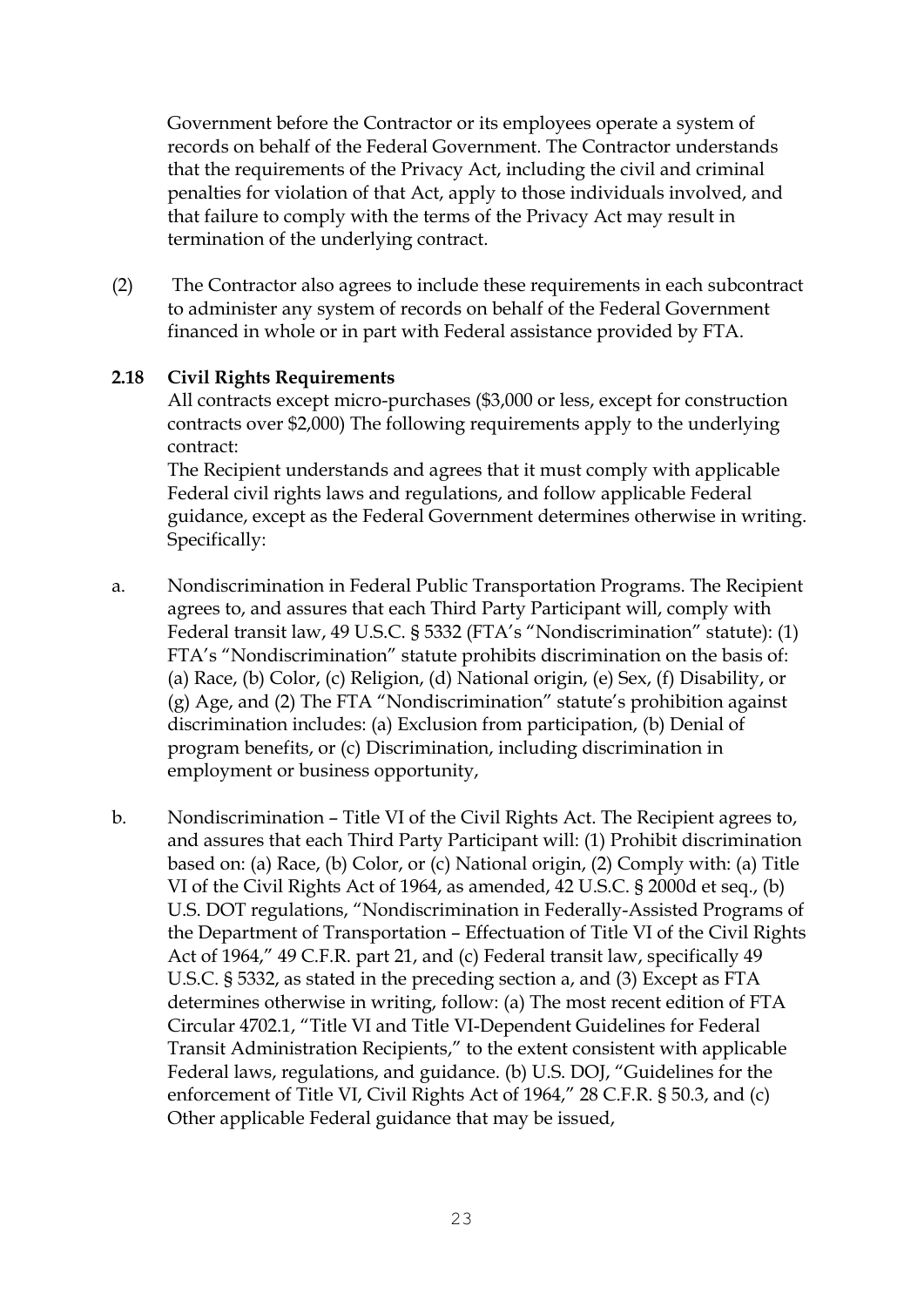- c. Equal Employment Opportunity. (1) Federal Requirements and Guidance. The Recipient agrees to, and assures that each Third Party Participant will, prohibit discrimination on the basis of race, color, religion, sex, or national origin, and: (a) Comply with Title VII of the Civil Rights Act of 1964, as amended, 42 U.S.C. § 2000e et seq., (b) Facilitate compliance with Executive Order No. 11246, "Equal Employment Opportunity," as amended by Executive Order No. 11375, "Amending Executive Order No. 11246, Relating to Equal Employment Opportunity," 42 U.S.C. § 2000e note, (c) Comply with Federal transit law, specifically 49 U.S.C. § 5332, as stated in section a, and (d) Comply with other applicable EEO laws and regulations, as provided in Federal guidance, including laws and regulations prohibiting discrimination on the basis of disability, except as the Federal Government determines otherwise in writing, (2) General. The Recipient agrees to: (a) Ensure that applicants for employment are employed and employees are treated during employment without discrimination on the basis of their: 1 Race, 2 Color, 3 Religion, 4 Sex, 5 Disability, 6 Age, or 7 National origin, (b) Take affirmative action that includes, but is not limited to: 1 Recruitment advertising, 2 Recruitment, 3 Employment, 4 Rates of pay, 5 Other forms of compensation, 6 Selection for training, including apprenticeship, 7 Upgrading, 8 Transfers, 9 Demotions, 10 Layoffs, and 11 Terminations, and (3) Equal Employment Opportunity Requirements for Construction Activities. In addition to the foregoing, when undertaking "construction" as recognized by the U.S. Department of Labor (U.S. DOL), the Recipient agrees to comply, and assures the compliance of each Third Party Participant, with: (a) U.S. DOL regulations, "Office of Federal Contract Compliance Programs, Equal Employment Opportunity, Department of Labor," 41 C.F.R. chapter 60, and (b) Executive Order No. 11246, "Equal Employment Opportunity," as amended by Executive Order No. 11375, "Amending Executive Order No. 11246, Relating to Equal Employment Opportunity," 42 U.S.C. § 2000e note,
- d. Disadvantaged Business Enterprise. To the extent authorized by applicable Federal law, the Recipient agrees to facilitate, and assures that each Third Party Participant will facilitate, participation by small business concerns owned and controlled by socially and economically disadvantaged individuals, also referred to as "Disadvantaged Business Enterprises" (DBEs), in the Project as follows: (1) Requirements. The Recipient agrees to comply with: (a) Section 1101(b) of MAP-21, 23 U.S.C. § 101 note, (b) U.S. DOT regulations, "Participation by Disadvantaged Business Enterprises in Department of Transportation Financial Assistance Programs," 49 C.F.R. part 26, and (c) Federal transit law, specifically 49 U.S.C. § 5332, as stated in section a, (2) Assurance. As required by 49 C.F.R. § 26.13(a), the Recipient provides assurance that: The Recipient shall not discriminate on the basis of race, color, national origin, or sex in the award and performance of any DOTassisted contract or in the administration of its DBE program or the requirements of 49 C.F.R. part 26. The Recipient shall take all necessary and reasonable steps under 49 C.F.R. part 26 to ensure nondiscrimination in the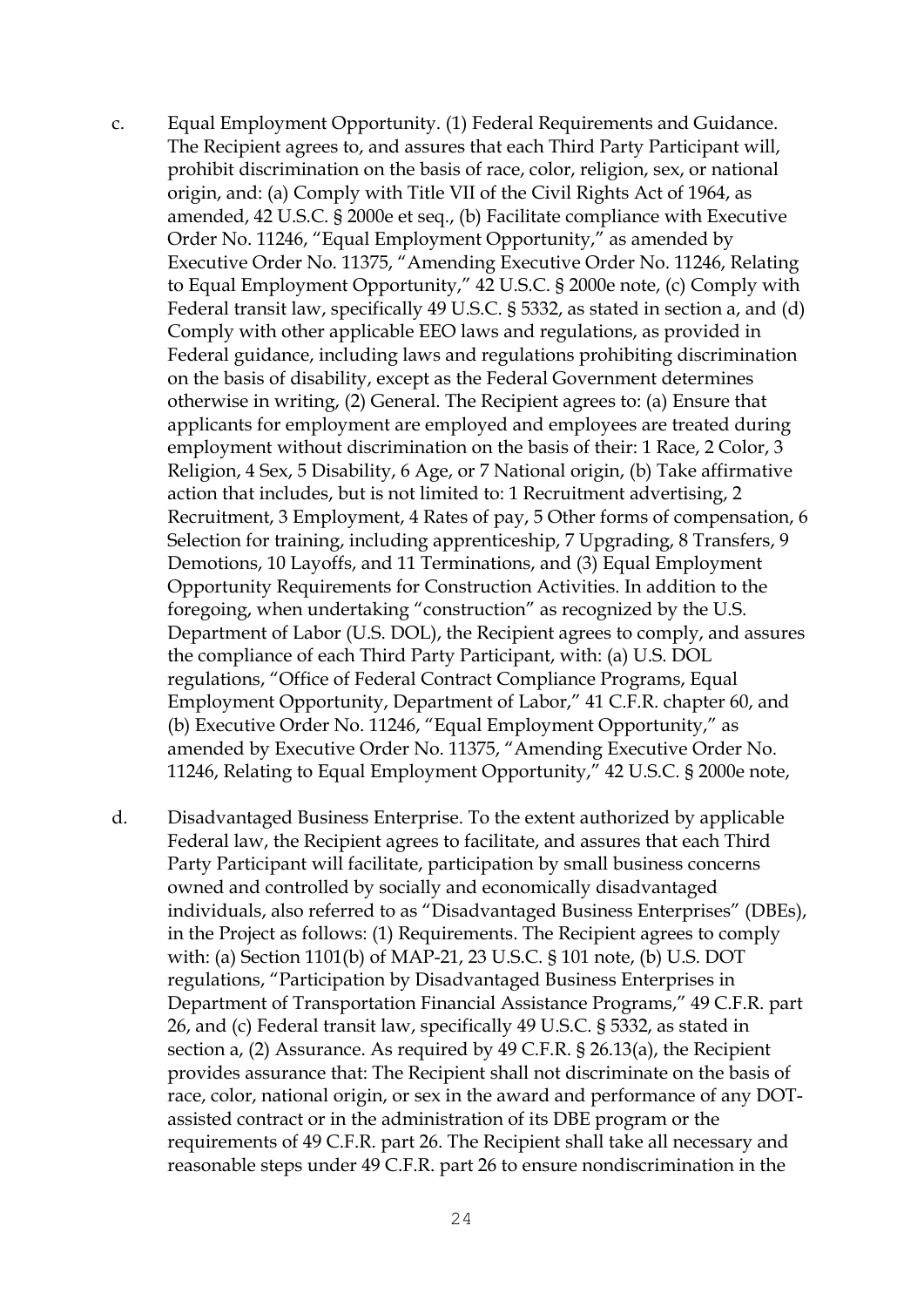award and administration of DOT-assisted contracts. The Recipient's DBE program, as required by 49 C.F.R. part 26 and as approved by DOT, is incorporated by reference in this agreement. Implementation of this program is a legal obligation and failure to carry out its terms shall be treated as a violation of this agreement. Upon notification to the Recipient of its failure to carry out its approved program, the Department may impose sanctions as provided for under 49 C.F.R. part 26 and may, in appropriate cases, refer the matter for enforcement under 18 U.S.C. § 1001 and/or the Program Fraud Civil Remedies Act of 1986, 31 U.S.C. § 3801 et seq.,

- e. Nondiscrimination on the Basis of Sex. The Recipient agrees to comply with Federal prohibitions against discrimination on the basis of sex, including: (1) Title IX of the Education Amendments of 1972, as amended, 20 U.S.C. § 1681 et seq., (2) U.S. DOT regulations, "Nondiscrimination on the Basis of Sex in Education Programs or Activities Receiving Federal Financial Assistance," 49 C.F.R. part 25, and (3) Federal transit law, specifically 49 U.S.C. § 5332, as stated in section a,
- f. Nondiscrimination on the Basis of Age. The Recipient agrees to comply with Federal prohibitions against discrimination on the basis of age, including: (1) The Age Discrimination in Employment Act (ADEA), 29 U.S.C. §§ 621 – 634, which prohibits discrimination on the basis of age, (2) U.S. Equal Employment Opportunity Commission (U.S. EEOC) regulations, "Age Discrimination in Employment Act," 29 C.F.R. part 1625, which implements the ADEA, (3) The Age Discrimination Act of 1975, as amended, 42 U.S.C. § 6101 et seq., which prohibits discrimination against individuals on the basis of age in the administration of programs or activities receiving Federal funds, (4) U.S. Health and Human Services regulations, "Nondiscrimination on the Basis of Age in Programs or Activities Receiving Federal Financial Assistance," 45 C.F.R. part 90, which implements the Age Discrimination Act of 1975, and
- (5) Federal transit law, specifically 49 U.S.C. § 5332, as stated in section a,
- g. Nondiscrimination on the Basis of Disability. The Recipient agrees to comply with the following Federal prohibitions pertaining to discrimination against seniors or individuals with disabilities: (1) Federal laws, including: (a) Section 504 of the Rehabilitation Act of 1973, as amended, 29 U.S.C. § 794, which prohibits discrimination on the basis of disability in the administration of federally funded programs or activities, (b) The Americans with Disabilities Act of 1990 (ADA), as amended, 42 U.S.C. § 12101 et seq., which requires that accessible facilities and services be made available to individuals with disabilities, (c) The Architectural Barriers Act of 1968, as amended, 42 U.S.C. § 4151 et seq., which requires that buildings and public accommodations be accessible to individuals with disabilities, (d) Federal transit law, specifically 49 U.S.C. § 5332, which now includes disability as a prohibited basis for discrimination, and (e) Other applicable laws and amendments pertaining to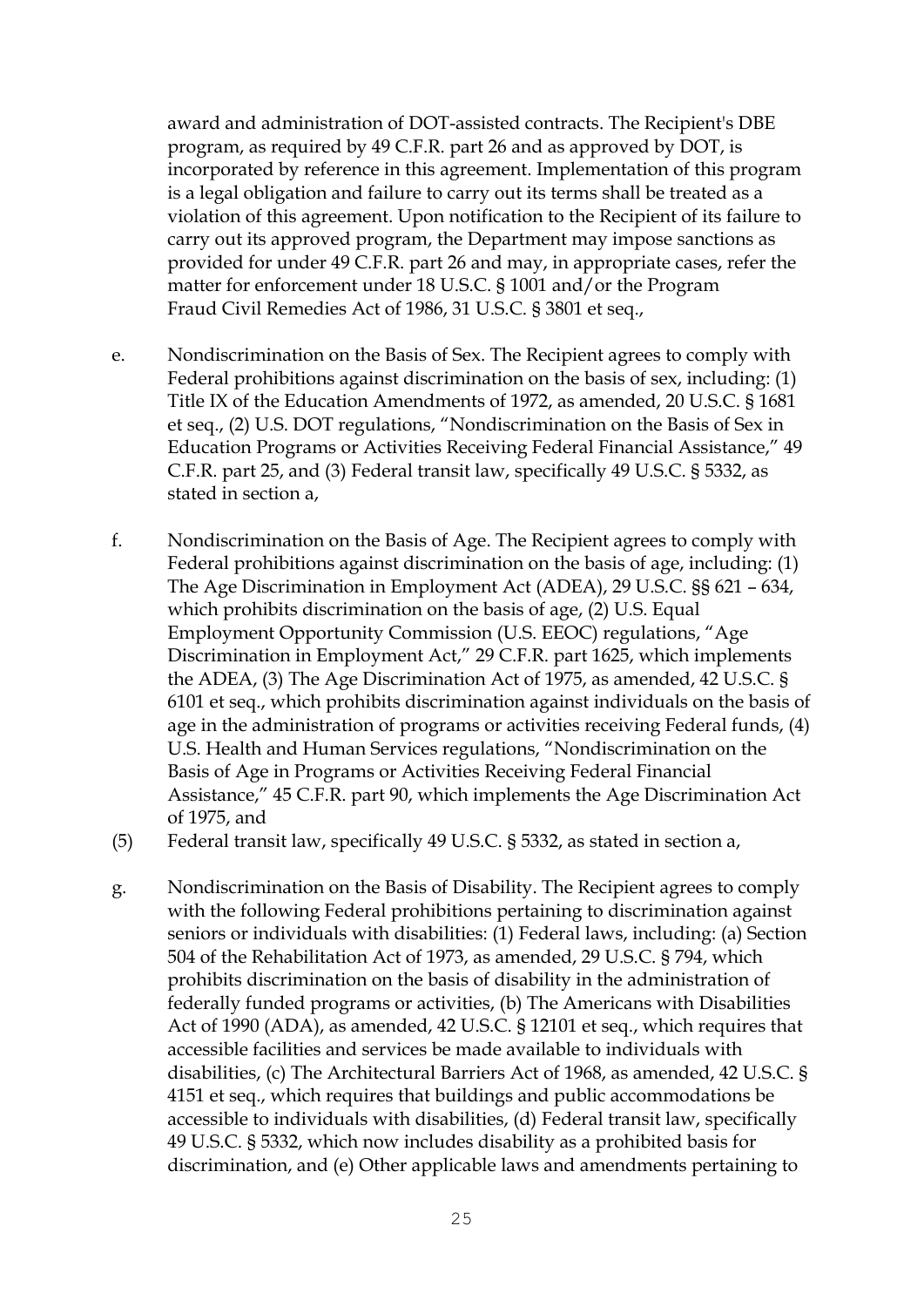access for elderly individuals or individuals with disabilities, (2) Federal regulations, including: (a) U.S. DOT regulations, "Transportation Services for Individuals with Disabilities (ADA)," 49 C.F.R. part 37, (b) U.S. DOT regulations, "Nondiscrimination on the Basis of Disability in Programs and Activities Receiving or Benefiting from Federal Financial Assistance," 49 C.F.R. part 27,

- (c) U.S. DOT regulations, "Transportation for Individuals with Disabilities: Passenger Vessels," 49 C.F.R. part 39, (d) Joint U.S. Architectural and Transportation Barriers Compliance Board (U.S. ATBCB) and U.S. DOT regulations, "Americans With Disabilities (ADA) Accessibility Specifications for Transportation Vehicles," 36 C.F.R. part 1192 and 49 C.F.R. part 38, (e) U.S. DOJ regulations, "Nondiscrimination on the Basis of Disability in State and Local Government Services," 28 C.F.R. part 35, (f) U.S. DOJ regulations, "Nondiscrimination on the Basis of Disability by Public Accommodations and in Commercial Facilities," 28 C.F.R. part 36, (g) U.S. EEOC, "Regulations to Implement the Equal Employment Provisions of the Americans with Disabilities Act," 29 C.F.R. part 1630, (h) U.S. Federal Communications Commission regulations, "Telecommunications Relay Services and Related Customer Premises Equipment for Persons with Disabilities," 47 C.F.R. part 64, Subpart F, (i) U.S. ATBCB regulations, "Electronic and Information Technology Accessibility Standards," 36 C.F.R. part 1194, and (j) FTA regulations, "Transportation for Elderly and Handicapped Persons," 49 C.F.R. part 609, and (3) Other applicable Federal civil rights and nondiscrimination guidance,
- h. Drug or Alcohol Abuse Confidentiality and Other Civil Rights Protections. The Recipient agrees to comply with the confidentiality and civil rights protections of: (1) The Drug Abuse Office and Treatment Act of 1972, as amended, 21 U.S.C. § 1101 et seq., (2) The Comprehensive Alcohol Abuse and Alcoholism Prevention, Treatment and Rehabilitation Act of 1970, as amended, 42 U.S.C. § 4541 et seq., and (3) The Public Health Service Act, as amended, 42 U.S.C. §§ 290dd – 290dd-2,
- i. Access to Services for People with Limited English Proficiency. Except as the Federal Government determines otherwise in writing, the Recipient agrees to promote accessibility of public transportation services to people whose understanding of English is limited by following: 1) Executive Order No. 13166, "Improving Access to Services for Persons with Limited English Proficiency," August 11, 2000, 42 U.S.C. § 2000d-1 note, and (2) U.S. DOT Notice, "DOT Policy Guidance Concerning Recipients' Responsibilities to Limited English Proficiency (LEP) Persons," 70 Fed. Reg. 74087, December 14, 2005,
- j. Environmental Justice. Except as the Federal Government determines otherwise in writing, the Recipient agrees to promote environmental justice by following: (1) Executive Order No. 12898, "Federal Actions to Address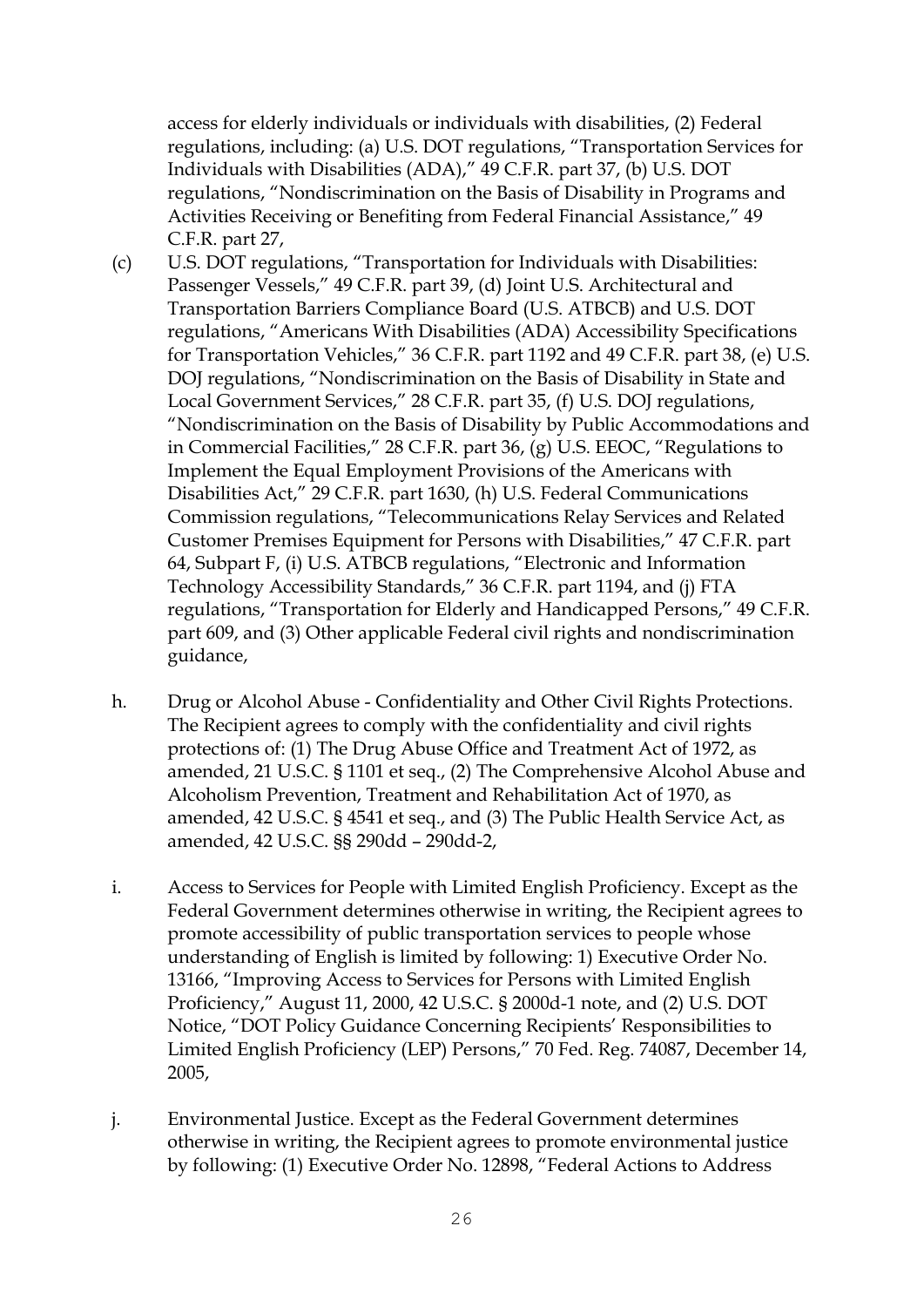Environmental Justice in Minority Populations and Low-Income Populations," February 11, 1994, 42 U.S.C. § 4321 note, as well as facilitating compliance with that Executive Order, and (2) DOT Order 5610.2, "Department of

Transportation Actions To Address Environmental Justice in Minority Populations and Low-Income Populations,"62 Fed. Reg. 18377, April 15, 1997, and (3) The most recent and applicable edition of FTA Circular 4703.1, "Environmental Justice Policy Guidance for Federal Transit Administration Recipients," August 15, 2012, to the extent consistent with applicable Federal laws, regulations, and guidance, and

- k. Other Nondiscrimination Laws. Except as the Federal Government determines otherwise in writing, the Recipient agrees to: (1) Comply with other applicable Federal nondiscrimination laws and regulations, and (2) Follow Federal guidance prohibiting discrimination.
- l. Contractor shall include these requirements in each subcontract financed in whole or in part with FTA assistance, modified only if necessary to identify the affected parties.

### **2.19 Breaches and Dispute Resolution**

### All contracts over \$100,000

Disputes arising in the performance of this contract which are not resolved by agreement of the parties shall be decided in writing by the recipient's authorized representative. This decision shall be final and conclusive unless within ten (10) days from the date of receipt of its copy, contractor mails or otherwise furnishes a written appeal to the recipient's CEO. In connection with such appeal, contractor shall be afforded an opportunity to be heard and

to offer evidence in support of its position. The decision of the recipient's CEO shall be binding upon contractor and contractor shall abide by the decision.

Performance During Dispute - Unless otherwise directed by the recipient, contractor shall continue performance under this contract while matters in dispute are being resolved.

Claims for Damages - Should either party to the contract suffer injury or damage to person or property because of any act or omission of the party or of any of his employees, agents or others for whose acts he is legally liable, a claim for damages therefore shall be made in writing to such other party within ten days after the first observance of such injury or damage.

Remedies - Unless this contract provides otherwise, all claims, counterclaims, disputes and other matters in question between the recipient and contractor arising out of or relating to this agreement or its breach will be decided by arbitration if the parties mutually agree, or in a court of competent jurisdiction within the residing State.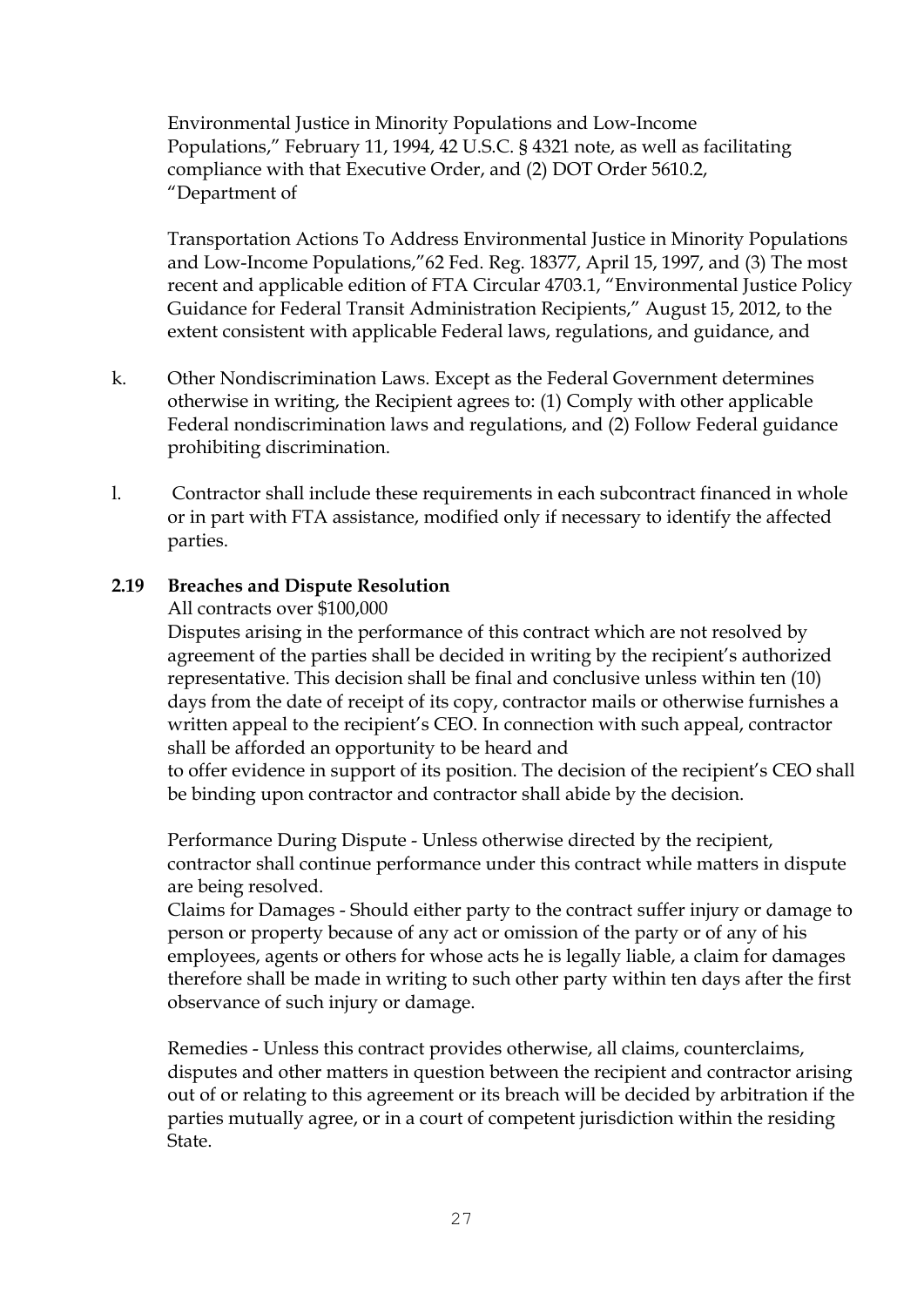Rights and Remedies - Duties and obligations imposed by the contract documents and the rights and remedies available thereunder shall be in addition to and not a limitation of any duties, obligations, rights and remedies otherwise imposed or available by law. No action or failure to act by the recipient or contractor shall constitute a waiver of any right or duty afforded any of them under the contract, nor shall any such action or failure to act constitute an approval of or acquiescence in any breach thereunder, except as may be specifically agreed in writing.

### **2.20 Disadvantaged Business Enterprise**

Contracts over \$3,000 awarded on the basis of a bid or proposal offering to use DBEs

- a. This contract is subject to the requirements of Title 49, Code of Federal Regulations, Part 26, Participation by Disadvantaged Business Enterprises in Department of Transportation Financial Assistance Programs. The national goal for participation of Disadvantaged Business Enterprises (DBE) is 10%. The recipient's overall goal for DBE participation is listed elsewhere. If a separate contract goal for DBE participation has been established for this procurement, it is listed elsewhere.
- b. The contractor shall not discriminate on the basis of race, color, religion, national origin or sex in the performance of this contract. The contractor shall carry out applicable requirements of 49 CFR Part 26 in the award and administration of this contract. Failure by the contractor to carry out these requirements is a material breach of this contract, which may result in the termination of this contract or such other remedy as the municicpal corporation deems appropriate. Each subcontract the contractor signs with a subcontractor must include the assurance in this paragraph (see 49 CFR 26.13(b)).
- c. If a separate contract goal has been established, Bidders/offerors are required to document sufficient DBE participation to meet these goals or, alternatively, document adequate good faith efforts to do so, as provided for in 49 CFR 26.53.
- d. If no separate contract goal has been established, the successful bidder/offeror will be required to report its DBE participation obtained through race-neutral means throughout the period of performance.
- e. The contractor is required to pay its subcontractors performing work related to this contract for satisfactory performance of that work no later than 30 days after the contractor's receipt of payment for that work from the recipient. In addition, the contractor may not hold retainage from its subcontractors or must return any retainage payments to those subcontractors within 30 days after the subcontractor's work related to this contract is satisfactorily completed or must return any retainage payments to those subcontractors within 30 days after incremental acceptance of the subcontractor's work by the recipient and contractor's receipt of the partial retainage payment related to the subcontractor's work.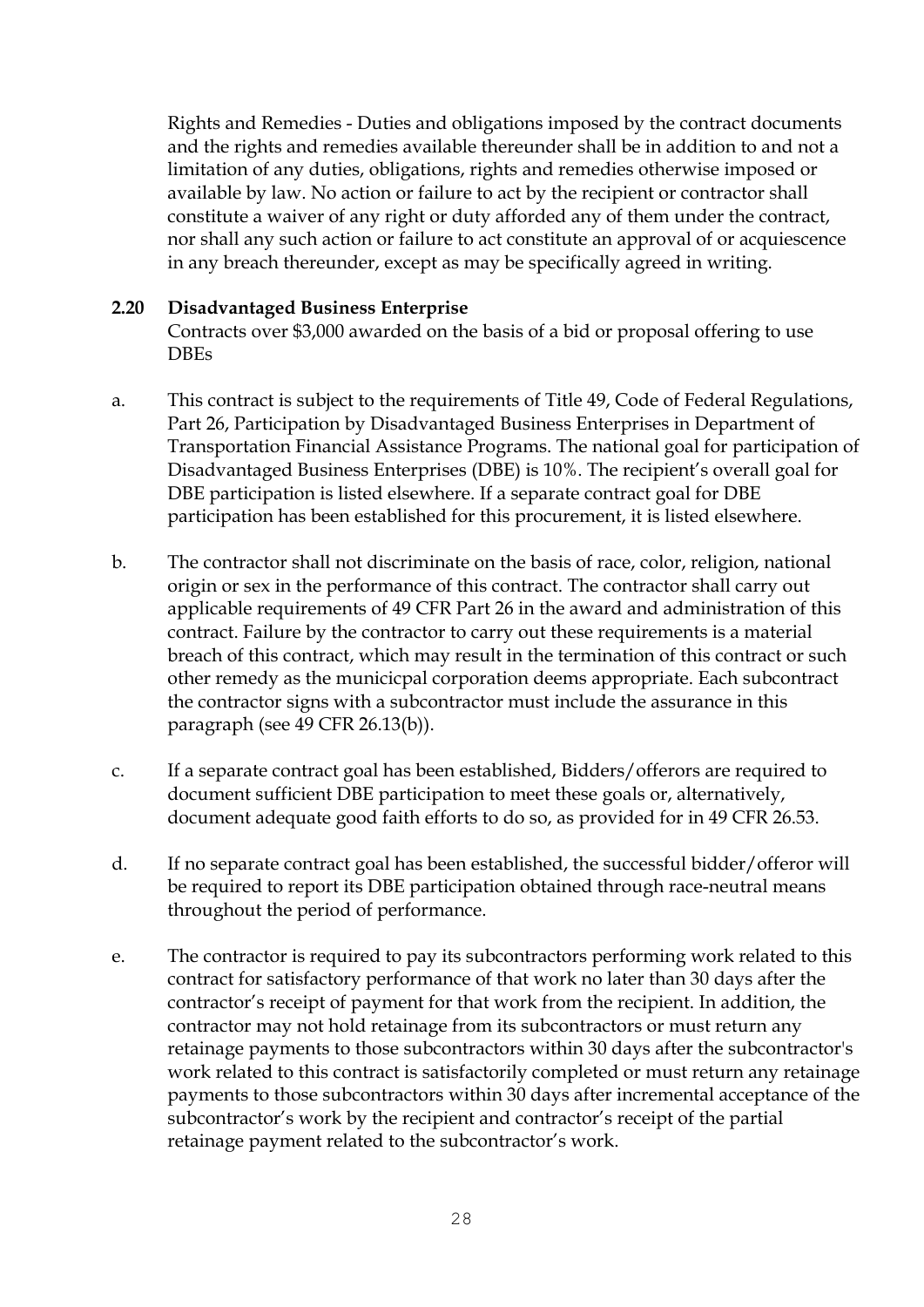- f. The contractor must promptly notify the recipient whenever a DBE subcontractor performing work related to this contract is terminated or fails to complete its work, and must make good faith efforts to engage another DBE subcontractor to perform at least the same amount of work. The contractor may not terminate any DBE subcontractor and perform that work through its own forces or those of an affiliate without prior written consent of the recipient.
- 2.21 Incorporation of Federal Transit Administration (FTA) Terms All contracts except micro-purchases (\$3,000 or less, except for construction contracts over \$2,000)

The preceding provisions include, in part, certain Standard Terms & Conditions required by USDOT, whether or not expressly stated in the preceding contract provisions. All USDOT-required contractual provisions, as stated in FTA Circular 4220.1F, are hereby incorporated by reference. Anything to the contrary herein notwithstanding, all FTA mandated terms shall be deemed to control in the event of a conflict with other provisions contained in this Agreement. The contractor shall not perform any act, fail to perform any act, or refuse to comply with any request that would cause the recipient to be in violation of FTA terms and conditions.

### **2.22 Other Federal Requirements**

The following requirements are not federal clauses.

Full and Open Competition In accordance with 49 U.S.C. § 5325(a) all procurement transactions shall be conducted in a manner that provides full and open competition.

Prohibition Against Exclusionary or Discriminatory Specifications Apart from inconsistent requirements imposed by Federal statute or regulations, the contractor shall comply with the requirements of 49 USC 5323(h)(2) by refraining from using any FTA assistance to support procurements using exclusionary or discriminatory specifications.

### Conformance with ITS National Architecture

Contractor shall conform, to the extent applicable, to the National Intelligent Transportation Standards architecture as required by SAFETEA-LU Section 5307(c), 23 U.S.C. Section 512 and as amended by MAP-21 23 U.S.C. § 517(d), note and follow the provisions of FTA Notice, "FTA National Architecture Policy on Transit Projects," 66 Fed. Reg.1455 etseq., January 8, 2001, and any other implementing directives FTA may issue at a later date, except to the extent FTA determines otherwise in writing.

Access Requirements for Persons with Disabilities

Contractor shall comply with 49 USC 5301(d), stating Federal policy that the elderly and persons with disabilities have the same rights as other persons to use mass transportation services and facilities and that special efforts shall be made in planning and designing those services and facilities to implement that policy.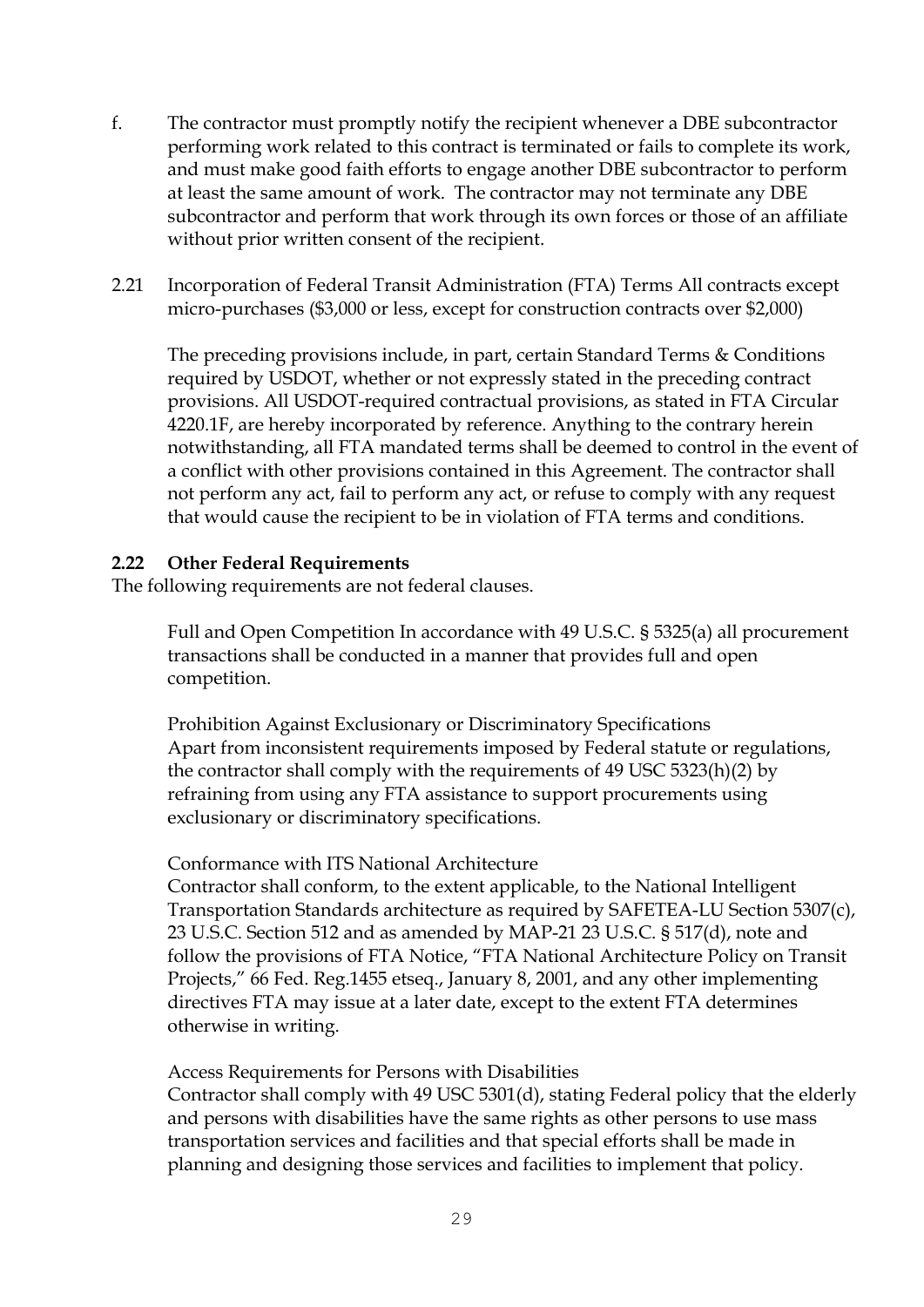Contractor shall also comply with all applicable requirements of Sec. 504 of the Rehabilitation Act (1973), as amended, 29 USC 794, which prohibits discrimination on the basis of handicaps, and the Americans with Disabilities Act of 1990 (ADA), as amended, 42 USC 12101 et seq., which requires that accessible facilities and services be made available to persons with disabilities, including any subsequent amendments thereto.

#### Notification of Federal Participation

To the extent required by law, in the announcement of any third party contract award for goods and services (including construction services) having an aggregate value of \$500,000 or more, contractor shall specify the amount of Federal assistance to be used in financing that acquisition of goods and services and to express that amount of Federal assistance as a percentage of the total cost of the third party contract.

#### Interest of Members or Delegates to Congress

No members of, or delegates to, the US Congress shall be admitted to any share or part of this contract nor to any benefit arising therefrom.

#### Ineligible Contractors and Subcontractors

Any name appearing upon the Comptroller General's list of ineligible contractors for federally-assisted contracts shall be ineligible to act as a subcontractor for contractor pursuant to this contract. If contractor is on the Comptroller General's list of ineligible contractors for federally financed or assisted construction, the recipient shall cancel, terminate or suspend this contract.

#### Other Contract Requirements

To the extent not inconsistent with the foregoing Federal requirements, this contract shall also include those provisions attached hereto, and shall comply with the recipient's Procurement Guidelines, available upon request from the recipient.

### Compliance with Federal Regulations

Any contract entered pursuant to this solicitation shall contain the following provisions: All USDOT-required contractual provisions, as set forth in FTA Circular 4220.1F, are incorporated by reference. Anything to the contrary herein notwithstanding, FTA mandated terms shall control in the event of a conflict with other provisions contained in this Agreement. Contractor shall not perform any act, fail to perform any act, or refuse to comply with any grantee request that would cause the recipient to be in violation of FTA terms and conditions. Contractor shall comply with all applicable FTA regulations, policies, procedures and directives, including, without limitation, those listed directly or incorporated by reference in the Master Agreement between the recipient and FTA, as may be amended or promulgated from time to time during the term of this contract. Contractor's failure to so comply shall constitute a material breach of this contract.

### **Real Property**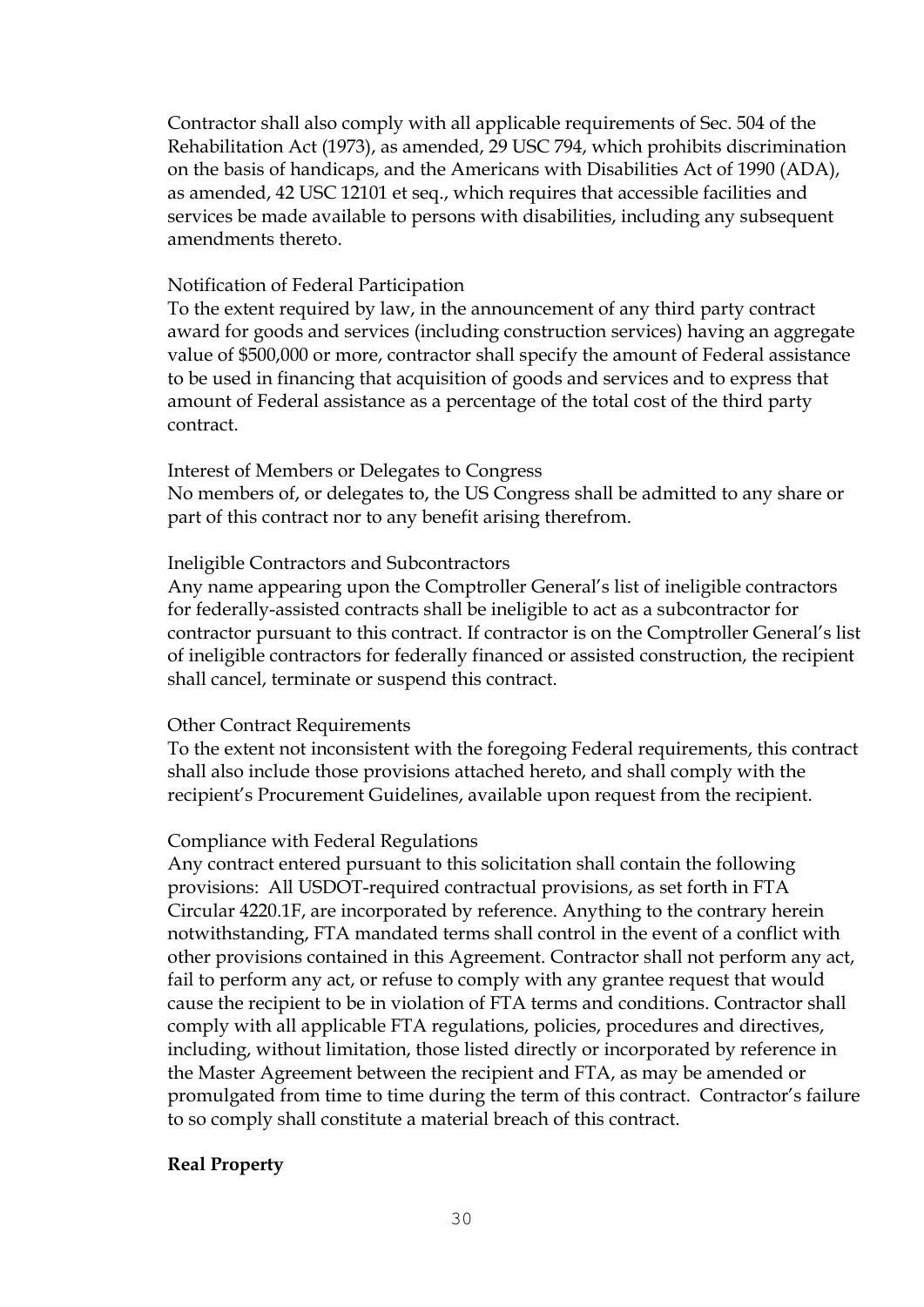Any contract entered into shall contain the following provisions: Contractor shall at all times comply with all applicable statutes and USDOT regulations, policies, procedures and directives governing the acquisition, use and disposal of real property, including, but not limited to, 29 CFR 18.31, 49 CFR 24 Subpart B, FTA Circular

5010.1D, and FTA Master Agreement, as they may be amended or promulgated during the term of this contract. Contractor's failure to so comply shall constitute a material breach of this contract.

### **Access to Services for Persons with Limited English Proficiency**

To the extent applicable and except to the extent that FTA determines otherwise in writing, the Recipient agrees to comply with the policies of Executive Order No. 13166, "Improving Access to Services for Persons with Limited English Proficiency," 42 U.S.C. § 2000d 1 note, and with the provisions of U.S. DOT Notice, "DOT Guidance to Recipients on Special Language Services to Limited English Proficient (LEP) Beneficiaries," 70 Fed. Reg. 74087, December 14, 2005.

### **Environmental Justice**

The Recipient agrees to comply with the policies of Executive Order No. 12898, "Federal Actions to Address Environmental Justice in Minority Populations and Low Income Populations," 42 U.S.C. § 4321 note, except to the extent that the Federal Government determines otherwise in writing.

### **Environmental Protections**

Compliance is required with any applicable Federal laws imposing environmental and resource conservation requirements for the project. Some, but not all, of the major Federal laws that may affect the project include: the National Environmental Policy Act of 1969; the Clean Air Act; the Resource Conservation and Recovery Act; the comprehensive Environmental response, Compensation and Liability Act; as well as environmental provisions with Title 23 U.S.C., and 49 U.C. chapter 53. The U.S. EPA, FHWA and other federal agencies may issue other federal regulations and directives that may affect the project. Compliance is required with any applicable Federal laws and regulations in effect now or that become effective in the future.

#### **Geographic Information and Related Spatial Data**

Any project activities involving spatial data or geographic information systems activities financed with Federal assistance are required to be consistent with the National Spatial Data Infrastructure promulgated by the Federal Geographic Data Committee, except to the extent that FTA determines otherwise in writing.

#### **Federal Single Audit Requirements for State Administered Federally Aid Funded**

Projects Only Non Federal entities that expend \$500,000 or more in a year in Federal awards from all sources are required to comply with the Federal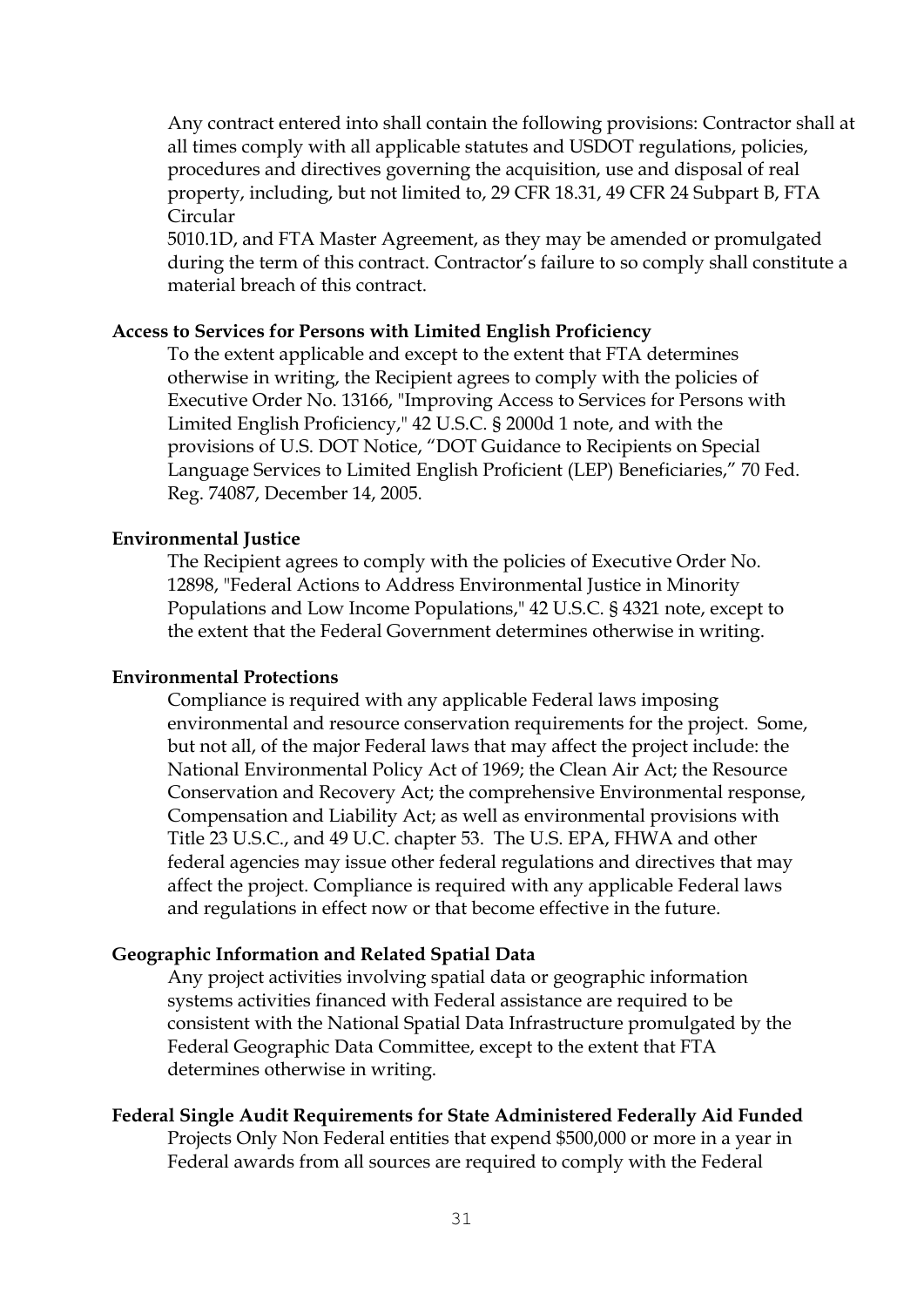Single Audit Act provisions contained in U.S. Office of Management and Budget (OMB) Circular No. A 133, Audits of States, Local Governments, and Non Profit Organizations. Non Federal entities that expend Federal awards from a single source may provide a program specific audit, as defined in the Circular. Non Federal entities that expend less than \$500,000 in a year in Federal awards from all sources are exempt from Federal audit requirements for that year, except as noted in '3052.215(a), but records must be available for review or audit by appropriate officials of the Federal and State agencies.

### **Catalog of Federal Domestic Assistance (CFDA) Identification Number**

The municipal project sponsor is required to identify in its accounts all Federal awards received and expended, and the Federal programs under which they were received. Federal program and award identification shall include, as applicable, the CFDA title and number, award number and year, name of the Federal agency, and name of the pass through entity.

#### **CFDA number for the Federal Transportation Administration**

A Recipient covered by the Single Audit Act Amendments of 1996 and OMB Circular A-133, "Audits of States, Local Governments, and Non-Profit Organizations," agrees to separately identify the expenditures for Federal awards under the Recovery Act on the Schedule of Expenditures of Federal Awards (SEFA) and the Data Collection Form (SF-SAC) required by OMB Circular A-133. The Recipient agrees to accomplish this by identifying expenditures for Federal awards made under Recovery Act separately on the SEFA, and as separate rows under Item 9 of Part III on the SF-SAC by CFDA number, and inclusion of the prefix "ARRA" in identifying the name of the Federal program on the SEFA and as the first characters in Item 9d of Part III on the SF-SAC.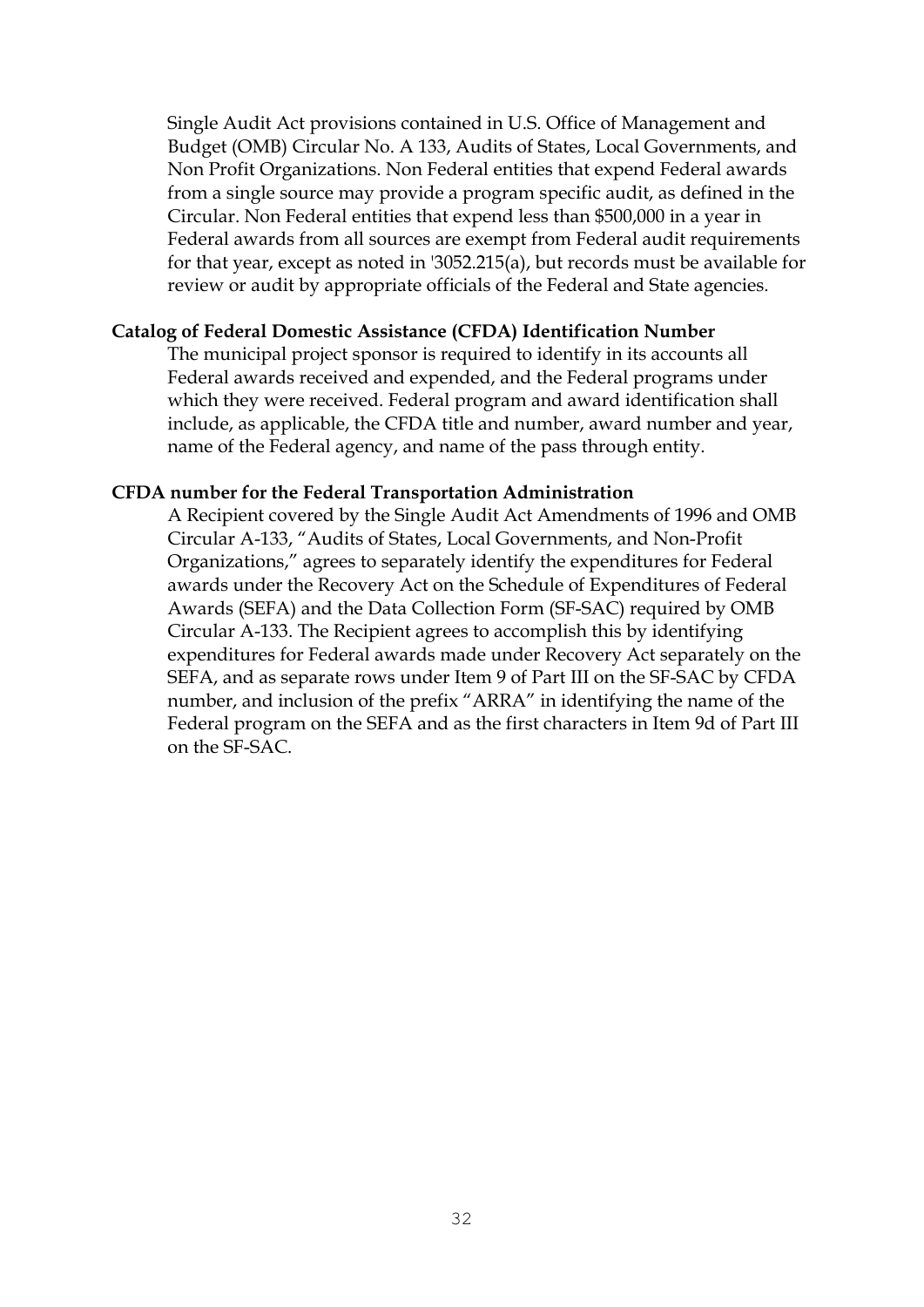### **MTA PROPOSAL SECTION NUMBER 3**

### **REQUIRED CONTRACT CERTIFICATIONS**

### **Federal Certifications**

**Please note that many Federal Clauses will only apply to procurements with a total value (not per vehicle) of \$150,000 or greater. As MTA cannot know the total proposed costs, it has included all such Federal Clauses. If the total costs for the proposal is under \$150,000 those clauses so noted will not apply and the corresponding Federal Certification need not be completed.**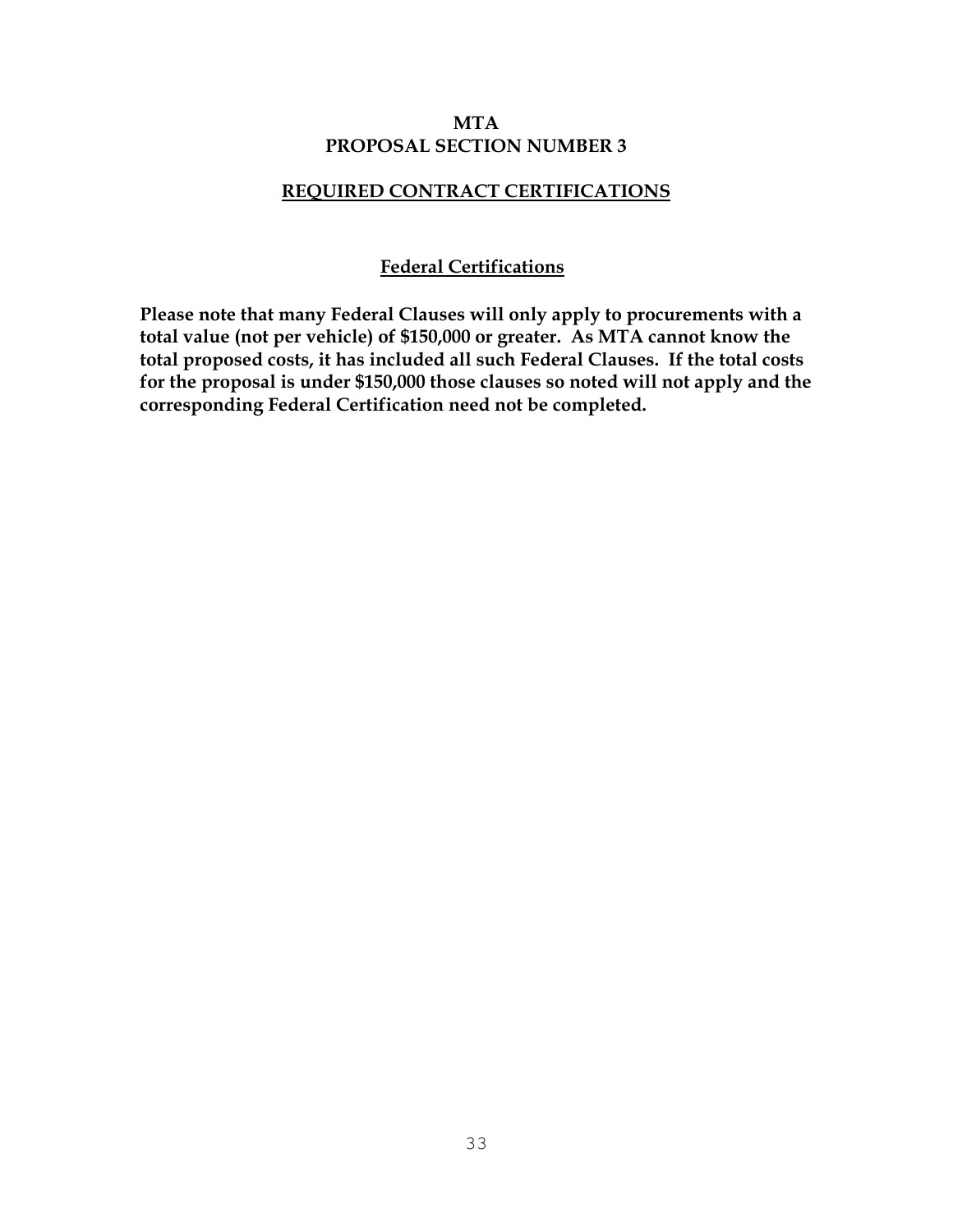# **PRE-AWARD CERTIFICATIONS**

(to be completed with the bid)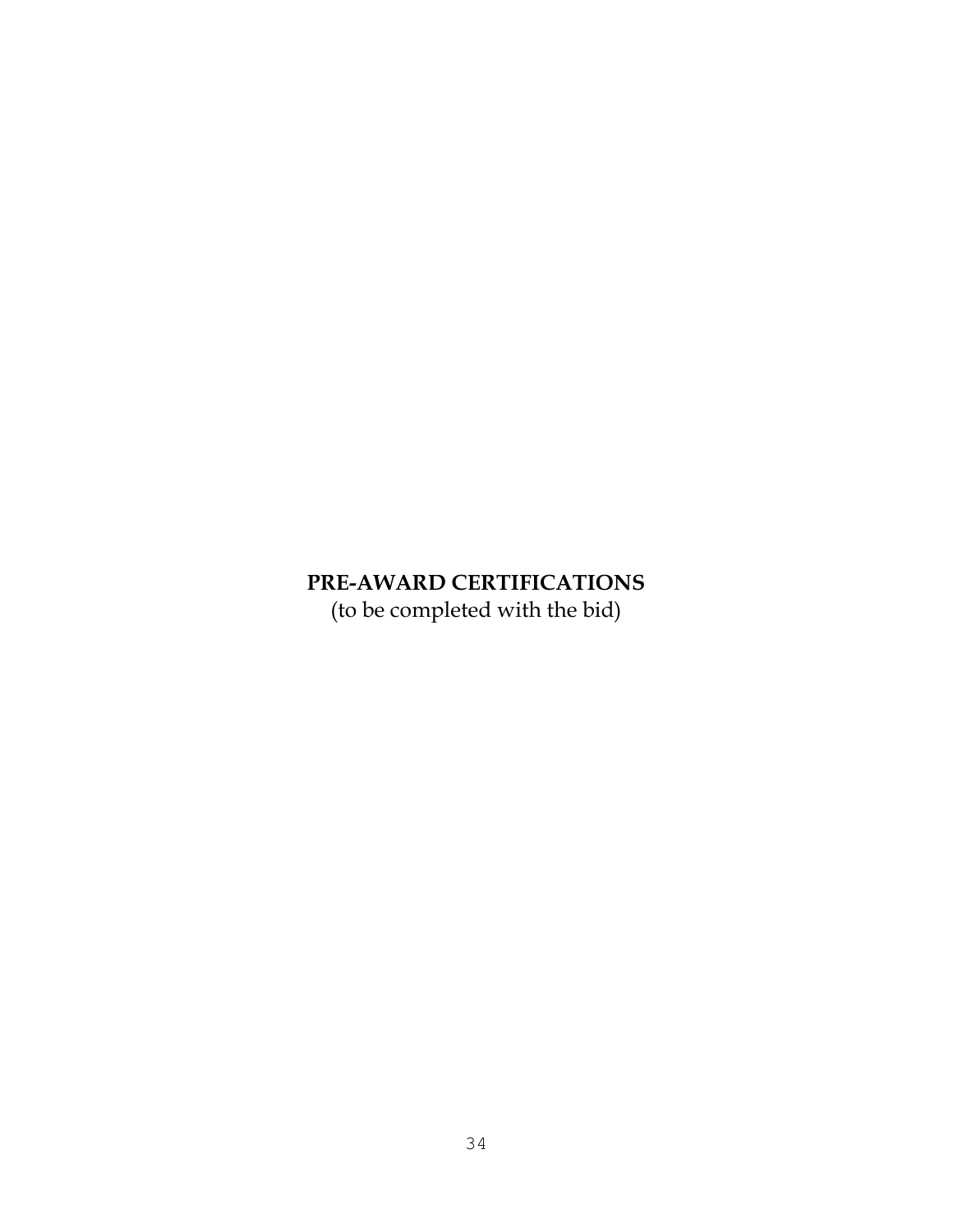### **TRANSIT VEHICLE MANUFACTURER (TVM) CERTIFICATION**

Pursuant to the provisions of Section 1OS(f) of the Surface Transportation Assistance Act of 1982, each bidder for this contract must certify that it has complied with the requirements of 49 CFR Part 26.49, regarding the participation of Disadvantaged Business Enterprises (DBE) in FTA assisted procurements of transit vehicles. Absent this certification, properly completed and signed, a bid shall be deemed non-responsive.

Certification:

*I hereby certify, for the bidder named below, that it has complied with the provisions of 49 CFR Part 26.49 and that I am duly authorized by said bidder to make this certification.*

### BIDDER/COMPANY

| Type or Print Name                                |  |  |
|---------------------------------------------------|--|--|
| Title                                             |  |  |
| Date $\_\_\_\_\_\_\_\_\_\_\_\_\_\_\_\_\_\_\_\_\_$ |  |  |
| NOTARY                                            |  |  |
| Type or Print Name                                |  |  |
|                                                   |  |  |
| Place Notary SEAL Here:                           |  |  |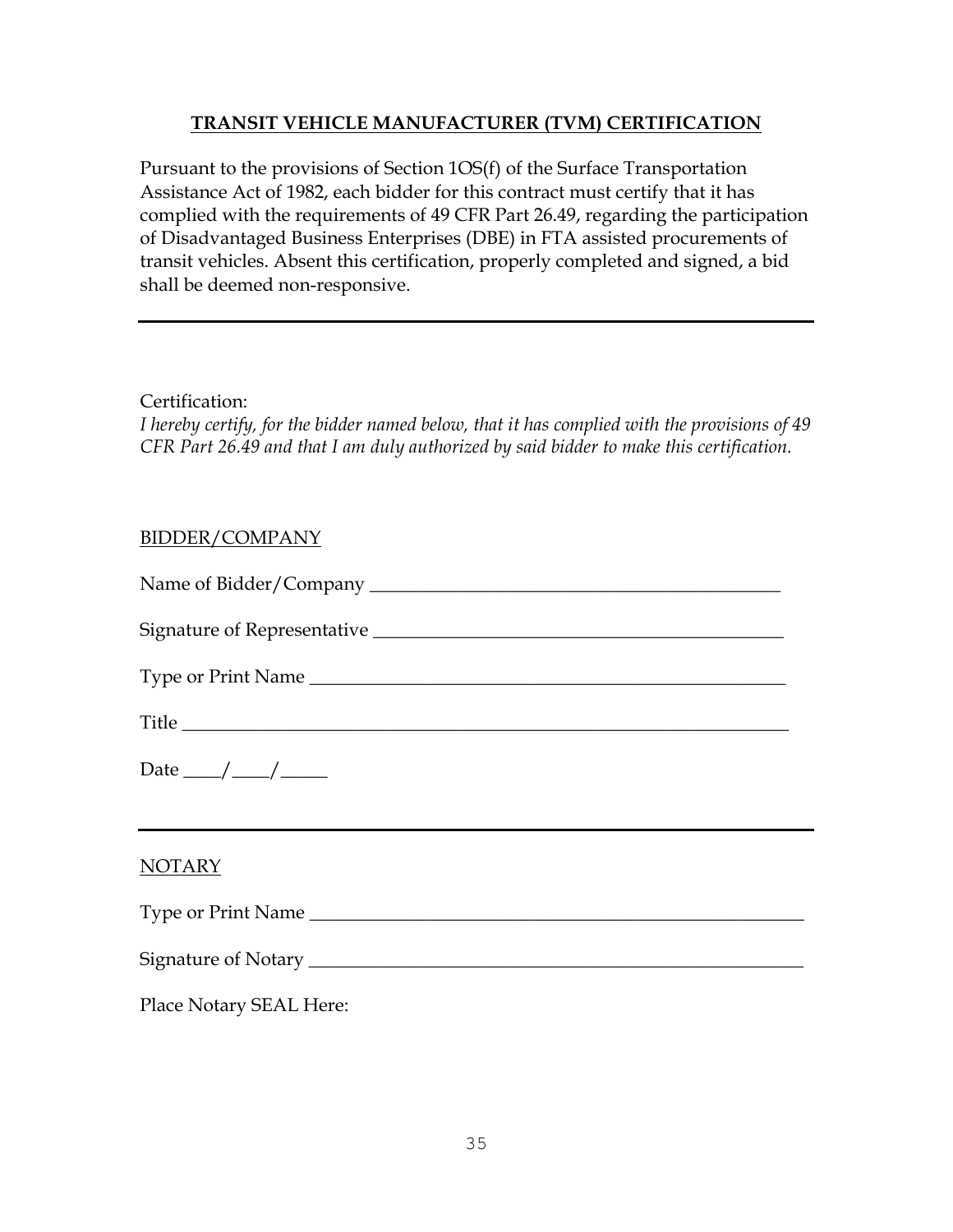### **PRE-AWARD CERTIFICATION FOR PROCUREMENT OF ROLLING STOCK (VENDOR)**

Bidder or offeror Certificate of:

### **COMPLIANCE with Buy America and FMVSS Rolling Stock Requirements**

The bidder or offeror hereby certifies that it will comply with the requirements of 49 U.S.C. 5323U), and the applicable regulations of 49 CFR 661.11.

| Title |  |
|-------|--|
|       |  |

*Bidder or offeror Certificate of:*

### **NON-COMPLIANCE with Buy America and FMVSS Rolling Stock Requirements**

The bidder or offeror hereby certifies that it cannot comply with the requirements of 49 U.S.C. 5323U), but may qualify for an exception to the requirement consistent with 49 U.S.C. 5323U)(2)(C), and the applicable regulations in 49 CFR 661.7.

| Signature | $\Delta$ Date $\Delta$ |
|-----------|------------------------|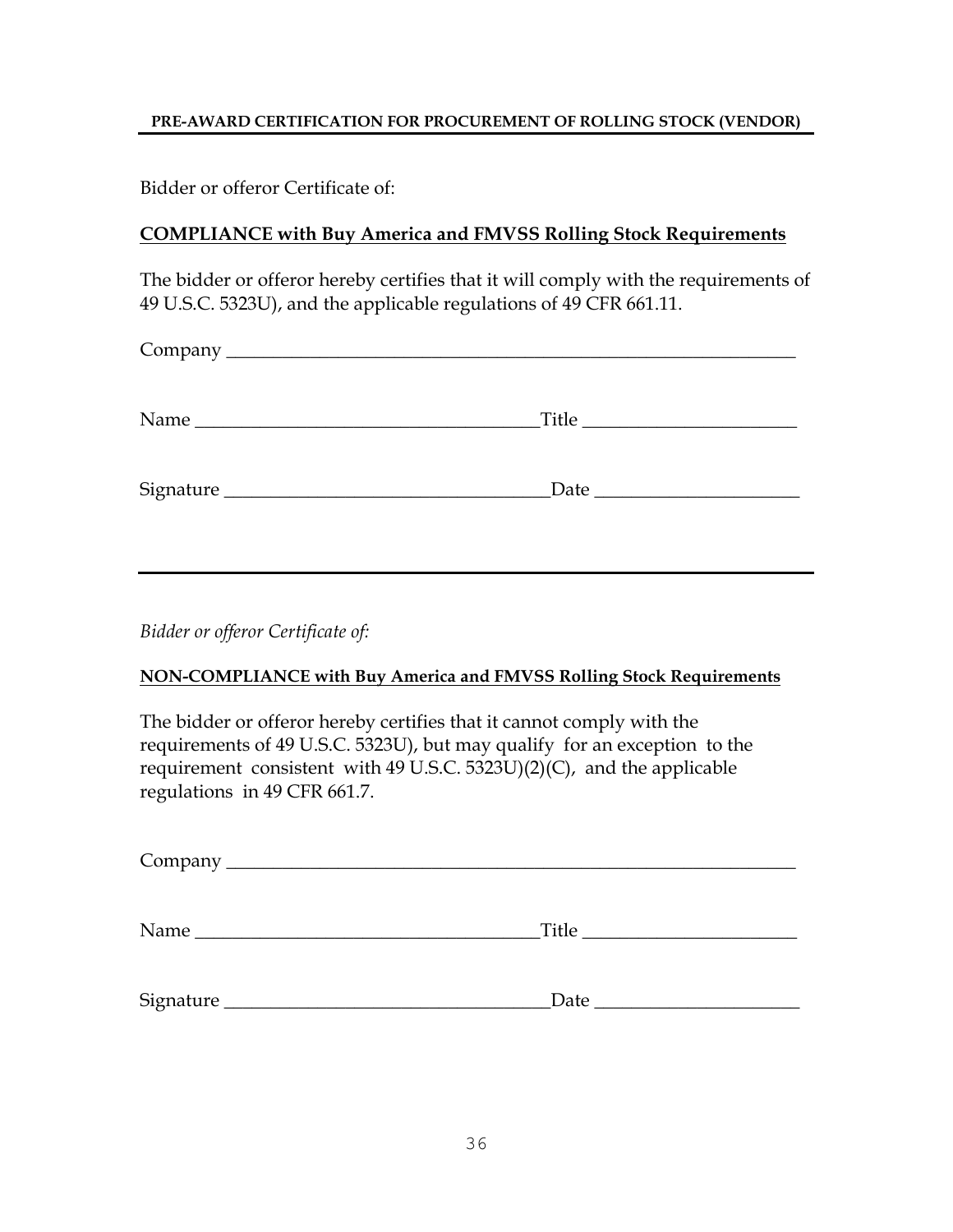#### **PRE-AWARD CERTIFICATION FOR PROCUREMENT OF ROLLING STOCK (VENDOR)**

71 FR 14117, Mar. 21, 2006, as amended at 72 FR 53698, Sept. 20, 2007; 74 FR 30239, June 25, 2009

#### **PRE-AWARD AUDIT REQUIREMENTS**

A recipient purchasing revenue service rolling stock with FTA funds must ensure that a preaward audit under this part is complete before the recipient enters into a formal contract for the purchase of such rolling stock.

#### **DESCRIPTION OF PRE-AWARD AUDIT**

A pre-award audit under this part includes- (a) A Buy America certification; (b) A purchaser's requirements certification; and (c) Where appropriate, a manufacturer's Federal Motor Vehicle Safety certification information.

#### **PRE-AWARD BUY AMERICA CERTIFICATION**

For purposes of this part, a pre-award Buy America certification is a certification that the recipient keeps on file that:

- (a) There is a letter from FTA which grants a waiver to the rolling stock to be purchased from the Buy America requirements under section  $165(b)(1)$ ,  $(b)(2)$ , or  $(b)(4)$  of the Surface Transportation Assistance Act of 1982, as amended; or
- (b) The recipient is satisfied that the rolling stock to be purchased meets the requirements of section 165(a) or (b)(3) of the Surface Transportation Assistance Act of 1982, as amended, after having reviewed itself or through an audit prepared by someone other than the manufacturer or its agent documentation provided by the manufacturer which lists:
	- (1) The Component and subcomponent parts of the rolling stock that are produced in the United States is more than sixty percent (60%) of the cost of all components and subcomponents of the vehicle identified by the manufacturer; and
	- (2) The location of the final assembly must take place in the United States (49 CFR 661.11), including a description of the activities that will take place at the final assembly point and the cost of final assembly.

#### **PRE-AWARD PURCHASERS REQUIREMENTS CERTIFICATION**

For purposes of this part, a pre-award purchaser's requirements certification is a certification a recipient keeps on file that:

- (a) The rolling stock the recipient is contracting for is the same product described in the purchaser's solicitation specification; and
- (b) The proposed manufacturer is a responsible manufacturer with the capability to produce a vehicle that meets the recipient's specification set forth in the recipient's solicitation.

If buses or other rolling stock (including train control, communication, and traction power equipment) are being procured, the appropriate certificate as set forth below shall be completed and submitted by each bidder in accordance with the requirements in 49 CFR 661.13(b).

### **PRE-AWARD FMVSS COMPLIANCE CERTIFICATION**

As required by Title 49 of the CFR, Part 663 - Subpart D, the recipient certifies that it received, at the pre- award stage, a copy of the manufacturers self-certification information stating that the buses will comply with the relevant Federal Motor Vehicle Safety Standards issued by the National Highway Traffic Safety Administration in Title 49 of the Code of Federal Regulations, Part 571.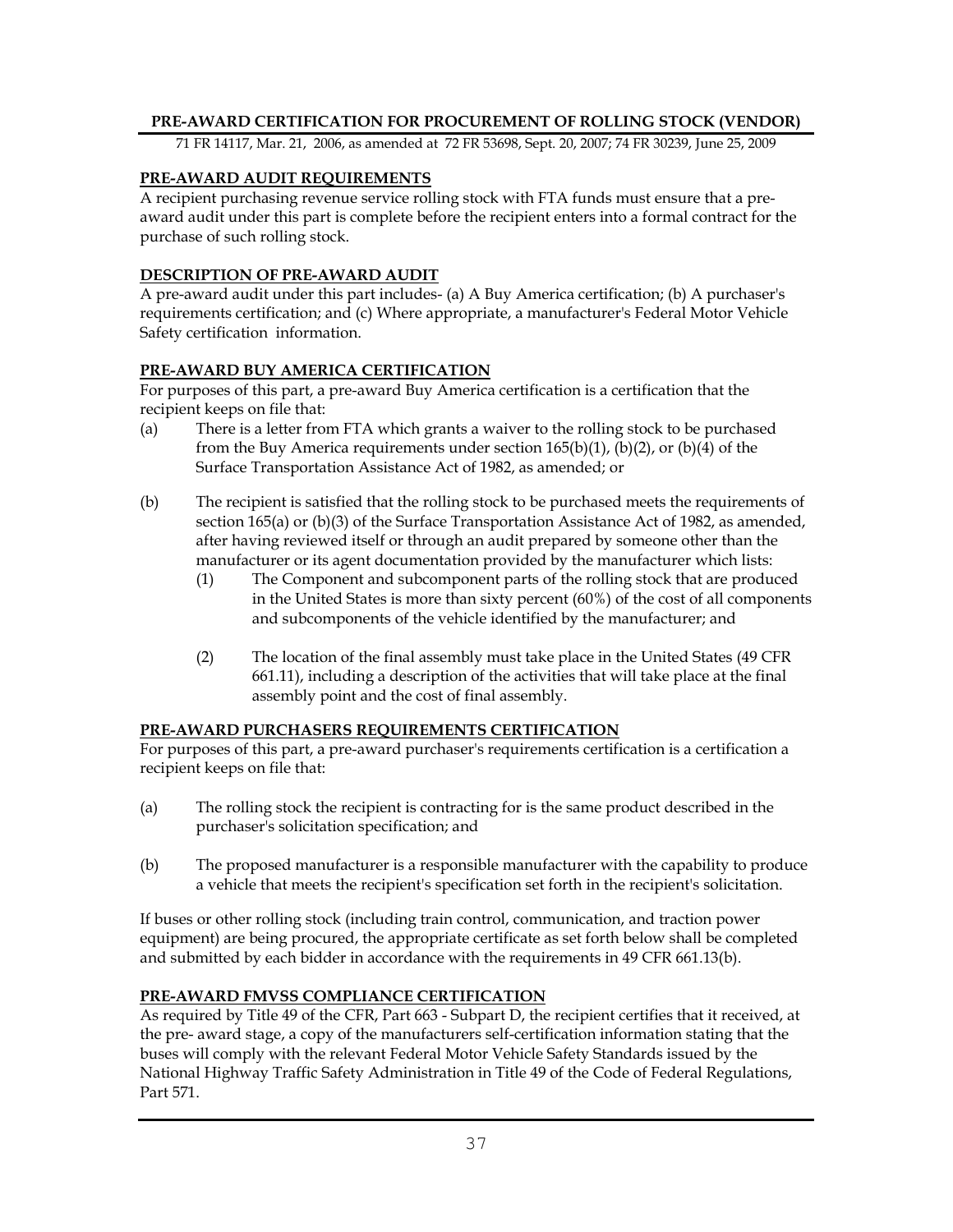#### **PRE-AWARD CERTIFICATION REQUIREMENT FOR PROCUREMENT OF ROLLING STOCK (RECIPIENT)**

#### **BUY AMERICA REQUIREMENTS**

Contractor shall complete and submit a declaration certifying either compliance or noncompliance with Buy America. If contractor certifies compliance with Buy America, it shall submit documentation listing:

- A. Component and subcomponent parts of the rolling stock to be purchased identified by manufacturer of the parts, their country of origin and costs; and
- B. The location of the final assembly point for the rolling stock, including a description of the activities that will take place at the final assembly point and the cost of final assembly.
- C. Solicitation Specification Requirements: Contractor shall submit evidence that it will be capable of meeting the bid specifications.
- D. Federal Motor Vehicle Safety Standards (FMVSS): Contractor shall submit 1) manufacturer's FMVSS self-certification sticker information that the vehicle complies with relevant FMVSS or 2) manufacturer's certified statement that the buses will not be subject to FMVSS regulations.

As required by Title 49 of the CFR, Part 663 - Subpart B,

\_\_\_\_\_\_\_\_\_\_\_\_\_\_\_\_\_\_\_\_\_\_\_\_\_\_\_\_\_\_\_\_\_\_\_\_(the recipient) is satisfied that the buses to be purchased,\_\_\_\_\_\_\_\_\_\_\_\_\_\_\_(number and description of buses) from\_ (the manufacturer), meet the requirements of Section 165(b)(3) of the Surface Transportation Assistance Act of 1982, as amended. The recipient or its appointed analyst (the analyst - not the manufacturer or its agent), has reviewed documentation provided by the manufacturer, which lists (1) the proposed component and subcomponent parts of the buses identified by manufacturer, country of origin, and cost; and (2) the proposed location of the final assembly point for the buses, including a description of the activities that will take place at the final assembly point and the cost of final assembly.

#### **PRE-AWARD PURCHASER'S REQUIREMENTS CERTIFICATION**

| As required by Title 49 of the CFR, Part 663 - Subpart B,                                  |                                                           |  |
|--------------------------------------------------------------------------------------------|-----------------------------------------------------------|--|
|                                                                                            | (the recipient) certifies that the buses to be            |  |
| purchased,                                                                                 | (number and description of buses)                         |  |
| from                                                                                       | (the manufacturer), are the same product described in the |  |
| recipient's solicitation specification and that the proposed manufacturer is a responsible |                                                           |  |
| manufacturer with the capability to produce a bus that meets the specifications.           |                                                           |  |
| PRE-AWARD FMVSS COMPLIANCE CERTIFICATION                                                   |                                                           |  |
|                                                                                            | As required by Title 49 of the CFR, Part 663 - Subpart D, |  |

\_\_\_\_\_\_\_\_\_\_\_\_\_\_\_\_\_\_\_\_\_(the recipient) certifies that it received, at the pre-award stage, a copy of  $\Box$ 's (the manufacturer) self-certification information stating that the buses,\_\_\_\_\_\_\_\_\_ (number and description of buses), will comply with the relevant Federal Motor Vehicle Safety Standards issued by the National Highway Traffic Safety Administration in Title 49 of the Code of Federal Regulations, Part 571.

Date: \_\_\_\_\_\_\_\_\_\_\_\_\_\_\_\_\_\_\_\_\_\_\_\_\_\_\_\_\_\_\_\_\_\_\_

Signature: \_\_\_\_\_\_\_\_\_\_\_\_\_\_\_\_\_\_\_\_\_\_\_\_\_\_\_\_\_\_\_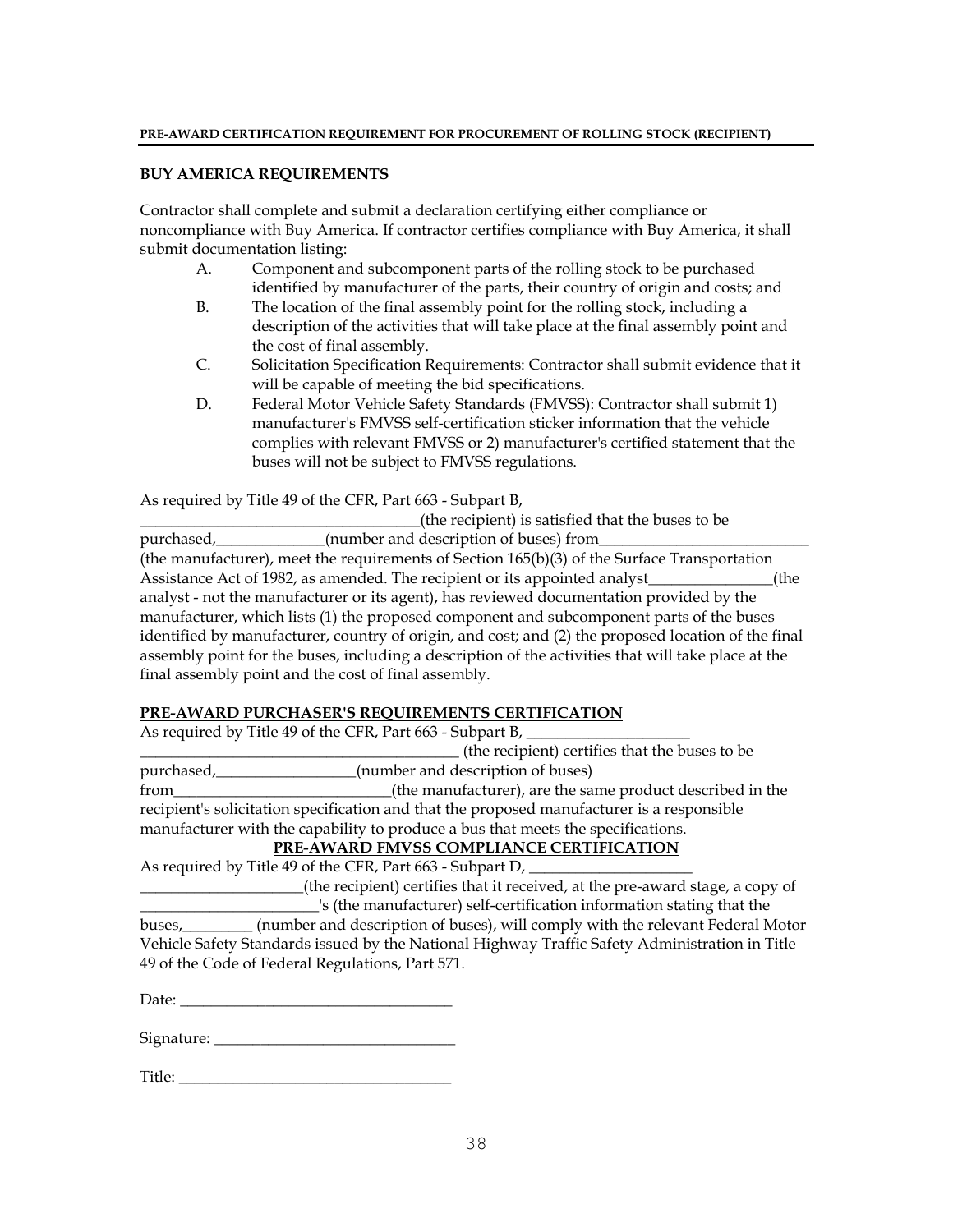# **BUS TESTING CERTIFICATION**

The undersigned bidder [Contractor/Manufacturer] certifies that the vehicle model or vehicle models offered in this bid submission complies with 49 CFR Part 665.

A copy of the test report (for each bid ITEM) prepared by the Federal Transit Administration's (FTA) Altoona, Pennsylvania Bus Testing Center is attached to this certification and is a true and correct copy of the test report as prepared by the facility.

The undersigned understands that misrepresenting the testing status of a vehicle acquired with Federal financial assistance may subject the undersigned to civil penalties as outlined in the

U.S. Department of Transportation's regulation on Program Fraud Civil Remedies, 49 CFR Part

31. In addition, the undersigned understands that FTA may suspend or debar a manufacturer under the procedures in 49 CFR Part 29.

 $\_$  , and the set of the set of the set of the set of the set of the set of the set of the set of the set of the set of the set of the set of the set of the set of the set of the set of the set of the set of the set of th Name of Bidder/Company Name

 $\_$  , and the set of the set of the set of the set of the set of the set of the set of the set of the set of the set of the set of the set of the set of the set of the set of the set of the set of the set of the set of th Type or print name

 $\_$  , and the set of the set of the set of the set of the set of the set of the set of the set of the set of the set of the set of the set of the set of the set of the set of the set of the set of the set of the set of th Signature of authorized representative

 $\_$  , and the set of the set of the set of the set of the set of the set of the set of the set of the set of the set of the set of the set of the set of the set of the set of the set of the set of the set of the set of th Signature of notary and SEAL

Date of Signature: \_\_\_\_\_\_/ \_\_\_\_\_/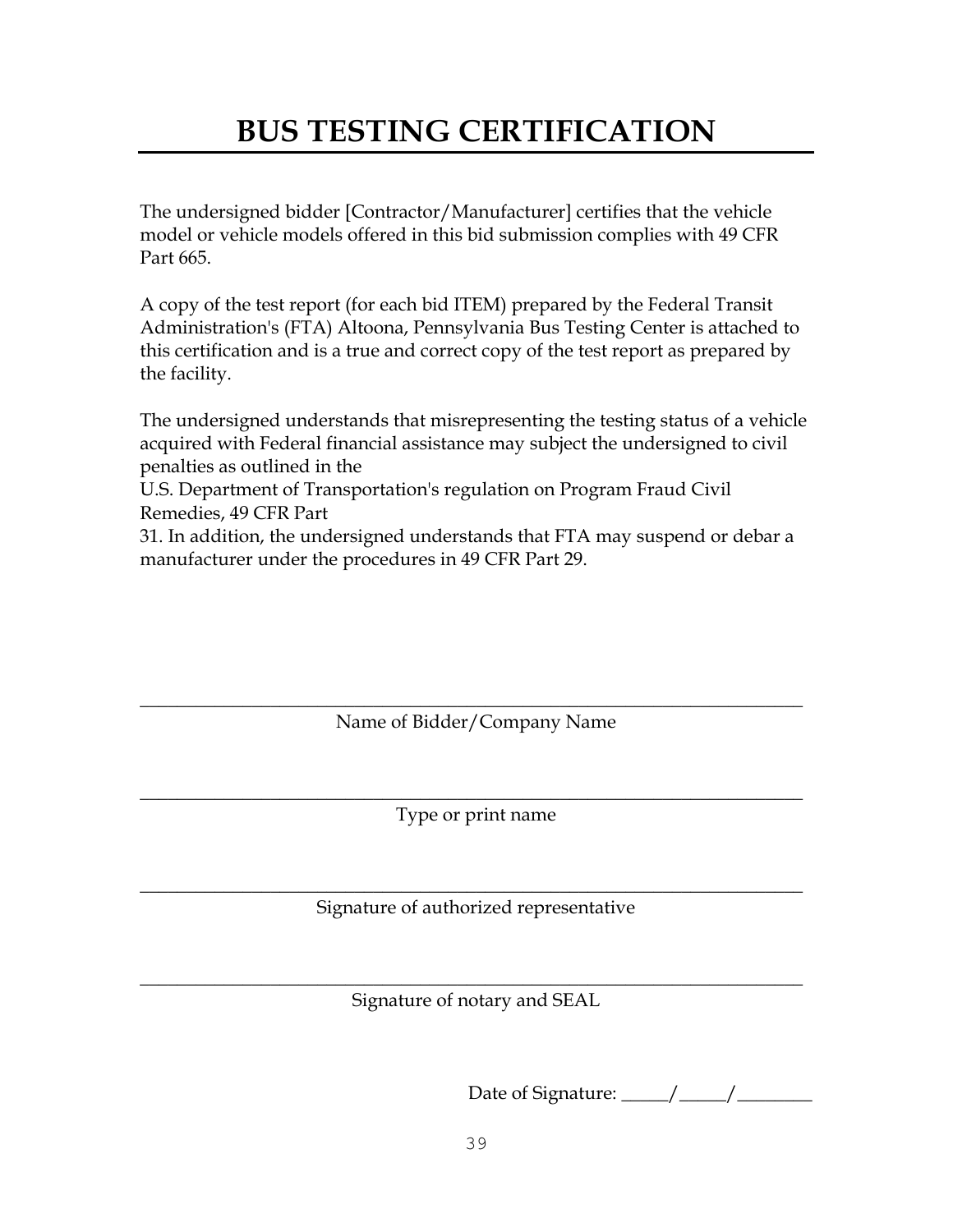#### **GOVERNMENT-WIDE DEBARMENT AND SUSPENSION (NONPROCUREMENT)**

49 CFR Part 29, Executive Orders 12549, 12689, and 31 U.S.C.6101 (Contracts over \$25,000)

#### **Background and Applicability**

In conjunction with the Office of Management and Budget and other affected Federal agencies, DOT published an update to 49 CFR Part 29 on November 26, 2003. This government-wide regulation implements Executive Order 12549, Debarment and Suspension, Executive Order 12689, Debarment and Suspension, and 31 U.S.C. 6101 note (Section 2455, Public Law 103-355, 108 Stat. 3327).

The provisions of Part 29 apply to all grantee contracts and subcontracts at any level expected to equal or exceed \$25,000 as well as any contract or subcontract (at any level) for Federally required auditing services. 49 CFR 29.220(b). This represents a change from prior practice in that the dollar threshold for application of these rules has been lowered from \$100,000 to \$25,000. These are contracts and subcontracts referred to in the regulation as "covered transactions."

Grantees, contractors, and subcontractors (at any level) that enter into covered transactions are required to verify that the entity (as well as its principals and affiliates) they propose to contract or subcontract with is not excluded or disqualified. They do this by (a) Checking the Excluded Parties List System, (b) Collecting a certification from that person, or (c) Adding a clause or condition to the contract or subcontract. This represents a change from prior practice in that certification is still acceptable but is no longer required. 49 CFR 29.300.

Grantees, contractors, and subcontractors who enter into covered transactions also must require the entities they contract with to comply with 49 CFR 29, subpart C and include this requirement in their own subsequent covered transactions (i.e., the requirement flows down to subcontracts at all levels).

Instructions for Certification: By signing and submitting this bid or proposal, the prospective lower tier participant is providing the signed certification set out below.

#### Suspension and Debarment

This contract is a covered transaction for purposes of 49 CFR Part 29. As such, the contractor is required to verify that none of the contractor, its principals, as defined at 49 CFR 29.995, or affiliates, as defined at 49 CFR 29.905, are excluded or disqualified as defined at 49 CFR 29.940 and 29.945.

The contractor is required to comply with 49 CFR 29, Subpart C and must include the requirement to comply with 49 CFR 29, Subpart C in any lower tier covered transaction it enters into. By signing and submitting its bid or proposal, the bidder or proposer certifies as follows:

The certification in this clause is a material representation of fact relied upon by the recipient. If it is later determined that the bidder or proposer knowingly rendered an erroneous certification, in addition to remedies available to the recipient, the Federal Government may pursue available remedies, including but not limited to suspension and/or debarment. The bidder or proposer agrees to comply with the requirements of 49 CFR 29, Subpart C while this offer is valid and throughout the period of any contract that may arise from this offer. The bidder or proposer further agrees to include a provision requiring such compliance in its lower tier covered transactions.

| Contractor                       |      |
|----------------------------------|------|
| Signature of Authorized Official | Date |

Name and Title of Contractor's Authorized Official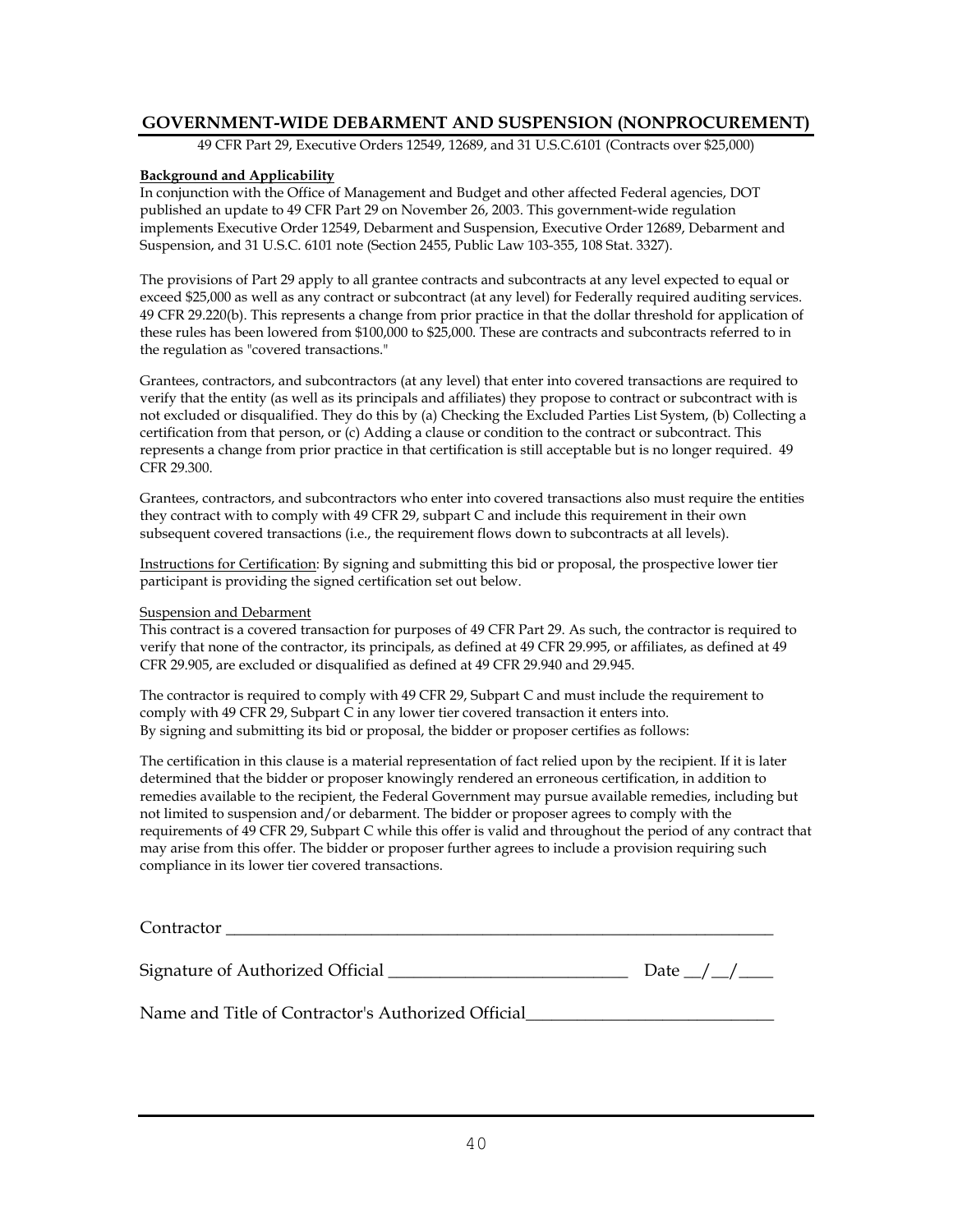# **CERTIFICATION AND RESTRICTIONS ON LOBBYING**

| L |              |                                                                                                                                                                                                                                                                                                                                                                                                                                                                                                                                                                                                                          | hereby certify |
|---|--------------|--------------------------------------------------------------------------------------------------------------------------------------------------------------------------------------------------------------------------------------------------------------------------------------------------------------------------------------------------------------------------------------------------------------------------------------------------------------------------------------------------------------------------------------------------------------------------------------------------------------------------|----------------|
|   |              | (Name and title of official)                                                                                                                                                                                                                                                                                                                                                                                                                                                                                                                                                                                             |                |
|   | On behalf of | (Name of Bidder/Company Name)                                                                                                                                                                                                                                                                                                                                                                                                                                                                                                                                                                                            | that:          |
|   | agreement.   | No federal appropriated funds have been paid or will be paid, by or on behalf of the<br>undersigned, to any person for influencing or attempting to influence an officer or<br>employee of any agency, a Member of Congress, and officer or employee of Congress, or<br>an employee of a Member of Congress in connection with the awarding of any federal<br>contract, the making of any federal grant, the making of any federal loan, the entering<br>into of any cooperative agreement, and the extension, continuation, renewal,<br>amendment, or modification of any federal contract, grant, loan, or cooperative |                |
| ٠ |              | If any funds other than federal appropriated funds have been paid or will be paid to any<br>person influencing or attempting to influence an officer or employee of any agency, a<br>Member of Congress, and officer or employee of Congress, or an employee of a Member<br>of Congress in connection with the federal contract, grant, loan, or cooperative<br>agreement, the undersigned shall complete and submit Standard Form - LLL, "Disclosure<br>Form to Report Lobbying," in accordance with its instructions.                                                                                                  |                |
|   |              | The undersigned shall require that the language of this certification be included in the<br>award documents for all sub-awards at all tiers (including sub-contracts, sub- grants and<br>contracts under grants, loans, and cooperative agreements) and that all sub-recipients<br>shall certify and disclose accordingly.                                                                                                                                                                                                                                                                                               |                |
|   |              | This certification is a material representation of fact upon which reliance was placed when this<br>transaction was made or entered into. Submission of this certification is a prerequisite for making<br>or entering into this transaction imposed by 31 U.S.C. § 1352 (as amended by the Lobbying<br>Disclosure Act of 1995). Any person who fails to file the, required certification shall be subject to a<br>civil penalty of not less than \$10,000 and not more than \$100,000 for each such failure.                                                                                                            |                |
|   |              | The undersigned certifies or affirms the truthfulness and accuracy of the contents of the<br>statements submitted on or with this certification and understands that the provisions of 31                                                                                                                                                                                                                                                                                                                                                                                                                                |                |

statements submitted on or with this certification and understands that the provisions of 31 U.S.C. Section 3801, et seq., are applicable thereto.

| Name of Bidder/Company Name            |  |               |
|----------------------------------------|--|---------------|
|                                        |  |               |
| Signature of authorized representative |  | Date $\angle$ |
|                                        |  |               |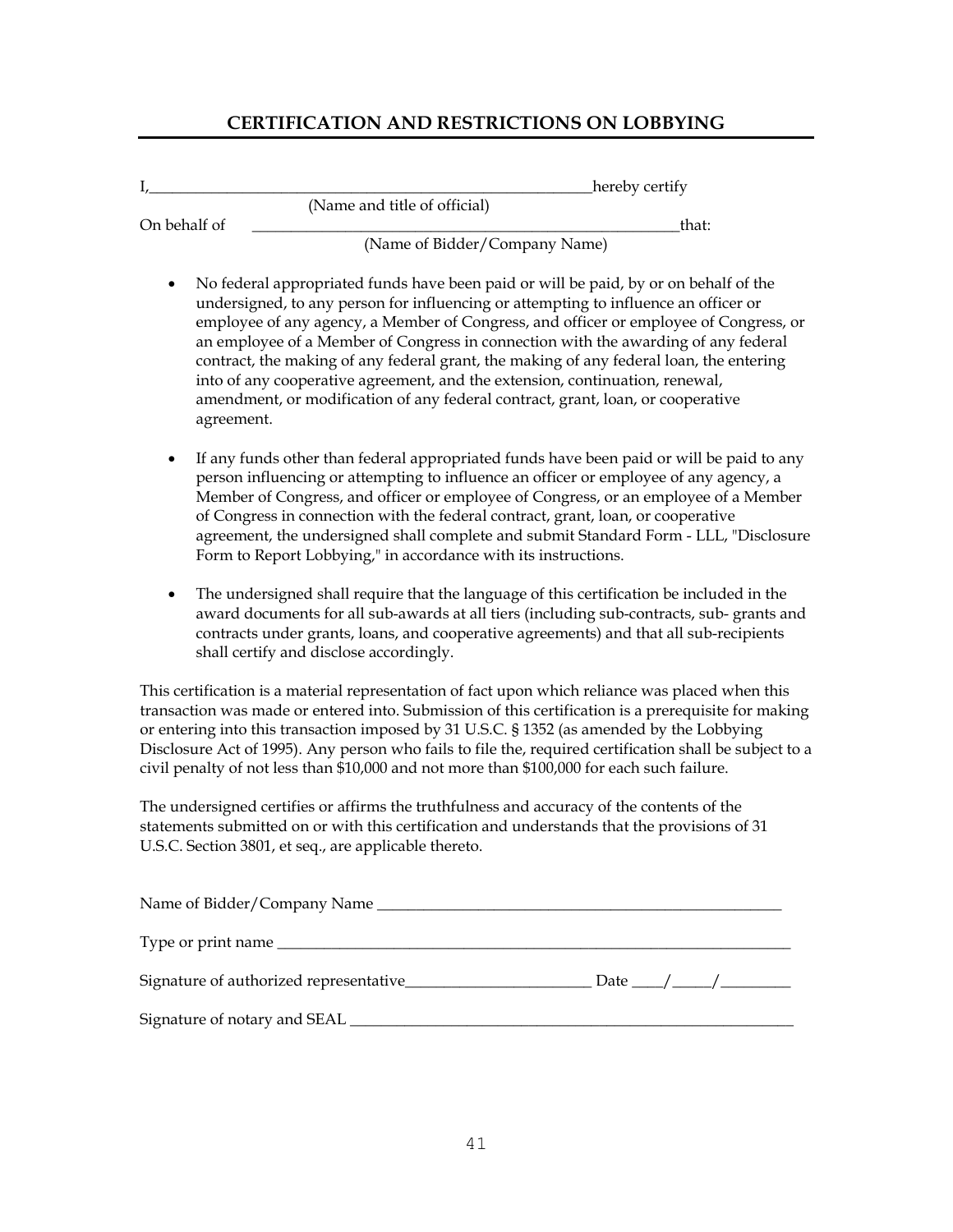# **POST DELIVERY CERTIFICATIONS** (to be completed after delivery)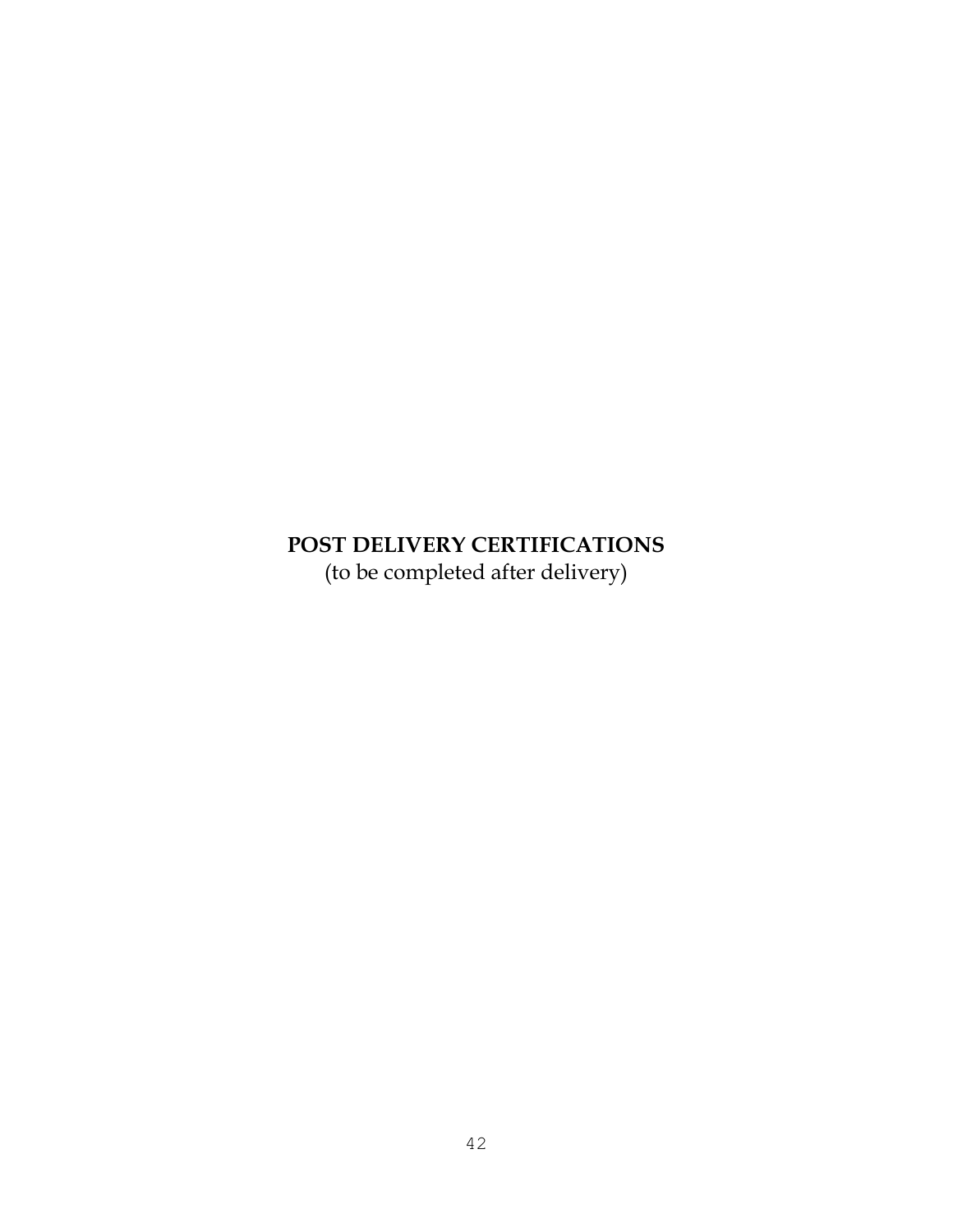# Certificate of COMPLIANCE with Buy America and FMVSS Rolling Stock Requirements

The bidder or offeror hereby certifies that it will comply with the requirements of 49 U.S. C. 5323(1), and the applicable regulations of 49 CFR 661.11.

| Name:      | Title: |
|------------|--------|
| Signature: | Date:  |

### Certificate of NON-COMPLIANCE. Buy America and FMVSS Rolling Stock Requirements.

*The bidder or offeror hereby certifies that it cannot comply with the requirements of 49 U.S. C. 5323(1), but may qualify for an exception to the requirement consistent with 49 U.S.C. 5323(j)(2)(C), and the applicable regulations in 49 CFR 661. 7.*

Agency: \_\_\_\_\_\_\_\_\_\_\_\_\_\_\_\_\_\_\_\_\_\_\_\_\_\_\_\_\_\_\_\_\_\_\_\_\_\_\_\_\_\_\_\_\_\_\_\_\_\_\_\_\_\_\_\_\_\_\_\_\_\_\_

Name: \_\_\_\_\_\_\_\_\_\_\_\_\_\_\_\_\_\_\_\_\_\_\_\_\_\_\_ Title: \_\_\_\_\_\_\_\_\_\_\_\_\_\_\_\_\_\_\_\_\_\_\_\_\_\_\_\_\_\_\_\_

Signature: \_\_\_\_\_\_\_\_\_\_\_\_\_\_\_\_\_\_\_\_\_\_\_\_\_\_\_\_\_\_ Date: \_\_\_\_\_\_\_\_\_\_\_\_\_\_\_\_\_\_\_\_\_\_\_\_\_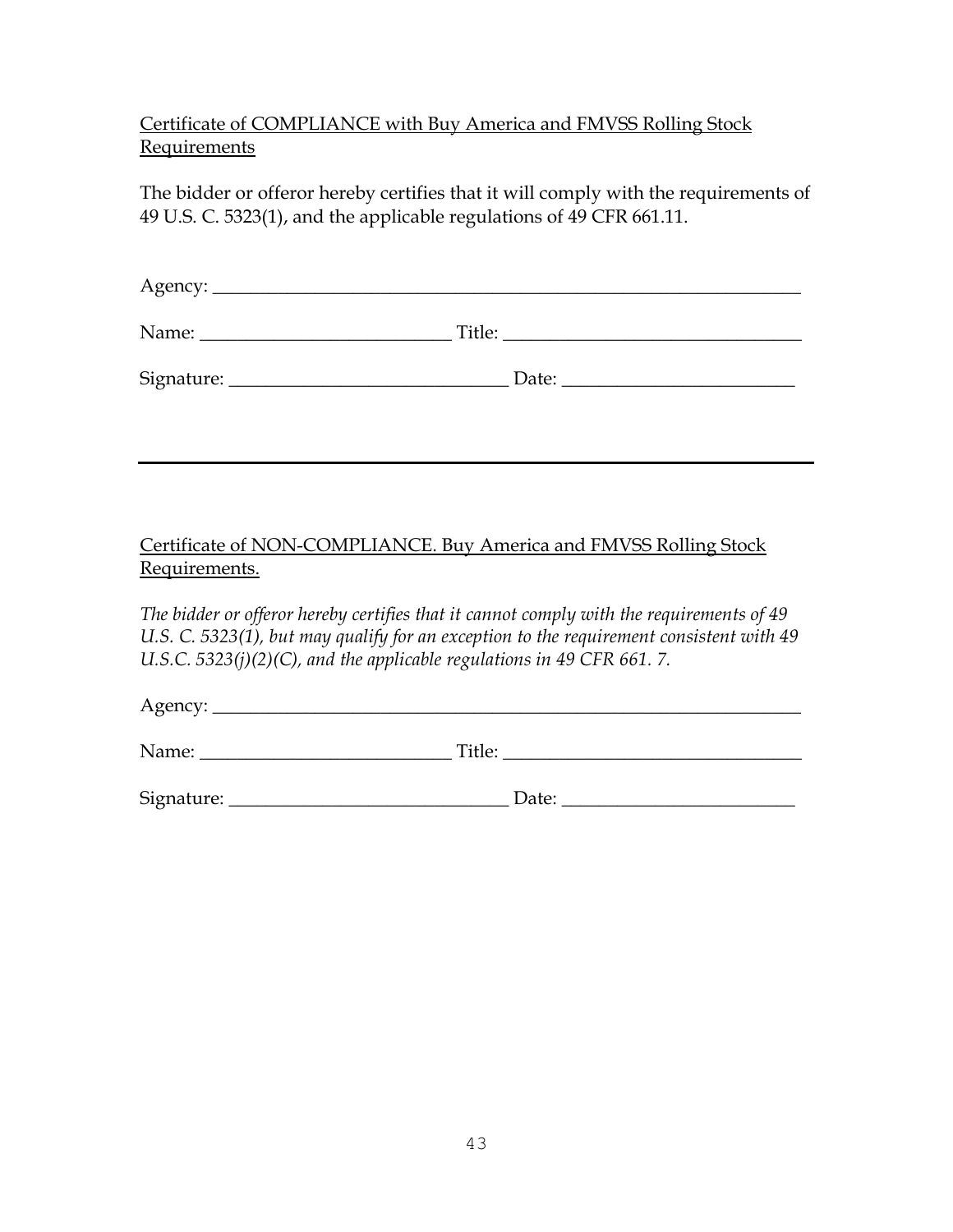#### **POST DELIVERY AUDIT REQUIREMENTS**

A recipient purchasing revenue service rolling stock with FTA funds must ensure that a post-delivery audit is complete before title to the rolling stock is transferred to the recipient.

#### **DESCRIPTION OF POST DELIVERY AUDIT**

A post-delivery audit under this part includes: (a) A post-delivery Buy America certification as described in 49 CFR 663.35; (b) A post-delivery purchaser's requirements certification as described in 49 CFR 663.37; and (c) When appropriate, a manufacturer's Federal Motor Vehicle Safety Standard self-certification information as described in 49 CFR 663.41 or 49 CFR 663.43.

#### **POST DELIVERY BUY AMERICA CERTIFICATION**

For purposes of this part, a post-delivery Buy America certification is a certification that the recipient keeps on file that:

(a) There is a letter from FTA which grants a waiver to the rolling stock received from the Buy America requirements under sections 165 (b)(1), or (b)(4) of the Surface Transportation Assistance Act of 1982, as amended; or

(b) The recipient is satisfied that the rolling stock received meets the requirements of section 165 (a) or (b)(3) of the Surface Transportation Assistance Act of 1982, as amended, after having reviewed itself or by means of an audit prepared by someone other than the manufacturer or its agent documentation provided by the manufacturer which lists:

(1) Components and subcomponent parts of the rolling stock identified by manufacturer of the parts, their country of origin and costs; and

(2) The actual location of the final assembly point for the rolling stock including a description of the activities which took place at the final assembly point and the cost of the final assembly.

#### **POST DELIVERY PURCHASERS REQUIREMENTS CERTIFICATION**

For purposes of this part, a post-delivery purchaser's requirements certification is a certification that the recipient keeps on file that-

(a) Except for procurements covered under paragraph (c) in this section, a resident inspector (other than an agent or employee of the manufacturer) was at the manufacturing site throughout the period of manufacture of the rolling stock to be purchased' and monitored and completed a report on the manufacture of such rolling stock. Such a report, at a minimum, shall:

(1) Provide accurate records of all vehicle construction activities; and

(2) Address how the construction and operation of the vehicles fulfills the contract specifications.

(b) After reviewing the report required under paragraph (a) of this section, and visually inspecting and road testing the delivered vehicles, the vehicles meet the contract specifications.

(c) For procurements of:

(1) Ten or fewer buses; or

(2) Procurements of twenty vehicles or fewer serving rural (other than urbanized) areas, or urbanized areas of 200,000 people or fewer; or

(3) Any number of primary manufacturer standard production and unmodified vans, after visually inspecting and road testing the vehicles, the vehicles meet the contract specifications.

#### **POST DELIVERY AUDIT REVIEW**

(a) If a recipient cannot complete a post-delivery audit because the recipient or its agent cannot certify Buy America compliance or that the rolling stock meets the purchaser's requirements specified in the contract, the rolling stock may be rejected and final acceptance by the recipient will not be required. The recipient may exercise any legal rights it has under the contract or at law.

(b) This provision does not preclude the recipient and manufacturer from agreeing to a conditional acceptance of rolling stock pending manufacturer's correction of deviations within a reasonable period of time.

#### **POST DELIVERY FMVSS COMPLIANCE CERTIFICATION**

If a vehicle purchased under this part is subject to the Federal Motor Vehicle Safety Standards issued by the National Highway Traffic Safety Administration in part 571 of this title, a recipient shall keep on file its certification that it received, both at the pre- award and post-delivery stage, a copy of the manufacturer's self-certification information that the vehicle complies with relevant Federal Motor Vehicle Safety Standards.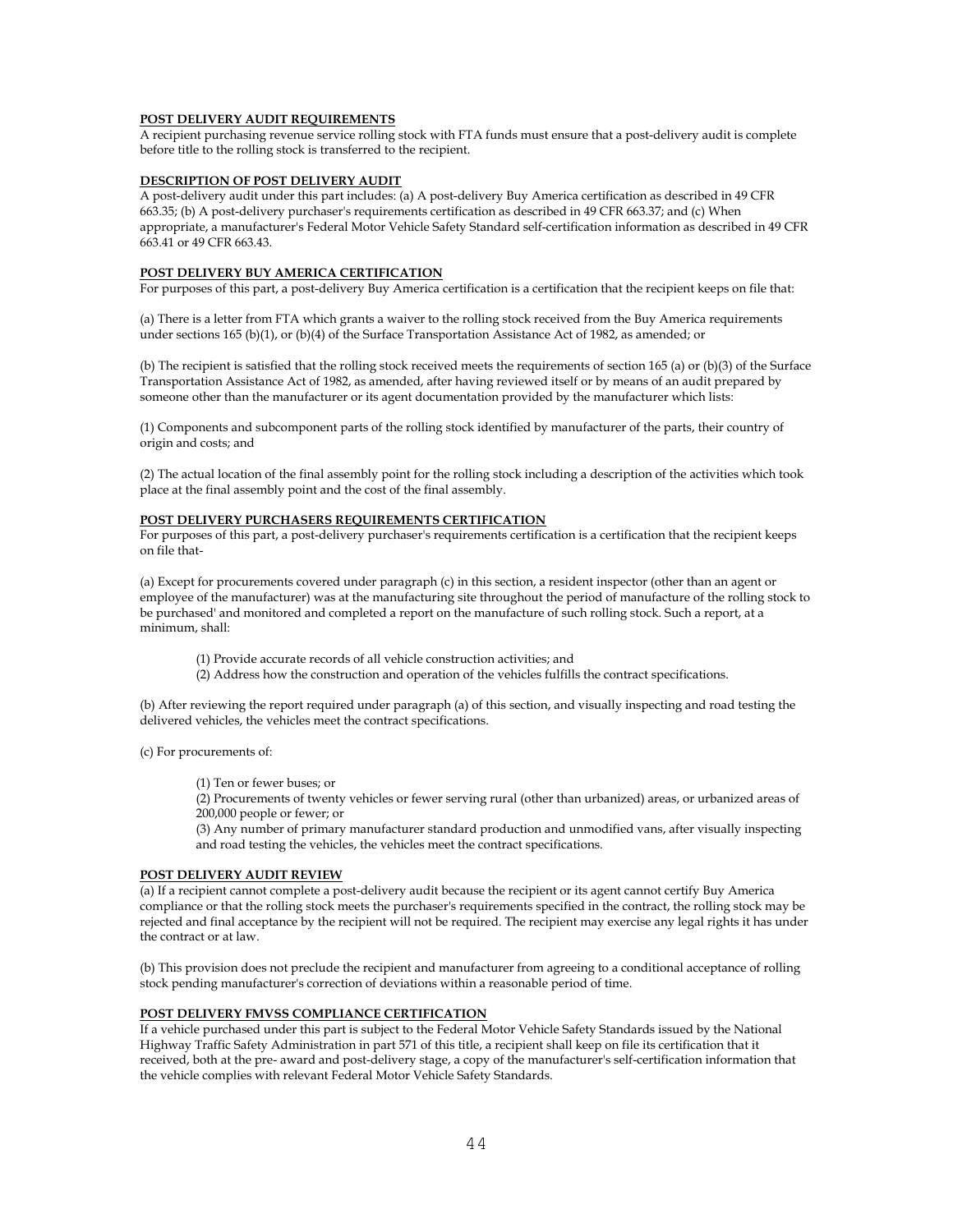# **MTA PROPOSAL SECTION NUMBER 4**

# **TECHNICAL SPECIFICATIONS**

### **Low Floor Accessible Cutaway Bus**

### **1. General Requirements**

1.1 Bidder shall submit documentation certifying that proposed vehicle meets all applicable FMVSS Regulations in effect on the date of manufacture. At a minimum the following standard shall be included in the certification:

| FMVSS 207        | FMVSS 210        |
|------------------|------------------|
| <b>FMVSS 208</b> | <b>FMVSS 220</b> |
| <b>FMVSS 209</b> | <b>FMVSS 302</b> |

- **1.2** Bidder shall certify compliance with Buy America regulations. Successful bidder must provide a list of vehicle components and sub-components with manufacturer and place of manufacture and cost or percentage of total vehicle cost for each component or sub-component. It is sufficient to list US made components or sub-components, the cost of which totals more than 60% of the total vehicle cost as required by Buy America regulations, rather than all vehicle components and sub-components. **(Purchase Orders over \$150,000).**
- 1.3 Bidder shall submit with proposal documentation showing compliance with 49 CFR 665, FTA Bus Testing regulation. Vehicle must be tested to show compliance with a 7 Year/200,000 Mile duty cycle life. Test results documenting a 7 Year/200,000 Mile duty cycle life by the Federal Transit Administration test center in Altoona, Pennsylvania shall be submitted. A vehicle that has not been Altoona Tested as a 7-year vehicle will not be compliant with this specification.
- 1.4 Vehicle Manufacturer must have ISO 9001 Certification. Proof or certification must be submitted with the RFP.
- 1.5 The Contractor shall comply with all applicable Federal, State and Local regulations. In the event of any conflict between the requirements of this specification and any applicable legal requirement, then the legal requirement shall prevail.
- 1.6 Note: Whenever a specific trade or product name is used within this specification, the following statement applies: "…or approved equal with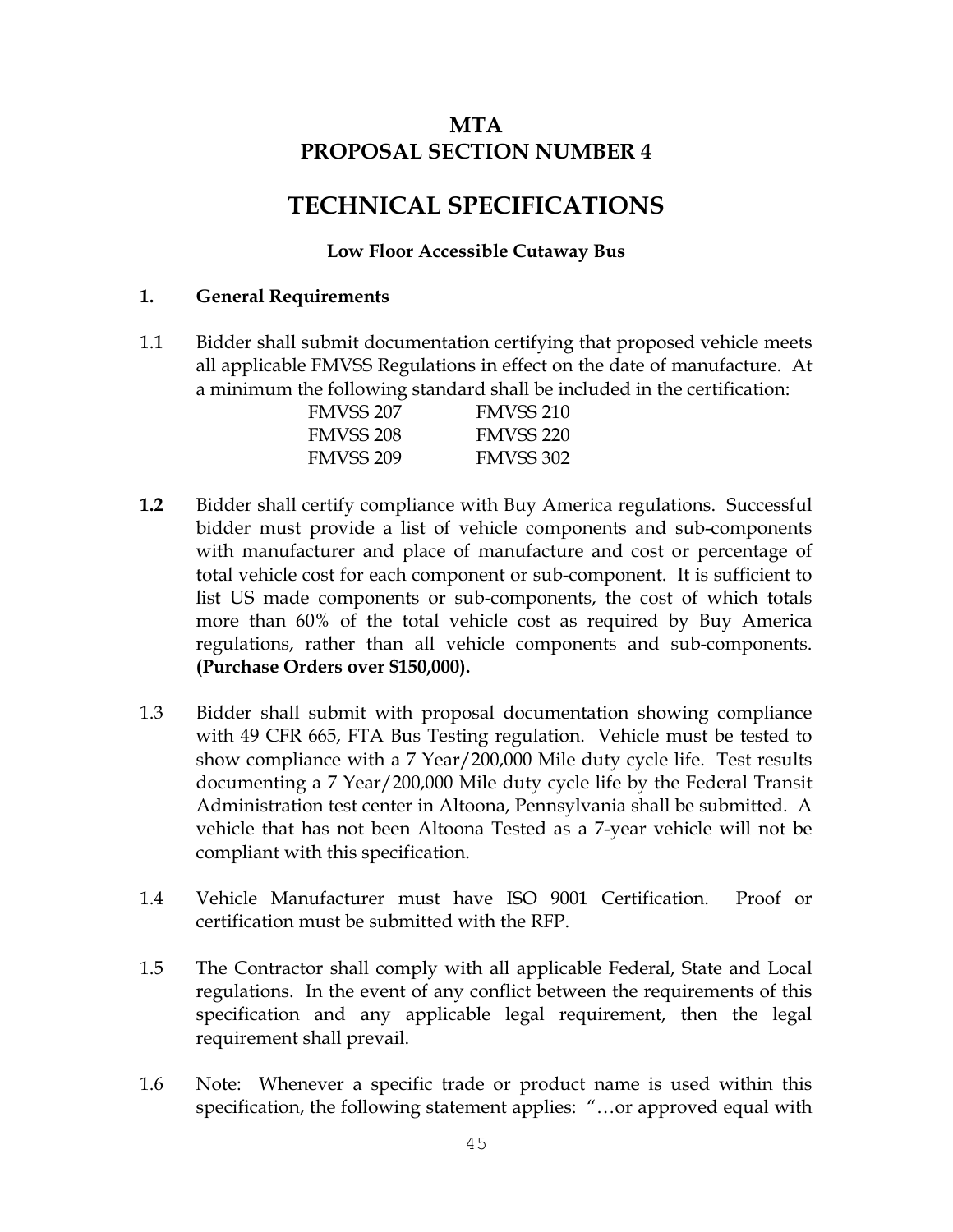essentially comparable standards of quality, design and performance." All requests for approved equals must be approved by MTA prior to the proposal opening. All requests for approved equals must be supported with detailed technical information.

1.7 Contractor shall submit signed copies of all required Certificates and Assurances.

### **2. Overall Dimensions**

| 2.1           |                                   |  |
|---------------|-----------------------------------|--|
| $2.2^{\circ}$ |                                   |  |
| 2.3           | Seating (see attached floor plan) |  |
| 2.4           |                                   |  |
| 2.5           |                                   |  |
|               |                                   |  |

The Contractor shall provide a vehicle with a General Motors 4500 propane chassis OR Ford E450 propane chassis, or approved equal.

### **3. Engine – Transmission – Drive Train**

### 3.1 Engine (Propane)

- 3.1.1 V8 or V10
- 3.1.2 Preferred 7.3L
- 3.1.3 A chassis manufacturer's auxiliary engine oil cooler shall be provided
- 3.1.4 An engine high-idle system shall be provided. The high idle system shall be a fully-automatic type activated when the transmission is in Neutral or Park position, air conditioning is operating, and driver switch is on. Engine idle shall also increase to 1,200 RPM when system voltage drops below 12.75 volts.
- 3.1.5 Governor set to a maximum speed limit of 65mph

### 3.2 Transmission

- 3.2.1 At minimum a Six speed (or greater) automatic transmission with overdrive and an externally mounted air-to-oil heat exchanger
- 3.3 Steering to be full integral hydraulic powered re-circulating ball type with a 17.0:1 ratio and a design capacity of 4,600 lbs. rating, or approved equal.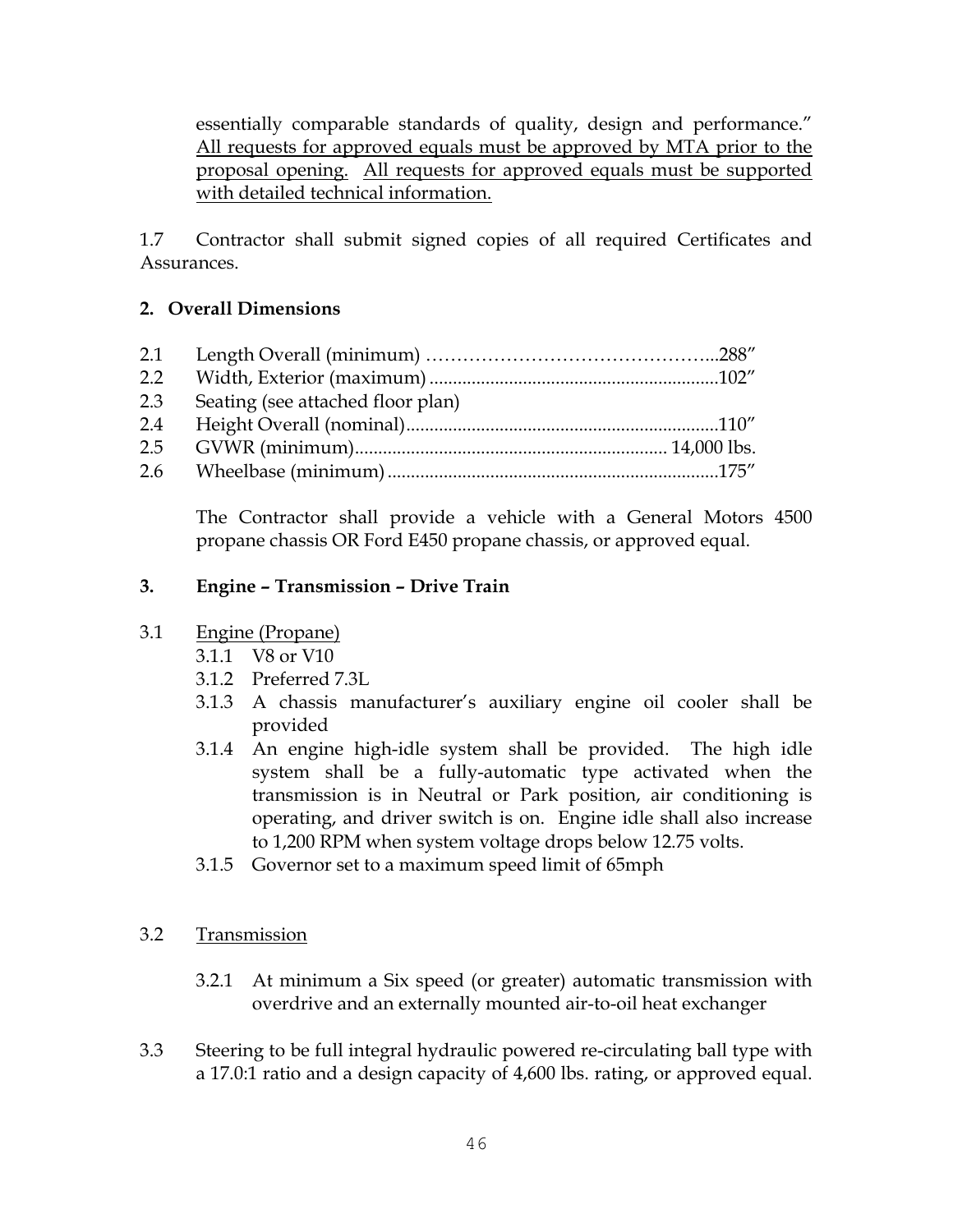A driver side airbag is to be included. Tilt and telescope steering column shall be provided.

3.4 The drive shaft, bearing and U-joint shall be the OEM standard for the GVWR specified. One or more guards for the drive shaft are required to prevent any section of the shaft from entering the vehicle or striking the ground in case of failure. Guards shall be 3/16" thickness steel (minimum) bolted to the frame. The drive shaft shall be painted.

### **4. Suspension System**

- 4.1 Front Axle shall be heavy-duty type providing a minimum design load rating of 4,600 lbs. capacity. Front air suspension shall be provided.
- 4.2 Rear Axle shall be a drive axle providing in excess of 65 mph road speed and a minimum design load rating of 9,500 lbs. capacity. Rear air suspension shall be provided.
- 4.3 Front and Rear stabilizer bars shall be provided.
- 4.4 Air tank(s) used for kneeling must be protected from freezing and weather elements.
- 4.5 Any external electrical connections to be weather tight.

### **5. Tires and Wheels**

- 5.1 Tires (7) BSW, truck-type tubeless steel belted all season highway radials LT225/75Rx16 load range E , single front and dual rear to be provided
- 5.2 Wheels (7) one-piece ventilated steel wheels to be provided, heaviest duty available for GVWR specified.
- 5.3 Wheels and tires are to be interchangeable front and rear.
- 5.4 All tires shall be electronically spin-balanced to a minimum speed of 65 MPH.
- 5.5 Two (2) Spare tires and wheels per vehicle. Tires and wheels shall be shipped loose.

### **6. Brakes**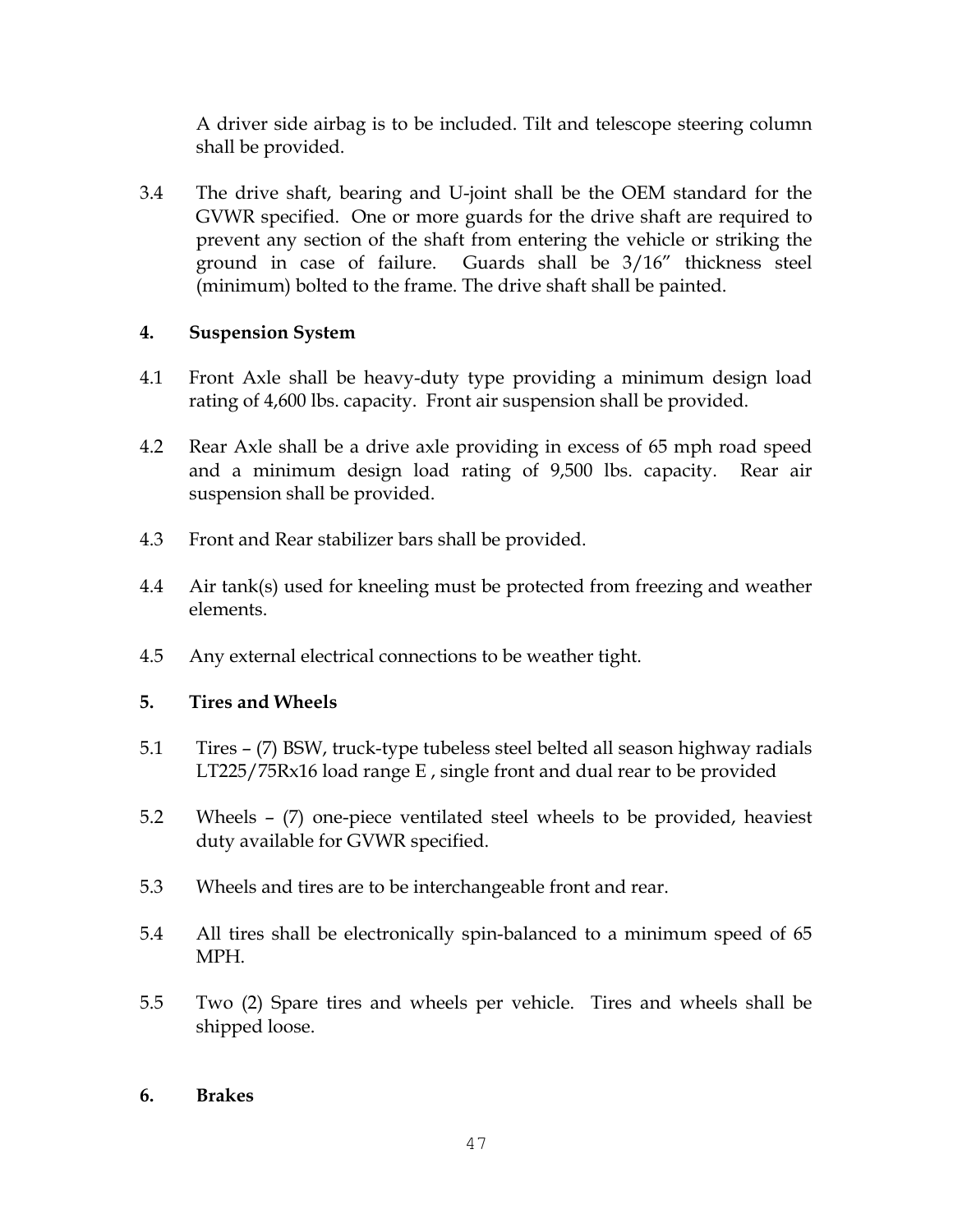- 6.1 Front Disc dual piston hydraulic.
- 6.2 Rear Disc dual piston hydraulic.
- 6.3 Parking/Emergency Brake foot operated, push to apply, push and release to disengage transmission mounted drum
- 6.4 The brakes shall be free of objectionable noise or squeal when applied.
- 6.5 Brakes to have 4-wheel anti-lock system

### **7. Electrical System**

- 7.1 The vehicle shall be supplied with an alternator-powered 12-volt extreme duty electrical system.
- 7.2 Vehicle to be equipped with optional OEM 225 (minimum) amp alternator, polygroove belt-driven Penn Tex, or approved equal, high output externally regulated with a minimum 100-amp output at engine idle. Two (2) heavy-duty 12-volt batteries with a combined 1200 cca minimum shall be provided. Batteries to be lead acid premium construction, maintenance free. Terminals shall be of different size to prevent incorrect cable installation. Batteries shall be mounted in a slide out tray on the curb side of the vehicle. Optional stainless steel battery tray shall be provided. Batteries to have main cut off switch.
- 7.3 All accessories and electrical equipment, with the exception of head lights, tail lights, parking lights, emergency flasher, interior lights and lift shall be wired through the vehicle ignition switch so as to be operative only with switch in the ON or accessory position.
- 7.4 Original manufacturer's vehicle wiring shall remain unchanged to the greatest extent practicable consistent with requirement of these specifications. A separate fuse panel for all add-on components located in an accessible area inside the vehicle shall be provided. A printed, hardcopy of the wiring diagram is required.
- 7.5 Wiring and terminals shall meet or exceed current federal and state vehicle requirements and be amply sized for both mechanical strength as well as to carry required currents without significant voltage drops. Wiring to have number for troubleshooting and number tree.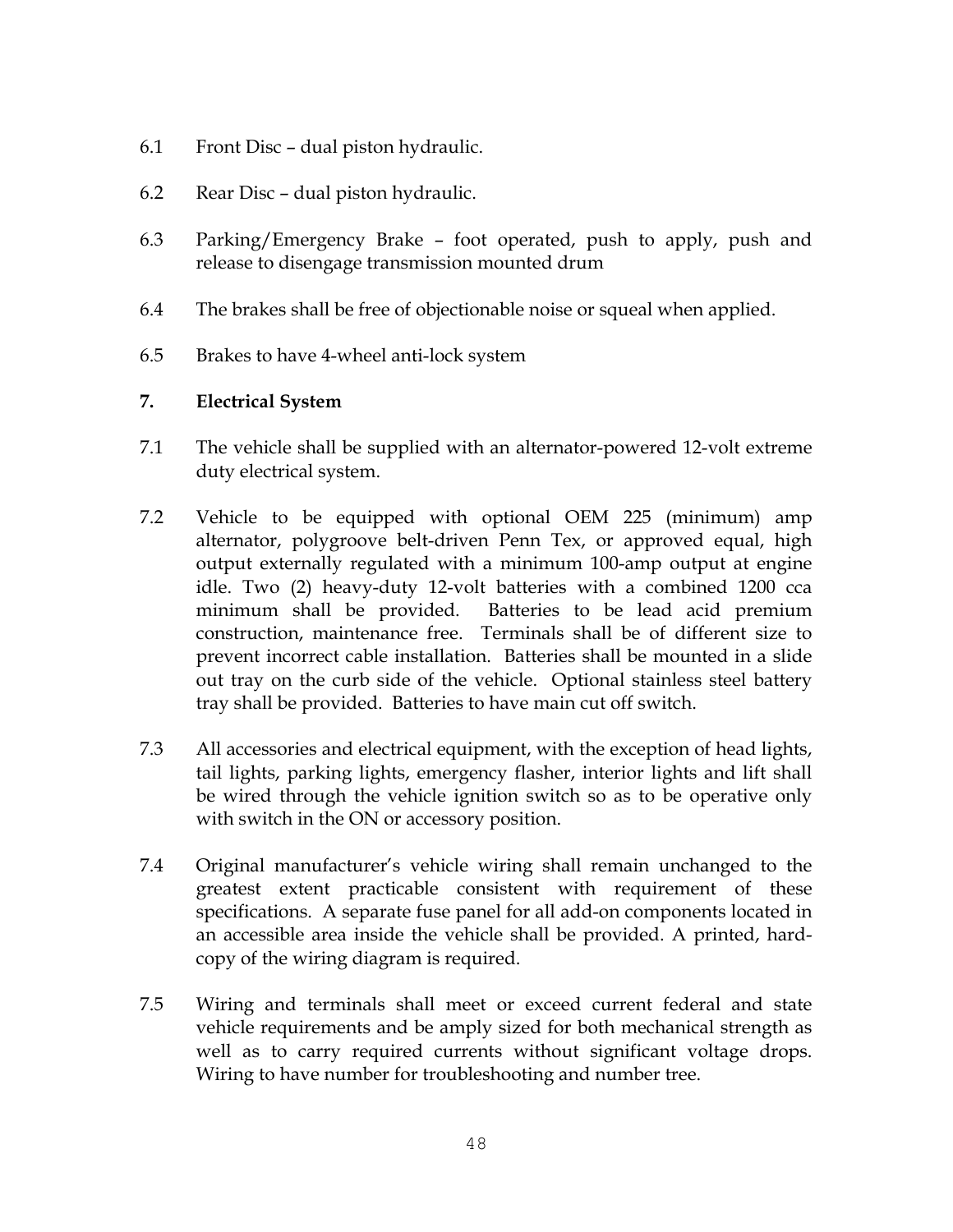- 7.6 Wiring and harnesses all general purpose wiring shall be cross-linked polyolefin insulated, colored, numbered and function coded for positive identification meeting the requirements of SAE recommended practice J1127 and J1128, types GXL and SGX. Wiring shall be installed so as to avoid damage from heat, water, solvents or chafing by proper routing, clamping and the use of grommets or suitable elastomeric cushion materials. Harnesses shall be designed to resist abrasion by the use of Packard Electric flex-guard plastic loom. Harnesses shall be sectional terminating at insulated multi-pin quick disconnects or junction blocks. Each harness shall provide a minimum of one (1A) spare conductor so marked. All wiring harnesses shall be function tested prior to installation.
- 7.7 Electrical junction panel heavy-duty circuit board junction panel to be provided inside the bus, easily accessible from the inside. Board to be quipped with heavy-duty 12-volt DC relays and 12-volt DC circuit breakers and blade type fuses. Panel shall be equipped with a complete circuit legend. At least three (3) extra circuits shall be provided for installation of Purchaser-installed equipment such as radio and fare-box.
- 7.8 Grounding of components shall be through polarized, shielded terminals wired to main structural ground points. Grounding through hinged doors or covers of any type is not acceptable. Ground points shall be bolted to main structure free of paint, oil or rust and coated with silicone grease after fastening.
- 7.9 Electrical components which may require servicing or replacement shall be readily accessible through access panels or covers. Installation of after market electrical components and systems in the engine compartment shall be eliminated to the greatest possible extent.
- 7.10 A complete "as-built" manual including complete wiring diagrams shall be provided, accurately referencing colored, numbered and function coded wiring applications. Regardless of media for the manual, one paper print copy is required for all wiring diagrams. A complete troubleshooting guide with full circuits identified shall be provided.
- 7.11 Maximum radio suppression available from OEM shall be provided.
- 7.12 An in-line circuit breaker of adequate capacity for circuit to wheelchair lift shall be provided in a readily accessible location. Power wire to lift shall be securely clamped and protected.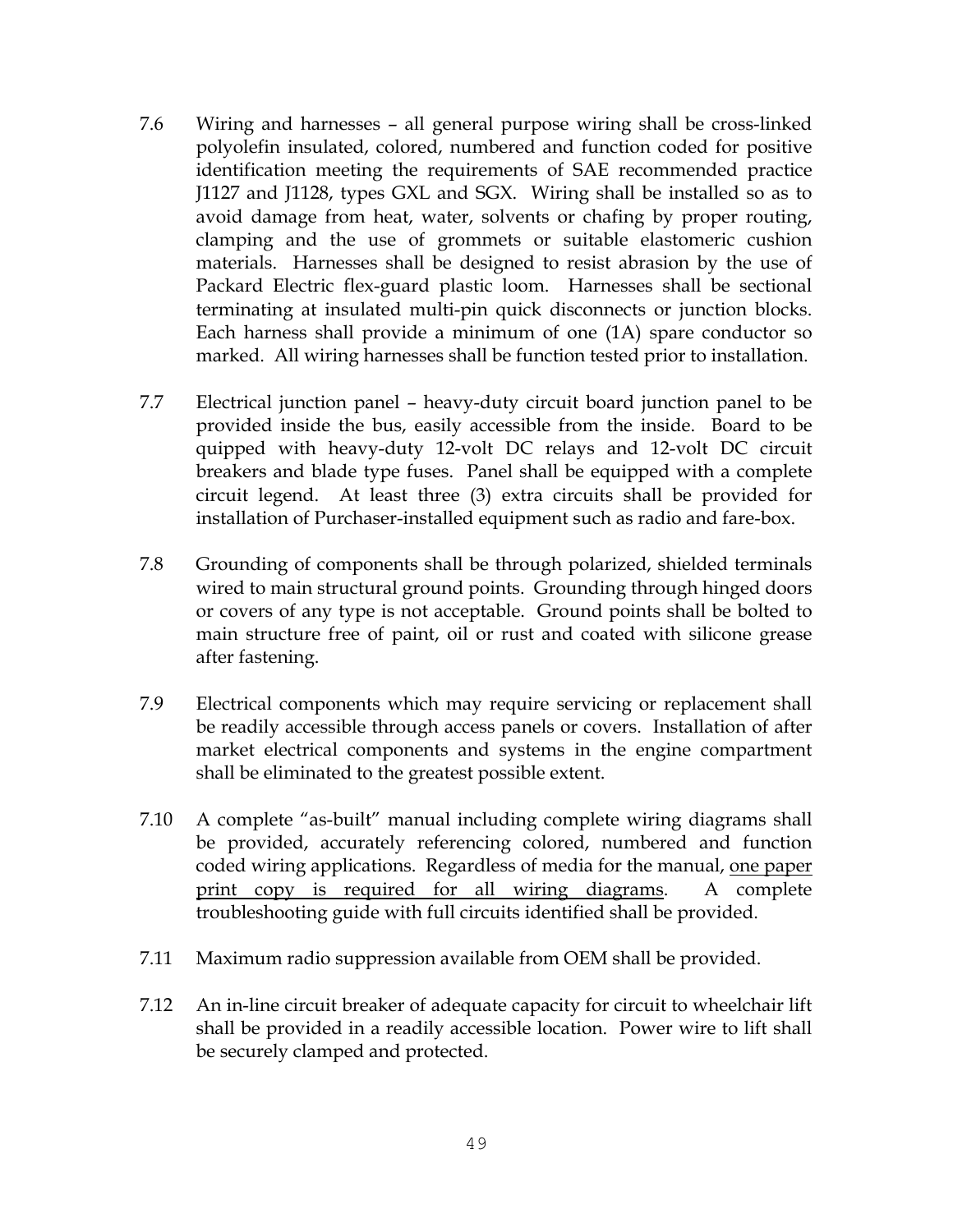- 7.13 Two heavy-duty electrical, three speed (intermittent, low and high speeds) windshield wipers and windshield washer shall be provided.
- 7.14 All exterior lighting shall conform to all State Regulations and FMVSS 108. Lights to be LED in conforming locations.
- 7.15 Furnish one optional under-hood light for servicing.
- 7.16 All wiring in main wiring harness to be mechanically crimped.
- 7.17 All switches and controls shall be conveniently located in the driver's area and shall provide ease of operation and be appropriately marked. There shall be no switches and controls located above the windshield or driver's door with the exception of the driver's courtesy lights and head sign controller.

### **8. Interior Climate Control**

- 8.1 OEM dash deluxe, air conditioning, heater and defroster with maximum BTU available shall be provided.
- 8.2 Two (2) passenger area auxiliary heaters shall be provided, 65,000 BTU minimum, with optional shut-off valve at heater. Blower switch with off/low/high positions (minimum) and thermostat control shall be provided, (OPTIONAL) radiant heating pricing (if available).
- 8.3 An electric stepwell/ramp heater must be provided. Heater housing shall be corrosion-resistant.
- 8.4 All controls shall be located within easy reach of operator and shall be located on the control panel. Separate panel switches shall control heating and air conditioning units.

### 8.5 Air Conditioning

8.5.1 Rear Air Conditioning shall be a dual compressor system, or approved equal, with a minimum of 70,000 BTU output at 665 cfm diffused air flow. The evaporator shall be a minimum EM-2, rear interior ceiling-mounted. The condenser may be roof mounted or underskirt mounted. The refrigerant compressor shall be polygroove belt driven off of the engine with a minimum 9.2 cubic inch displacement. Refrigerant type shall be R134a.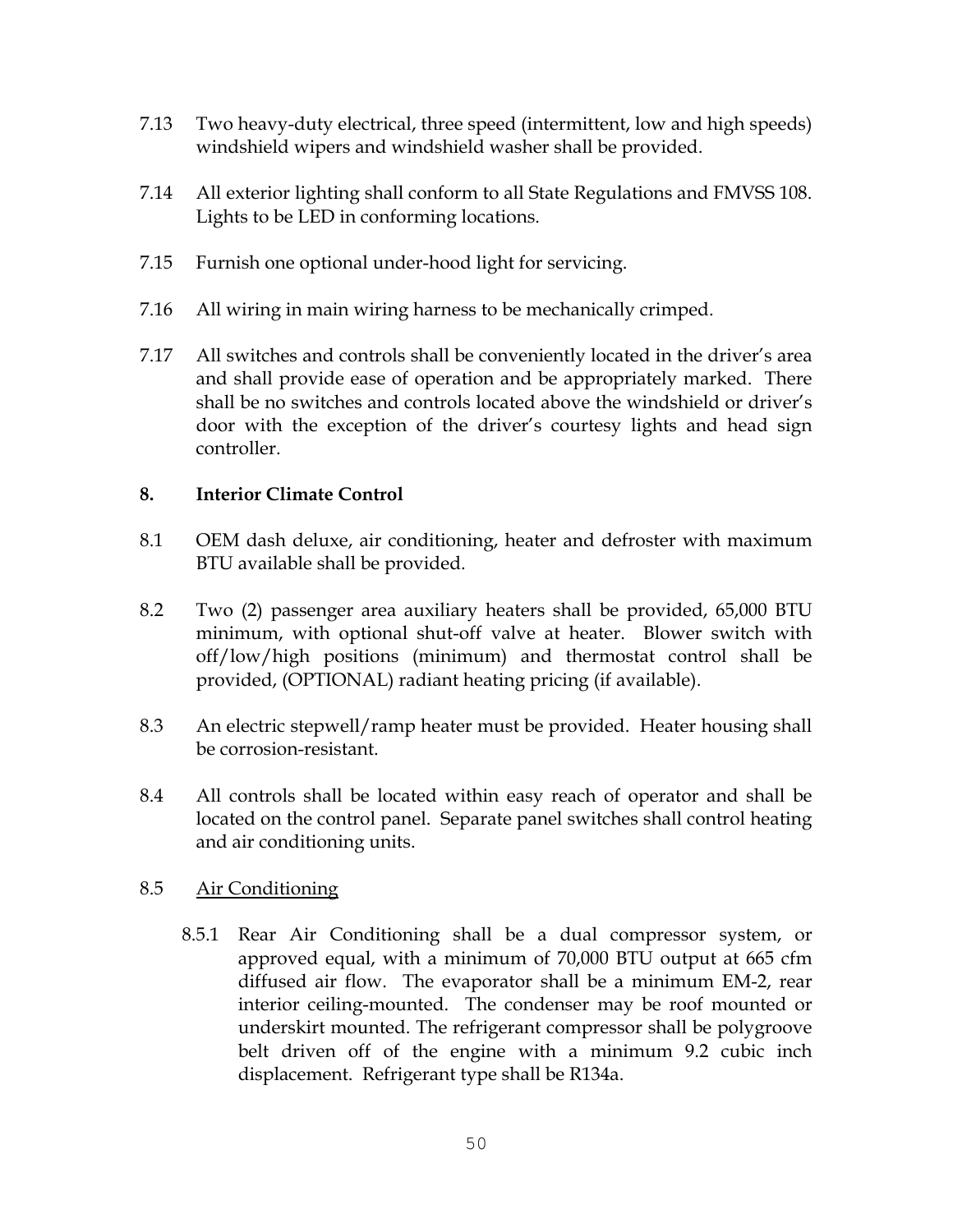8.5.2 Splash guard shall be provided for skirt-mounted A/C condenser to prevent wheel splash from entering condenser.

### **9. Roof Hatch**

9.1 Vehicles shall be equipped with one 5-position Advantage series power safety ventilation/escape hatch centered in vehicle roof over the rear axle.

### **10. Interior Body Panels**

- 10.1 Sidewall and ceiling panels to be luan-free seamless fiberglass walls and ceiling with AZDEL substrate.
- 10.2 Fiberglass front ceiling enclosure to be a one-piece front ceiling closure of fiberglass reinforced plastic (FRP).
- 10.3 Interior panels shall be bright white or grey. Panels shall be supported to prevent buckles, vibration, drumming, or flexing. Horizontal trim molding at panel seams shall be stainless steel, anodized aluminum, FRP or ABS plastic.
- 10.4 All interior panels, materials and treatments shall be flame retardant in conformance with FMVSS 302 and treated to be easily cleaned.
- 10.5 All protruding hazardous surfaces, sharp or jagged edges shall be eliminated.
- **11. Seating** (*Submit Diagram*)
- 11.1 Seating shall be provided for a minimum of twelve (12) ambulatory passengers and two (2) wheelchair positions, a safety barrier must be installed in front of the first seats on both sides.
- 11.2 Seating shall be arranged to maximize the number of ambulatory seats when transporting either two, one or no wheelchairs; may include flip-up seats in w/c positions.
- 11.3 No wheelchair position shall be blocked from loading or unloading due to the use of another wheelchair position.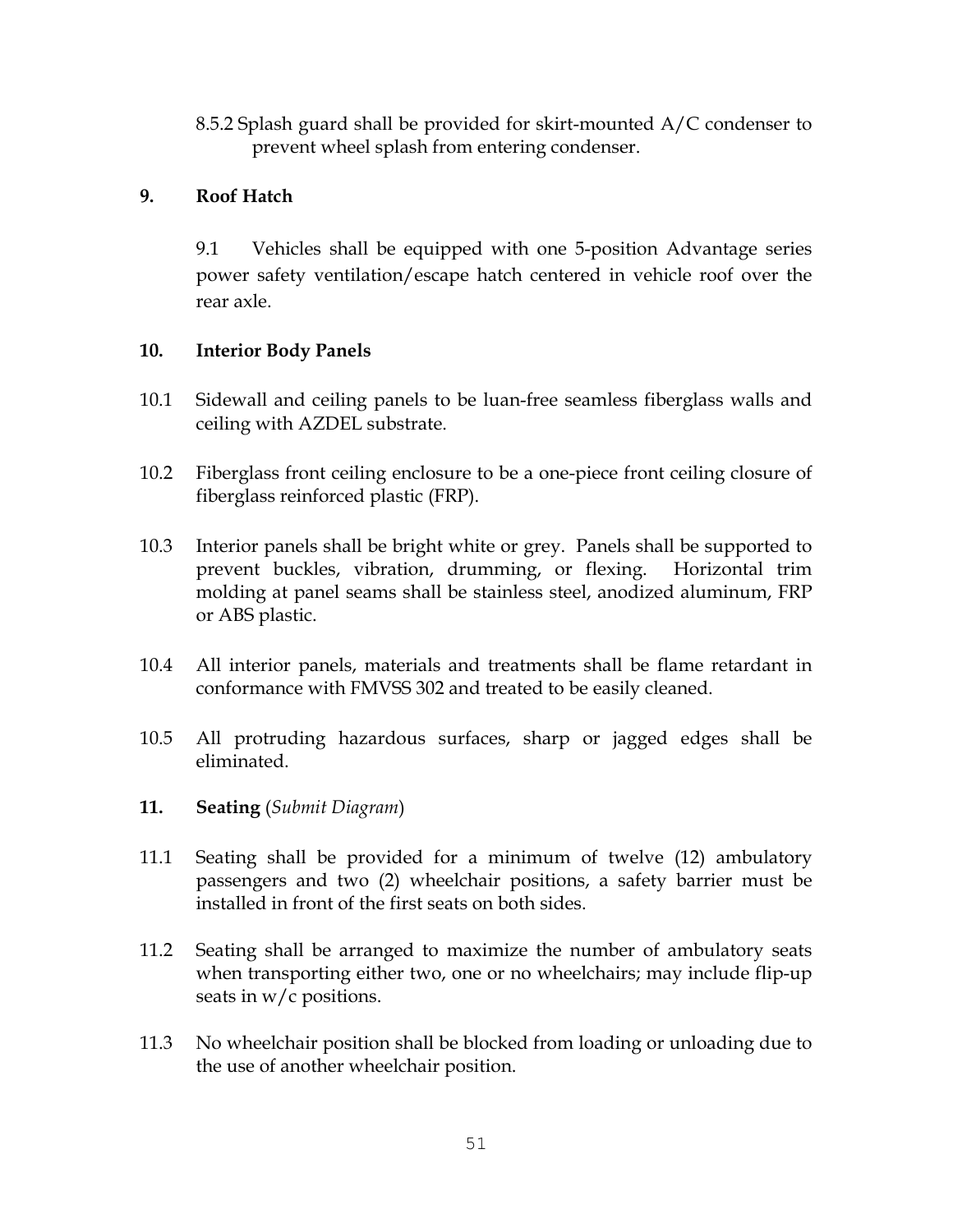11.4 Passenger seats shall be mid-high back Freedman Featherweight Repel Gem Blue, or approved equal. Aisle seats will include padded grab handles at the headrest area of the seatback. Contractor will omit retractable arm rests on aisle seats. Please contact MTA for the seat design.

### 11.5 Seat Dimensions Meets all federal and state standards with size designed for passenger's comfort.

- 11.6 Front of bottom cushion shall be rolled. Foam shall be contoured, dense, transit grade polyurethane with a minimum thickness of 1.5".
- 11.7 All metal surfaces shall be chemically cleaned, iron phosphated, painted and baked to provide rugged, long lasting, rust resistant surface.
- 11.8 Each seat position shall be equipped with retractable passenger restraint belts. Seatbelts shall be bolted through the floor, independent of seat, or bolted to seat frame. Must meet FMVSS 207 and FMVSS 210.
- 11.9 Passenger seats may be installed on a track system or floor bolted. Where exposed, the track shall be covered with a vinyl track plug strip. The seat track shall be integral to the structure of the bus to provide secure seat anchorage, and to provide additional side crash barrier protection in the body structure.
- 11.10 The driver's seat shall be a USSC, or approved equal, deluxe high back seat. Seat shall be equipped with retractable shoulder and lap belt (safety orange if available or MTA will accept black seatbelt if excessive extra lead time would be required) and shall have 4-way adjustable power seat base. Driver's seat to be black fabric.

### **12. Floor**

- 12.1 The subfloor shall be at minimum 5/8" plywood or galvanized steel sealed at all edges. Floor shall be sealed and sanded to create a smooth transition throughout. Vehicle shall be undercoated according to provisions of Section 19.6 of this Specification.
- 12.2 Subfloor understructure and edges shall be completely undercoated by hand-brushing and 100% sealed from moisture penetration prior to being installed on steel frame understructure.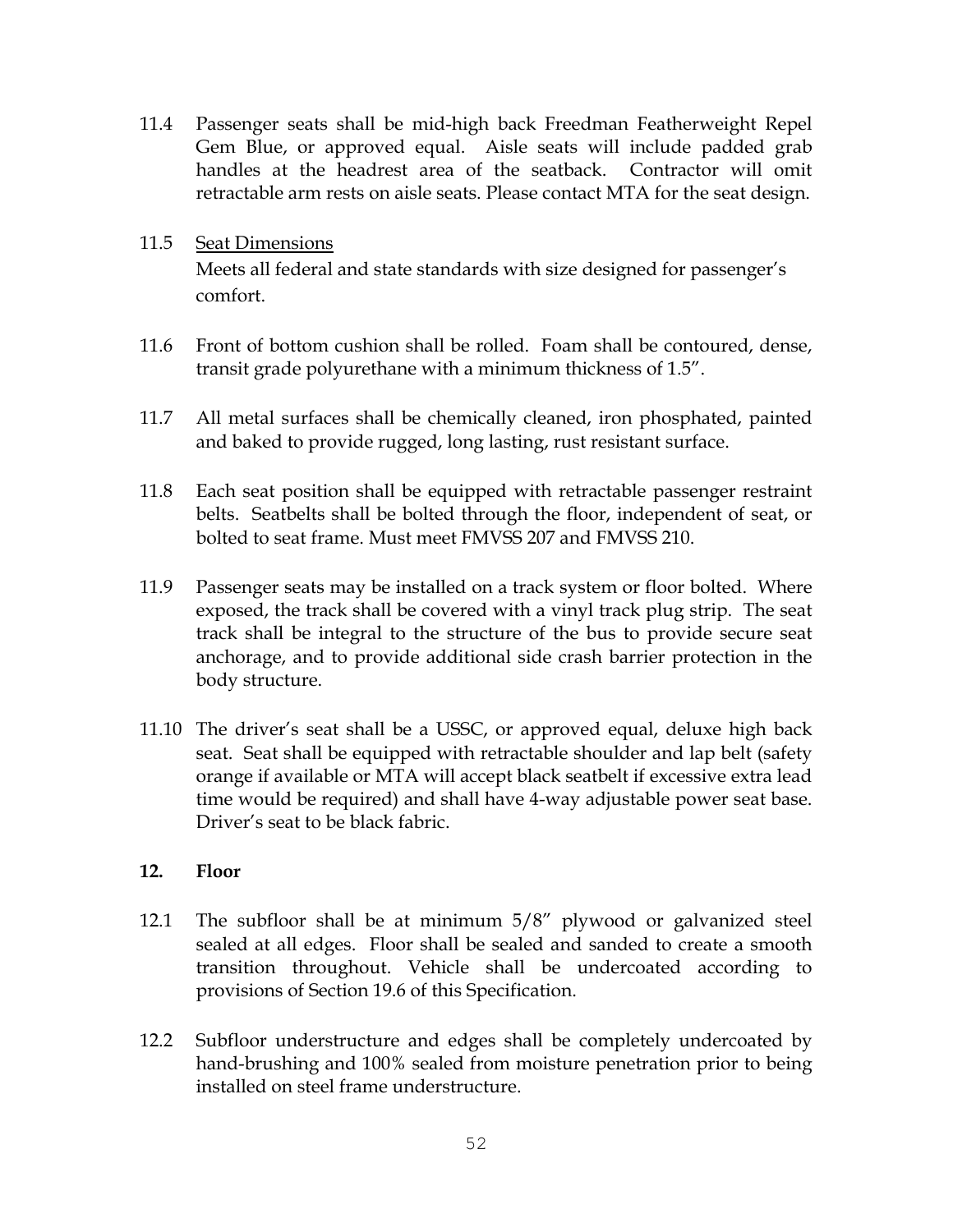- 12.3 Floor to be covered with grey transit-grade flooring, 3/16" ribbed in the aisle and 1/8" smooth under seats. The ribbed aisle must meet the step rubber at an angle for easy seep-out. Driver's area to be covered with sound deadening, non-skid flooring. Driver's floor mat covering shall be heavy duty vinyl material warranted not to rip, tear or curl under the body warranty. All flooring must comply with ADA ASTM slip resistance standards.
- 12.4 There shall be a molded plastic, fiberglass, rubber or FRP cove molding between sidewalls and floor for ease of cleaning.
- 12.5 Front step height from ground (no load) shall be 12" maximum when kneeling.
- 12.6 The step or ramp treads shall be non-slip and have a molded-in white step edge at entry. White standee line shall be provided in floor parallel to driver barrier along with signage "No Standees Forward of White Line".
- 12.7 Entry shall be completely enclosed and weather tight when passenger door is in the closed position.
- 12.8 Main Aisle Width: Vehicle shall be provided with unobstructed main aisle of at least 10 inches wide from the entrance door to the rearmost passenger position (i.e. seats or wheelchair stations).

### **13. Doors**

### 13.1 Front Entrance

- 13.1.1 The vehicle shall be equipped with an electrically-operated, 39" double leaf, outward opening "transit style" door with molded, overlapping, safety seal at center, located opposite the driver. The door and lift switches shall be located within the drivers' reach. A second set of switches are to be provided outside the service door for the driver to use for loading.
- 13.1.2 The door panels to be synchronized and operated by a single electric powered overhead actuator. The actuator shall be equipped with an emergency manual release lever. The door mechanism shall be equipped with tapered bushings to provide door adjustment.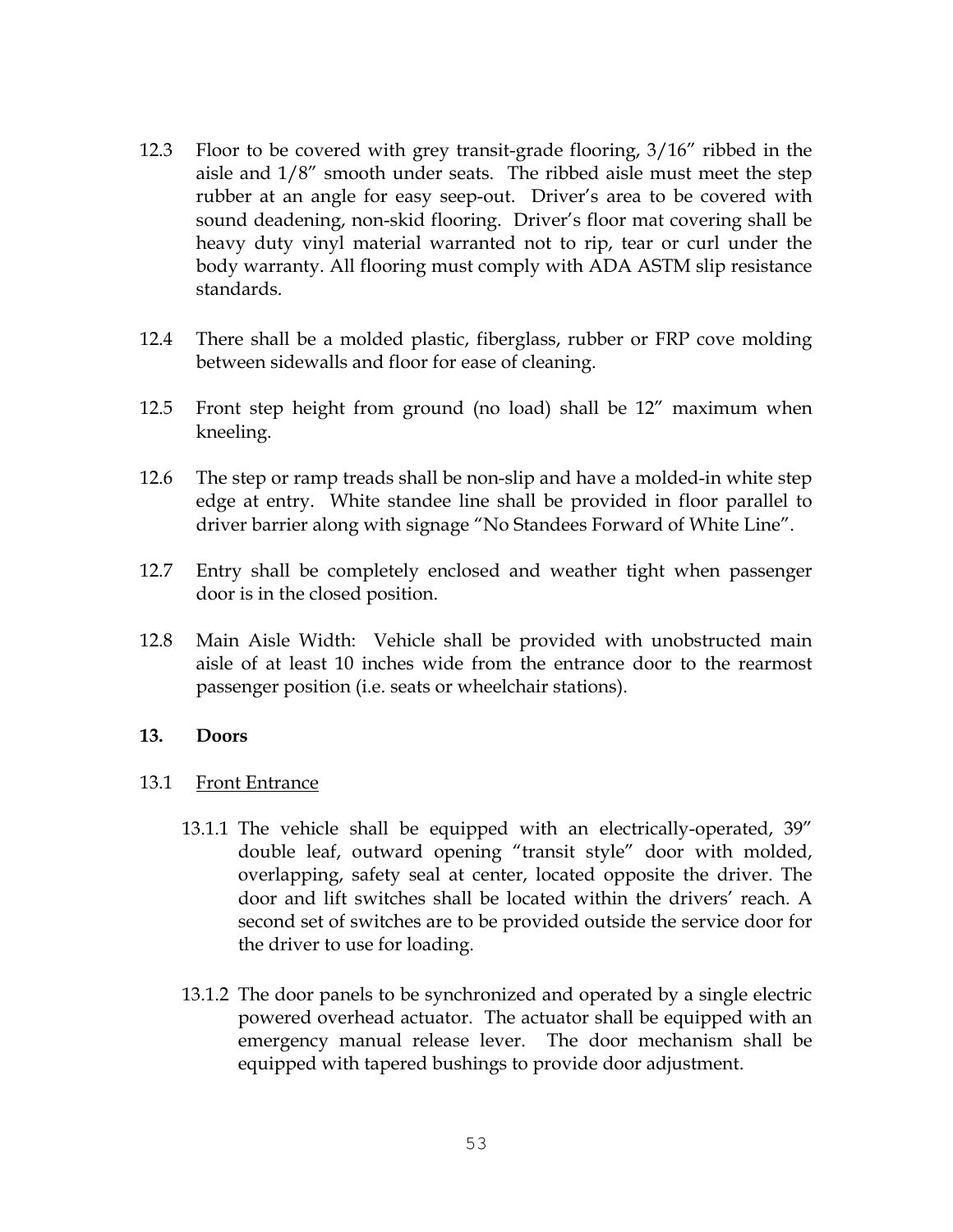- 13.1.3 The door shall have a minimum clear opening width of 36" as measured from inside edge to inside edge of door frame and full height of at least 77" clear "walk-in" headroom as measured from the top of the front step to the entrance header.
- 13.1.4 The door shall have full-length design tinted windows that conform to all applicable Federal and State Motor Vehicle Safety Standards.
- 13.2 Door frame shall be powder coated to match the vehicle exterior base color.
- 13.3 Keys and locks for all doors are to be supplied except passenger entrance door.
- 13.4 All doors shall be properly sealed to prevent entry of air drafts and water into vehicle interior including spray from commercial vehicle wash equipment and driven rain.
- 13.5 Materials used for weather seals shall be designed to withstand varying temperature extremes, road splash, salt and other exterior elements without cracking, leaking, loosening or deteriorating.
- 13.6 All door frames shall be stainless steel.

### **14. Service Compartments and Access Doors**

14.1 If provided, service access opening or doors in floor or interior shall be properly secured and sealed to prevent entry of fumes and water into the vehicle interior. Method of sealing shall permit removal and replacement of access doors without damage to sealing requirement. Fuel tank access covers to be provided.

### **15. Windshield and Windows**

- 15.1 All windows to meet State and Federal Safety Standards. Windshield to be AS-1, driver's side windows to be AS-2 and passenger windows to be AS-3 in quality.
- 15.2 Windshield to be front cab contoured, single piece,  $\frac{1}{4}$  thick tinted, laminated safety float glass. Windshield to be bonded in place for a secure watertight seal.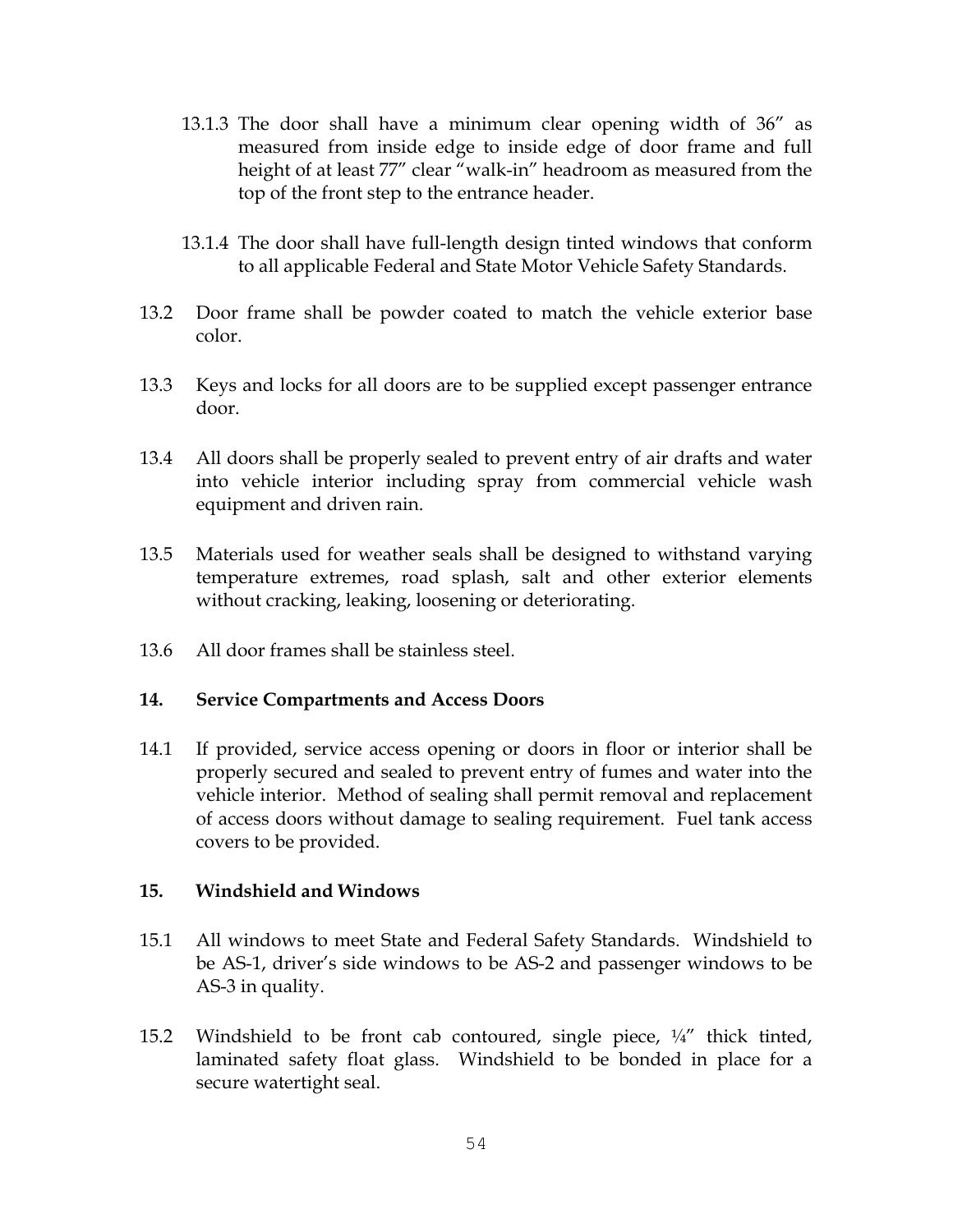- 15.3 Driver's roadside window to be standard EOM roll-up vertical glass design. Windows to be glazed with 1/8" thick, tempered safety glass.
- 15.4 Driver's curbside window to be extruded aluminum sash of one (1)-piece fixed design. Windows to be glazed with 1/8" thick, 73% single density, tempered safety glass. This window shall provide a total viewing area of not less than 400 square inches.
- 15.5 Door windows to be installed with two (2)-piece black ozone treated extruded rubber, lock and key of one (1)-piece fixed design. Windows to be glazed with 3/16" thick, 31% gray density, tempered safety glass.
- 15.6 Passenger Side Windows to be top T-slider ventilating style. Glazing to be minimum 1/4" thick with 31% tinting to reduce glare. Window framing to be black anodized aluminum with interior clamp ring attachment design. Emergency egress passenger side windows to be FMVSS 217 requirements for emergency egress, including proper decals.

### **16.0 Exterior and Interior Lighting**

- 16.1 LED roof marker lights, red or amber, one at each corner, shall be provided
- 16.2 LED marker lights, three (3) lamp cluster, amber or red lens, at front and rear shall be provided
- 16.3 LED side marker lights, red or amber, to be provided
- 16.4 LED side directional lights shall be amber
- 16.5 License plate holder at rear shall be illuminated by LED light
- 16.6 LED, red center-mount brake light to be provided
- 16.7 LED brake, turn signal and back up lights to be provided
- 16.8 Interior shall be LED and illuminate the entire interior of the bus. The interior lights need to have glare mitigation for evening operations, this can be achieved by dimming the brightness level or deactivate the lights in the front or curbside depending on interior layout while leaving the remaining interior lights on.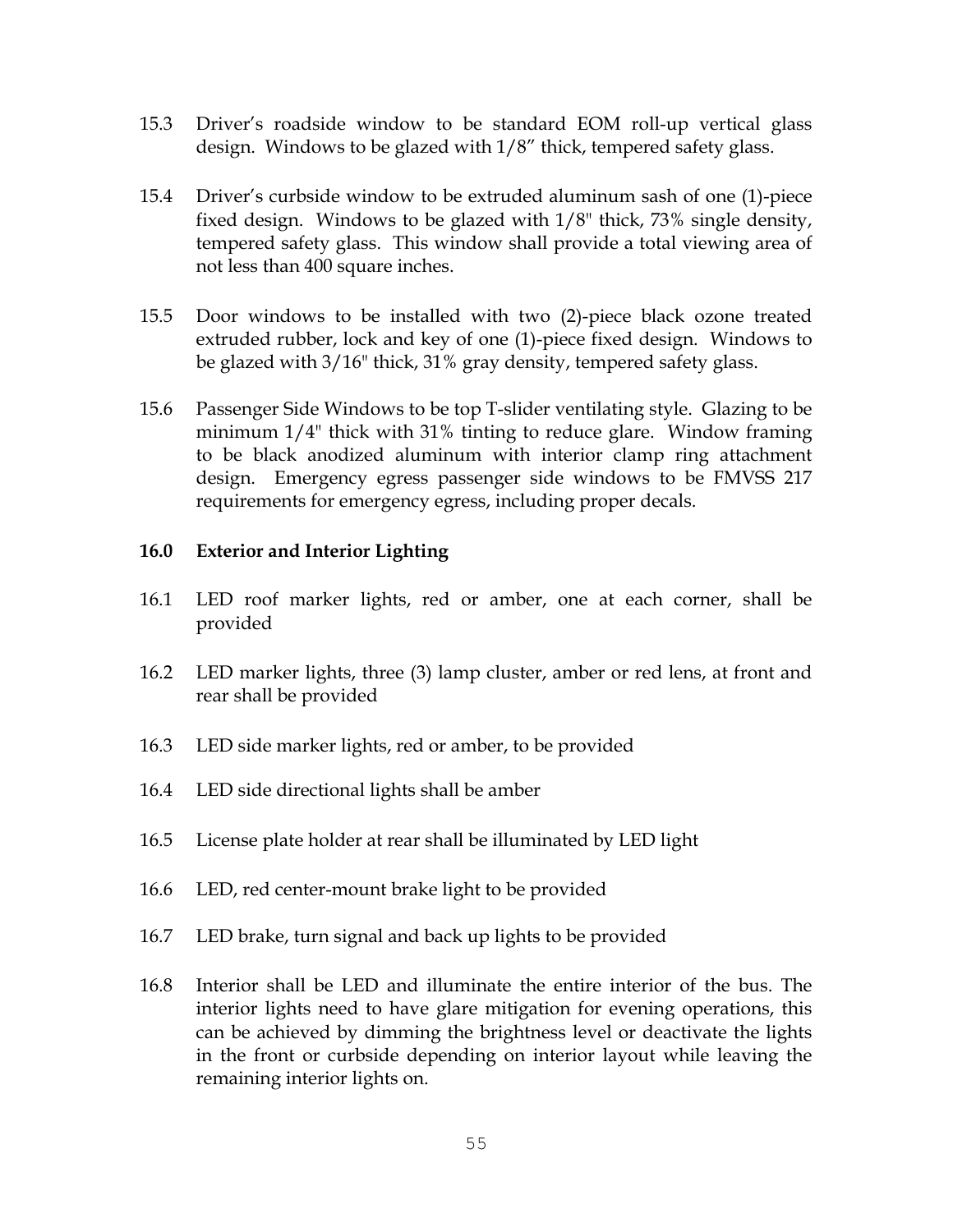- 16.9 LED driver courtesy light operated while the driver door is open shall be provided. Additionally, a driver-controlled override shall be provided to allow operation of all interior passenger courtesy lights when doors are closed and ignition on.
- 16.10 Stepwell lights shall be provided, interior and exterior. All passenger stepwells and doorways shall be LED.

### **17. Finish and Color**

- 17.1 All exterior surfaces shall be smooth and free of visible fasteners, dents and other imperfections. Exterior surface shall be minimum .020" thickness of high-gloss white paint.
- 17.2 Skirts shall consist of straight or curved reinforced fiberglass, easily removable for replacement, matching vehicle color.
- 17.3 Rear wheel well fenders shall be replaceable contoured design, matching vehicle color.
- 17.4 All wheel rims shall be stainless steel.

### **18. Stanchions and Grab Rails**

`

- 18.1 All stanchions and grab rails shall be  $1\frac{1}{4}$  yellow stainless steel tubing with brushed finish. Vertical stanchions shall be secured top and bottom with barrel bolts to prevent twisting. All stanchions shall be mounted floor to ceiling in structural member.
- 18.2 There shall be a vertical stanchion and modesty panel located at the rear of the entrance door and in front of the seats on the wheelchair securement area side. Entry-assist grab rails shall be provided both sides of the door within easy reach from the ground to assist passengers in both boarding and exiting. Grab rails shall be firmly mounted to stanchions and sidewalls or floor.
- 18.3 Modesty panels shall be manufacturer's standard board with rounded corners and with white or light grey laminate on both sides. Modesty panel at wheelchair and passenger seating positions shall be padded, light grey or white.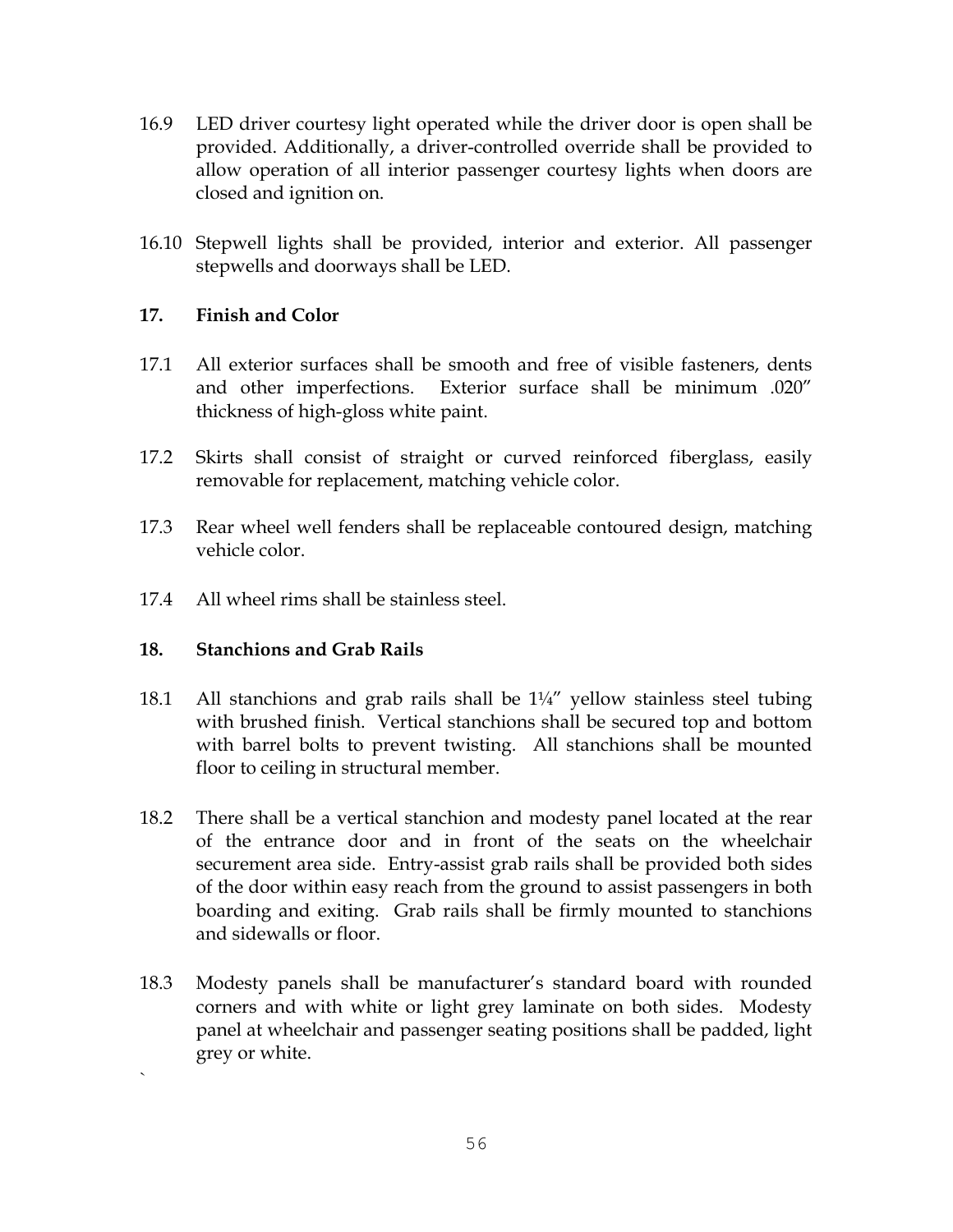- 18.4 Vertical and horizontal stanchions shall be provided behind the driver's seat. Lower section below horizontal bar shall be padded modesty panel. A clear plexiglass panel shall be installed filling the area between the horizontal cross-bar and ceiling for driver privacy and protection. Installation of this panel should not interfere with use of the vertical stanchion as a hand-hold by passengers.
- 18.5 There shall be an ADA-compliant stanchion around the fare box location at the right of the entry ramp. Pre-wire for electronic fare box.

### **19. Body and Roof**

- 19.1 Body Frame Structure-Multi-point rubber isolator mounted body to cab chassis. Wall structural shall be steel cage construction consisting box tubing. The areas between the framing shall be filled with minimum 3/4" thick polyurethane insulation. The assembly shall then be encased in reinforced fiberglass and cured in a vacuum press (preferred) or pressure laminate to create a monolithic structure including gel coat finished exterior and interior surfaces.
- 19.2 Subfloor frame work and side wall frame from floor down shall be stainless steel or galvanized steel to withstand extremes of salt splash. The integrity of floor frames and wall frame shall be 7-year warranty for cracking, original strength.
- 19.3 Roof structure shall consist of steel cage construction consisting of tubing, laminated in a matrix of fiberglass reinforced wood core.
- 19.4 Body Panel Assembly-The side walls, rear crown wall, roof, and front roof crown shall be interlocked by resin saturated fiberglass matting and wood members, forming a unibody design without exposed fasteners or protruding moldings. Body assembly shall meet or exceeds FMVSS 220.
- 19.5 Roof gutters shall be installed over the doors.
- 19.6 When the body unit is mounted, the sections underside the vehicle exposed to the elements shall be treated with undercoating using Tectyl 121-B or approved equal except those areas of the OEM chassis where undercoating is not recommended by the manufacturer. All mechanisms (moving or stationary parts) that are rendered useless by an application of sealant or insulation shall be cleaned free of sealant or insulation including vent canisters and drain pipes. Rust-proofing/corrosion-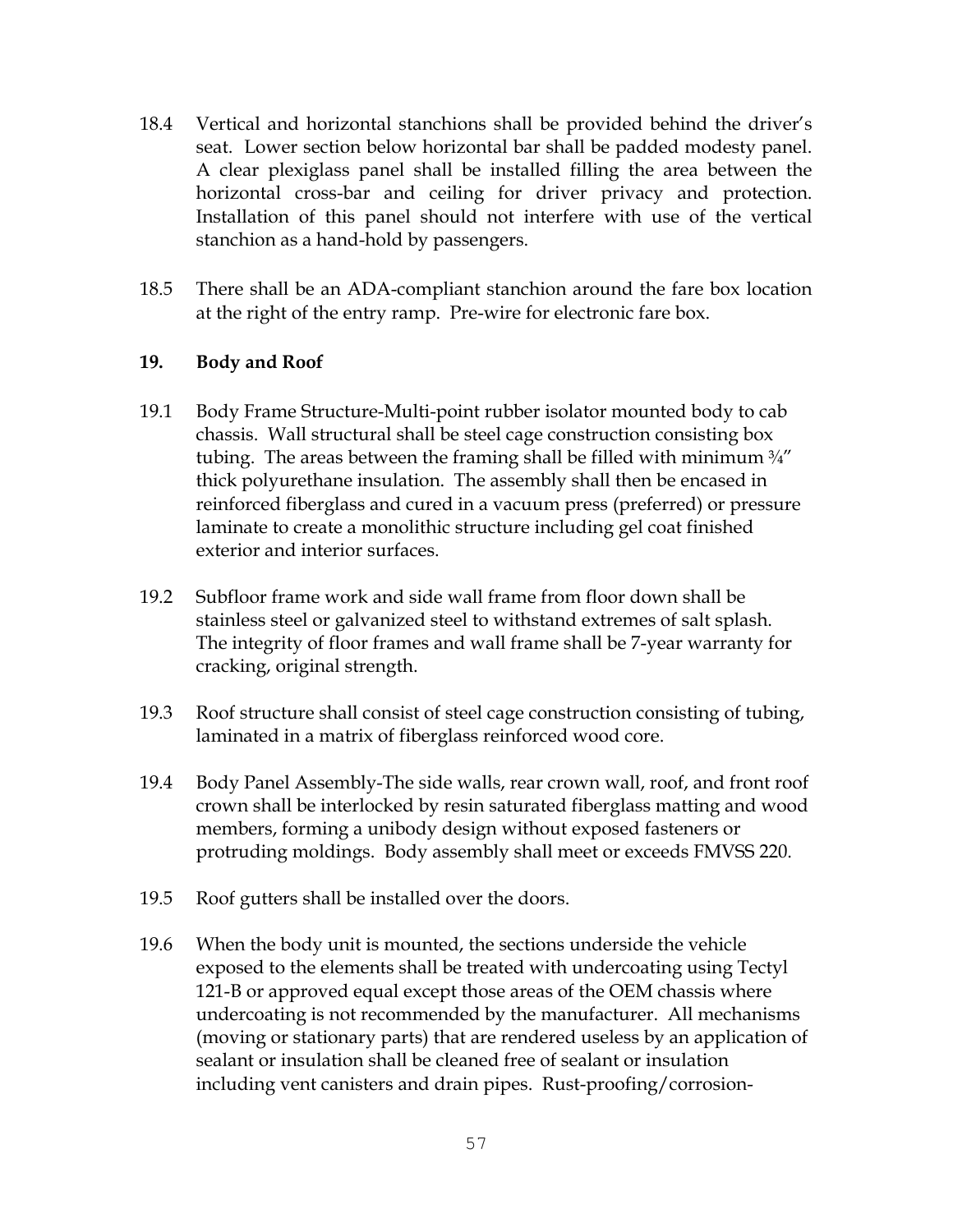proofing shall be warranted for the same period covered by the body/structure warranty.

### **20. Insulation**

- 20.1 Inside walls and ceiling to be insulated with flame-retardant insulation material with a minimum R factor equivalent to R-6.
- 20.2 The engine compartment shall be insulated form the passenger compartment with a minimum of 1" thick flame-retardant fiberglass material or equivalent so as to minimize van interior noise level, heat and fumes.

### **21. Mirrors**

- 21.1 Each vehicle shall be equipped with two  $(2)$  7" x 10" (minimum) heated exterior rear view mirrors with remote and breakaway mounting brackets, one on each side, Rosco or approved equal. Right side front mirror shall be mounted so as to prevent contact with boarding passengers or pedestrians. Mirror arm shall be adequate length to provide rearward vision. Mirrors shall also include separately adjustable flat and convex mirrors. Side mirrors shall be furnished with LED directional.
- 21.2 Standard OEM rear vision mirror with non-glare, day-night feature shall be provided.
- 21.3 A mirror shall be installed on the front of the vehicle that enables the driver to see directly in front of the vehicle from a seated position. This mirror is to be connected to a rear-camera for backing.
- 21.4 One 4" x 8" minimum convex adjustable interior passenger viewing mirror shall be provided and mounted in such a way to allow the driver to easily view passenger activity in the vehicle from the driver's seat.

### **22. Wheelchair Ramp**

- 22.1 Wheelchair ramp shall be a Braun or Riccon powered ramp mounted in entrance door stepwell.
- 22.2 Driver operation switches on dash and outside service door.
- 22.3 All power units, operating joints, linkage and mounting points to the body shall be certified by the manufacturer and/or installer as adequate to meet the minimum load requirement.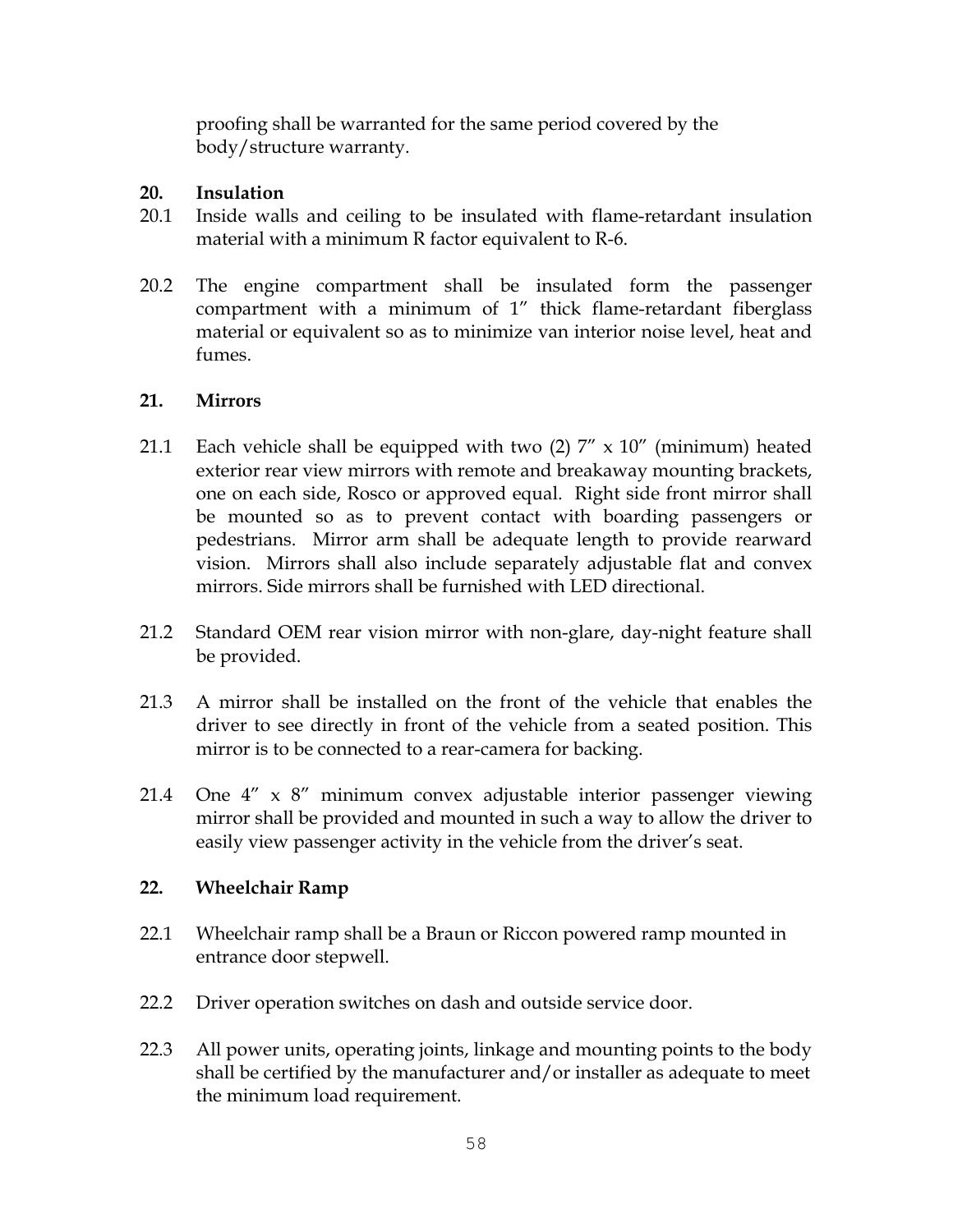- 22.4 The power supply shall be a 12 volt electric or electric-hydraulic system. The power pack system shall be of modular design allowing for easy removal and field replacement, if needed.
- 22.5 A manual back-up system shall be provided to ensure operation of the ramp in case of electrical failure. The backup system shall provide a reliable means of manually raising and lowering the ramp with a minimal physical effort.
- 22.6 A mechanism shall be provided to prevent movement of the vehicle with the ramp deployed. This may be an entry door interlock or interlock requiring the transmission to be in Park position and the parking brake engaged before the ramp can be operated.
- 22.7 A complete set of operating instructions, schematics, and ramp manufacturer Service Manual and Parts Manual shall be included with each ramp. Ramp shall be warranted against defects, parts and labor, for a minimum of one year from delivery of the vehicle.

### **23. Wheelchair Securement System**

- 23.1 Securement devices and their attachments shall restrain a force in the forward longitudinal direction of up to 2,500 pounds per securement leg or clamping mechanism and minimum of 5,000 pounds for each mobility aid.
- 23.2 The securement system shall be located as near to the accessible entrance as practicable and shall have a clear floor area of 30" by 48" for each wheelchair. Two wheelchair positions shall be provided.
- 23.3 Wheelchair securement system shall be Q-Straint Q-8100-A1-SC Deluxe to secure wheelchairs facing forward and must fully comply with the Americans with Disabilities Act requirements. \*OPTIONAL PRICING: for two Q'Straint One All-in-one Wheelchair securement stations.
- 23.4 Wheelchair tie-down and occupant restraint shall consist of four automatic retractors with J-hook per securement area with a separate lap restraint belt for the occupant. Self-tensioning belts to be interchangeable.
- 23.5 Means shall be provided to safely and securely store tie-down straps when not in use by providing pouches on vertical wall to secure tiedowns.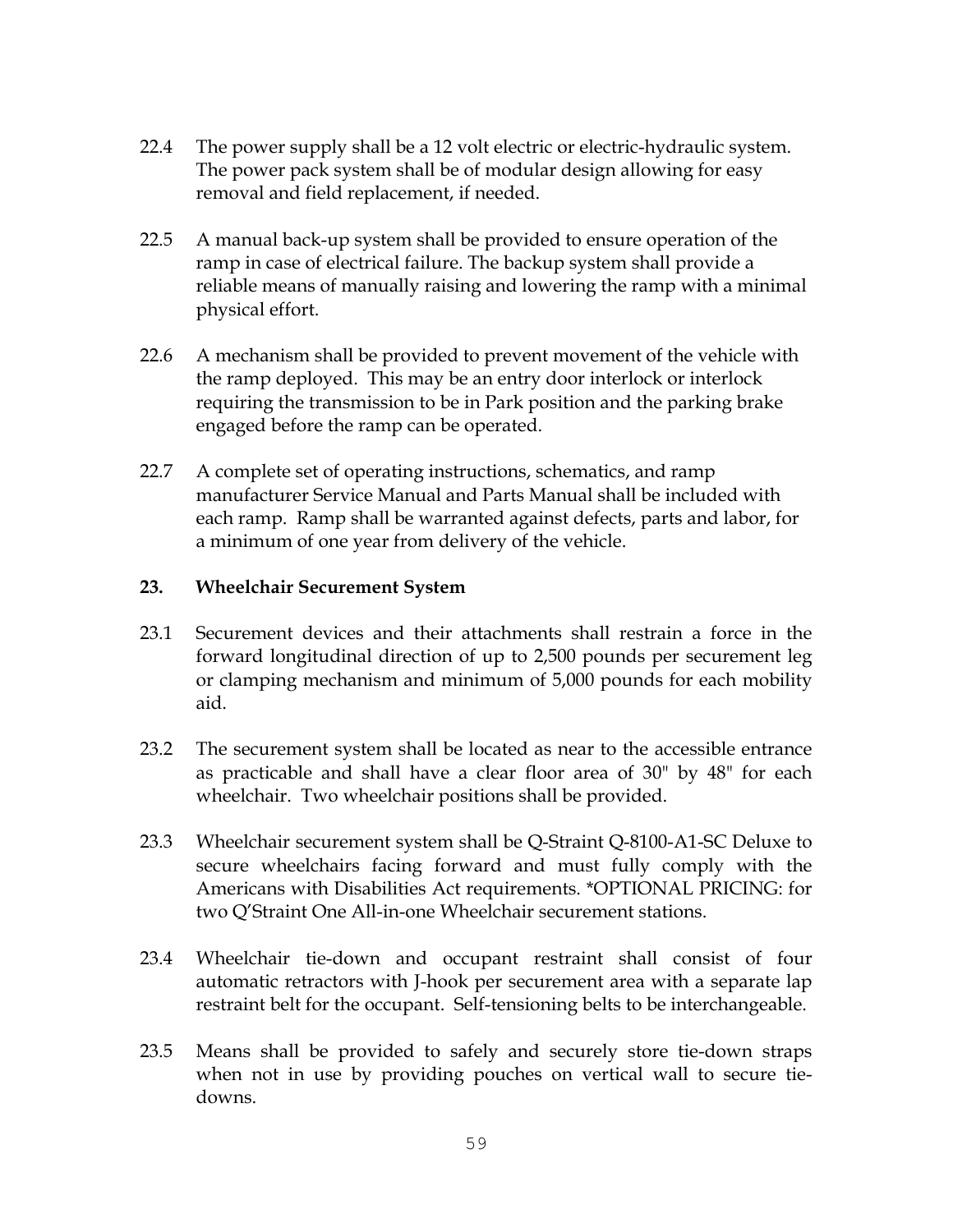### **24. Miscellaneous**

- 24.1 Maximum heavy-duty radiator and cooling fan available shall be provided. Radiator shall be equipped with a surge tank if available from chassis manufacturer. Coolant provided per State Standard Specification  $(-34^{\circ}F)$ .
- 24.2 Vehicle shall be equipped with a minimum 64-gallon propane tank with a skid shield.
- 24.3 Indicated devises shall be gauge type, not "tell tale" lights and include the following: 24.3.1 Voltmeter 24.3.2 Oil Pressure Gauge 24.3.3 Engine Temperature Gauge 24.3.4 Fuel Tank Level Gauge 24.3.5 Speedometer with Odometer
- 24.4 The vehicle is to be equipped with a Pre-Trip light check switch (if available)
- 24.5 Audible backup alarm to be installed.
- 24.6 Back up sensors, with driver indicator and audible alarm, to be installed in rear bumper to alert the driver when backing toward close objects.
- 24.7 Front OEM bumper to be provided. Rear energy absorbing, black polyurethane-type "Help" bumper to be provided. Bumpers shall be attached to the chassis frame using ½' diameter Grade 5 bolts.
- 24.8 Dual horns shall be provided.
- 24.9 Driver's sun visor shall be provided.
- 24.10 Vehicle shall be equipped with 3/16" rubber composite front and rear mud flaps.
- 24.11 A minimum five (5) pound dry powder type fire extinguisher with gauge and hose, U.L. approved, shall be provided securely mounted in a vertical position and easily accessible to the driver inside the vehicle.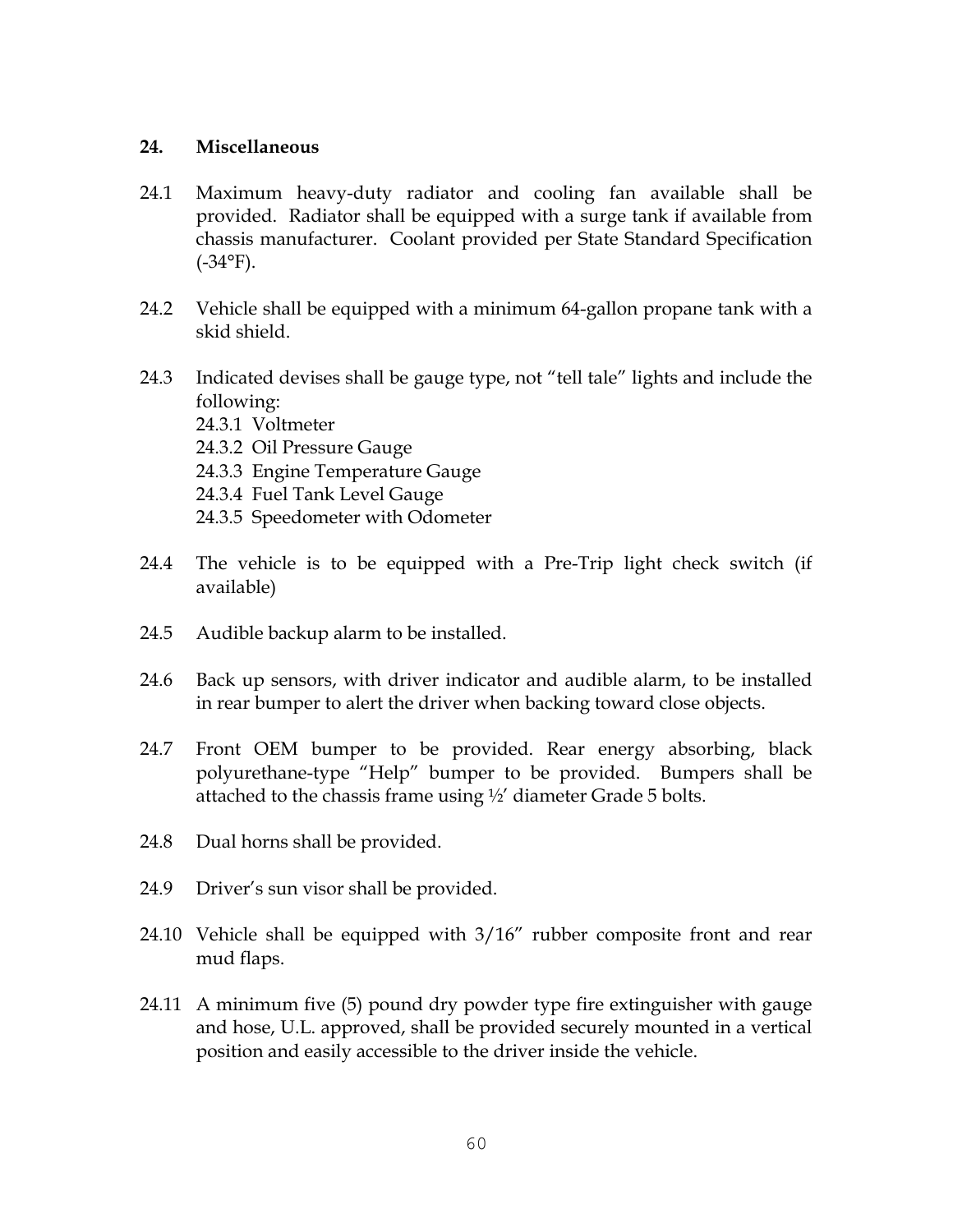- 24.12 A three (3) triangle reflector kit shall be provided and securely mounted in an easily accessible location to the driver.
- 24.13 A standard 16-unit first aid kit and a bodily fluid spill (blood borne pathogens) kit shall be provided.
- 24.14 Vehicle shall be delivered with (one set) of both chassis manufacturer and body manufacturer maintenance manuals and parts manuals including at a minimum engine, transmission, air conditioning, anti-lock brakes, and wheelchair ramp. A complete electrical schematic shall be provided. All diagnostic software will be included.
- 24.15 All brackets and fasteners for attaching front and rear license plates to the vehicle shall be provided. Brackets and fasteners to be corrosion-resistant.
- 24.16 Each vehicle shall contain a complete ADA Signage package.
- 24.17 Vehicle shall be equipped with Tie Tech, Inc. Safe-cut webbing cutter and Evac-Aid evacuation blanket, securely mounted in a location easily accessible to the driver.
- 24.18 Vehicle shall be equipped with a AM/FM stereo, public address amplifier, and hand held microphone. Five (5) speakers shall be included, two (2) front and two (2) rear, in the face of the ceiling end closures and one (1) on the exterior of the bus by the passenger entrance door.
- 24.19 Vehicle shall be equipped with two (2) US DOT approved rubber wheel chocks.
- 24.20 Vehicle shall be equipped with front, side and rear Luminator Horizon LED destination signs. Front destination sign shall be located in body above windshield, side destination sign shall be located in passenger curbside window behind wheelchair lift door and the rear should be mounted on high on the curbside
- 24.21 Vehicle shall be equipped with a storage compartment above the driver door. Compartment shall be at minimum 400 cubic inches.
- 24.22 Driver side running board to be included for entering the bus.
- 24.23 Vendor shall furnish, installed, Radio Engineering Industries (REI) recording system supplied by REI, 6534 L Street, Omaha, NE 68117. Please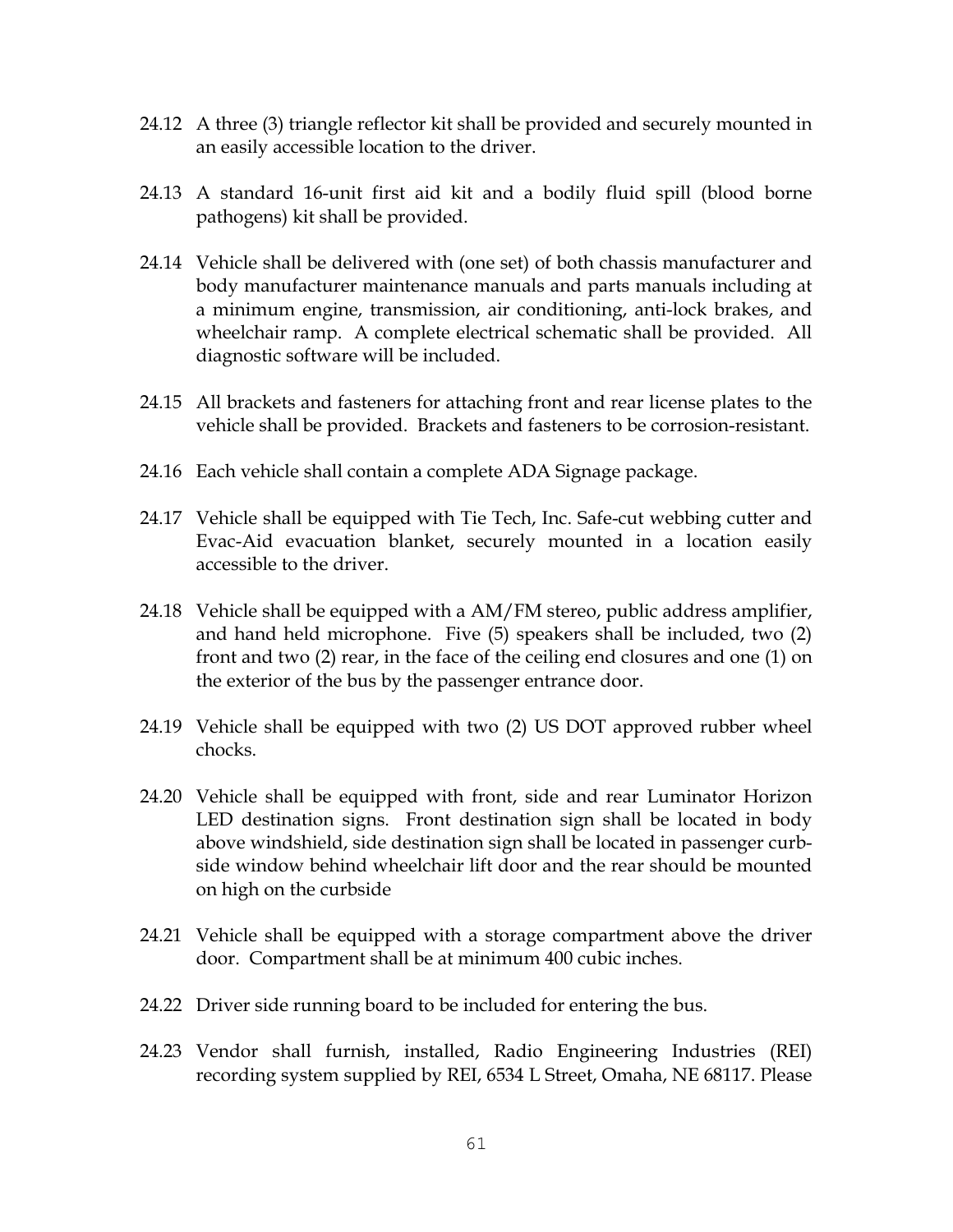contact REI for best camera millimeter lenses. **Please contact MTA for exact placement of the cameras.**

- 24.23.1 DVR, HD5-600 6 Channel w/ WI-FI/GPS Module
- 24.23.2 HD5 Series Hard Drive 2TB
- 24.23.3 Six color cameras shall be provided at locations to be specified by MTA, including front ceiling facing rear, behind driver facing doorway, right of doorway facing driver, facing out front windshield. Two of the six color cameras shall be installed on the exterior sides of the bus, one camera on each side, facing the rear.
- 24.23.4 Suggested Camera Types: Windshield Mount IP Camera Side Camera 6.0mm Left Side (Driver) Backward Side Camera 6.0mm Right Side (Driver) Backward IP Mini-Dome Camera HFOV Bus-watch harness, alarm/panic Harness, DVR vehicle sensors Wi-Fi MIMO + GPS, Antenna with 20' Cable(s) Kit
- 24.24 Bus stop buttons on every seat stanchion OR pull-cord on both sides of the bus in passenger area. Add stop button on flip-up seats for wheelchair passenger convenience. Touch tape will not be accepted.
- 24.25 Bike rack attached at the front of the bus with a capacity for two (2) bikes, shall be stainless steel with black powder coat.
- 24.26 The vehicle is to be equipped with cruise control.

### **25. Quality Assurance and Delivery**

- 25.1 The Contractor shall assume all responsibility for quality of all components and equipment supplied on these vehicles.
- 25.2 MTA shall have the right to inspect the vehicles during production and final assembly, prior to delivery.
- 25.3 Each vehicle shall be delivered with a weight ticket showing the vehicle's gross weight after installation of all components and vehicle is ready for delivery.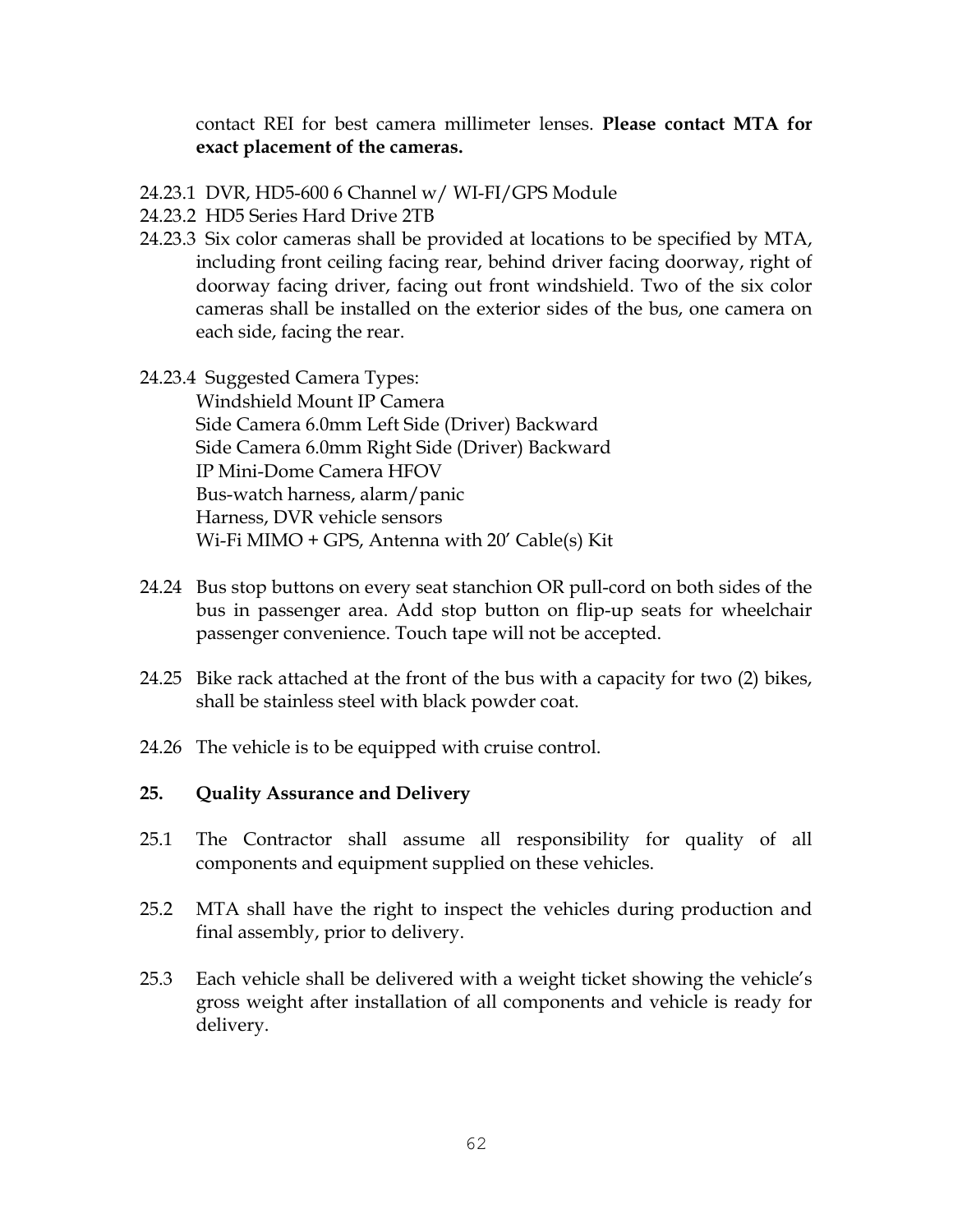- 25.4 MTA will carry out a thorough inspection upon delivery prior to acceptance of the vehicles and may refuse delivery should defects be found.
- 25.5 MTA will conduct a water leak test on all windows and doors, both OEM and those altered or placed on the vehicle during conversion, as part of its acceptance testing.
- 25.6 Vendor shall include as part of the proposal a detailed description of the warranty provision covering the proposed vehicle and necessary equipment. The location of the provider of warranty repairs shall be listed for each warranted item.
- 25.7 Should warranty repair be necessary, the contractor must pick up the vehicle and deliver it when the work is complete. No shipping shall be charged to MTA for parts related to warranty work.

### **26. Warranty**

| 26.1 Warranty shall be as follows (minimum) |  |
|---------------------------------------------|--|
|                                             |  |
|                                             |  |
|                                             |  |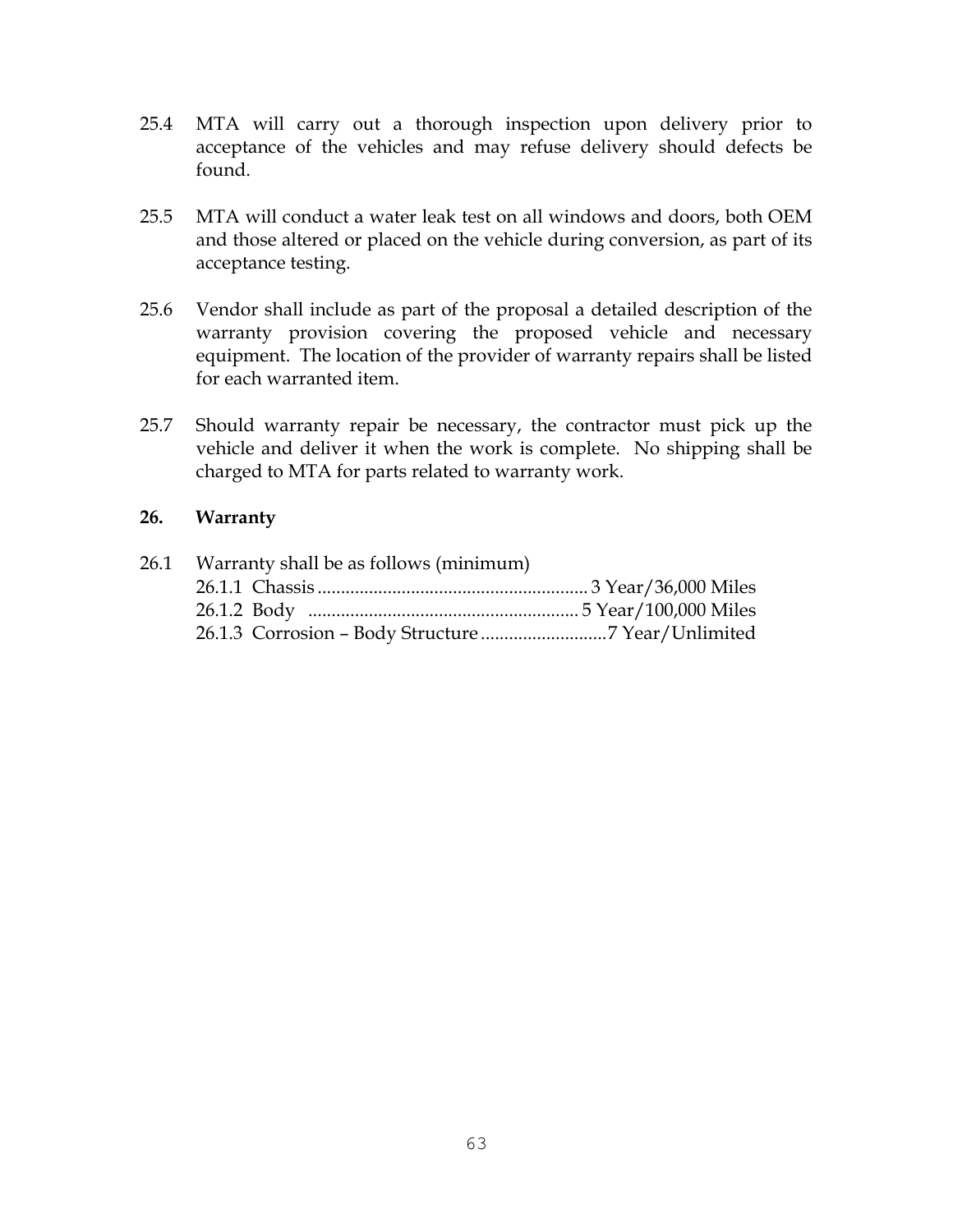# Diagram A

12 Ambulatory Passengers and 2 Wheelchair Positions

To be supplied by Bidder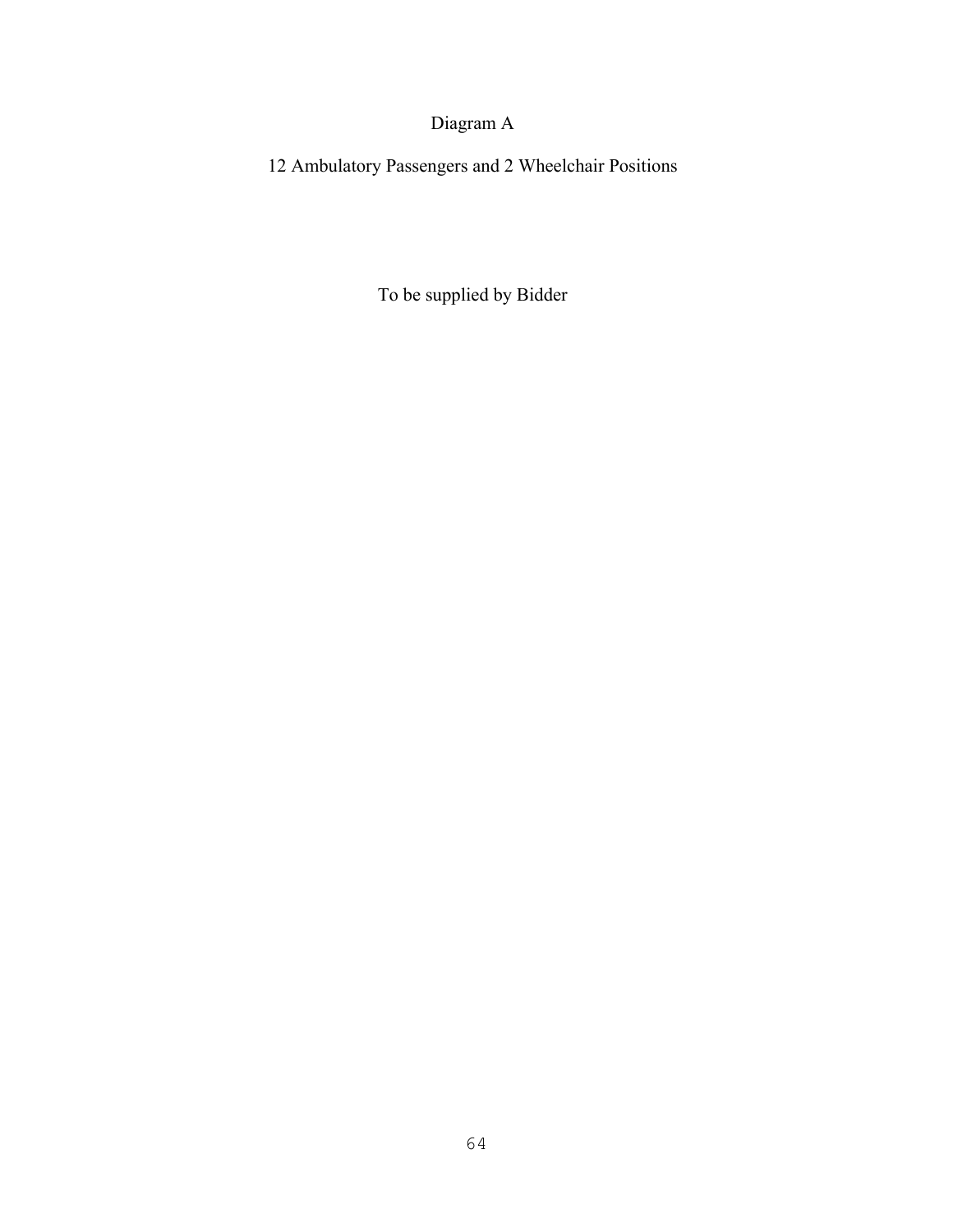# MTA RFP 22-03 BID FORM

#### FOR: (1) LOW FLOOR CUTAWAY VEHICLE

TO: MTA 110 Elm Street Manchester, New Hampshire 03101 (603) 623-8801 (603) 626-4512 Fax

The undersigned hereby offers to furnish one low floor cutaway buses at the prices quoted below in conformance with the terms, conditions, and specifications received from MTA which have been carefully examined and which are incorporated by reference herein. The prices quoted are exclusive of all federal, state and local taxes. The prices quoted include all costs / charges for delivery to MTA's specified location, processing costs, overhead, and any other government charges which are now or may be subsequently imposed on items to be supplied, and any other charges / costs associated in the furnishing of the items to be supplied. All prices quoted SHALL BE FIRM / FIXED.

#### PLEASE PROOF READ YOUR BID CAREFULLY!

| <b>ITEM DESCRIPTION</b> | UNIT PRICE | <b>EXTENDED PRICE</b> |
|-------------------------|------------|-----------------------|
|                         |            |                       |
|                         |            |                       |
|                         |            |                       |
|                         |            |                       |

**COMPANY** 

Print Name Of Auth. Rep.  $\qquad \qquad$  Auth. Rep. Signature

**\_\_\_\_\_\_\_\_\_\_\_\_\_\_\_\_\_\_\_\_\_\_\_\_\_\_\_\_\_\_\_\_\_\_\_\_\_\_\_\_\_\_\_\_\_\_\_\_\_\_\_\_\_\_\_\_\_\_\_\_\_\_\_\_\_\_\_\_\_\_\_\_**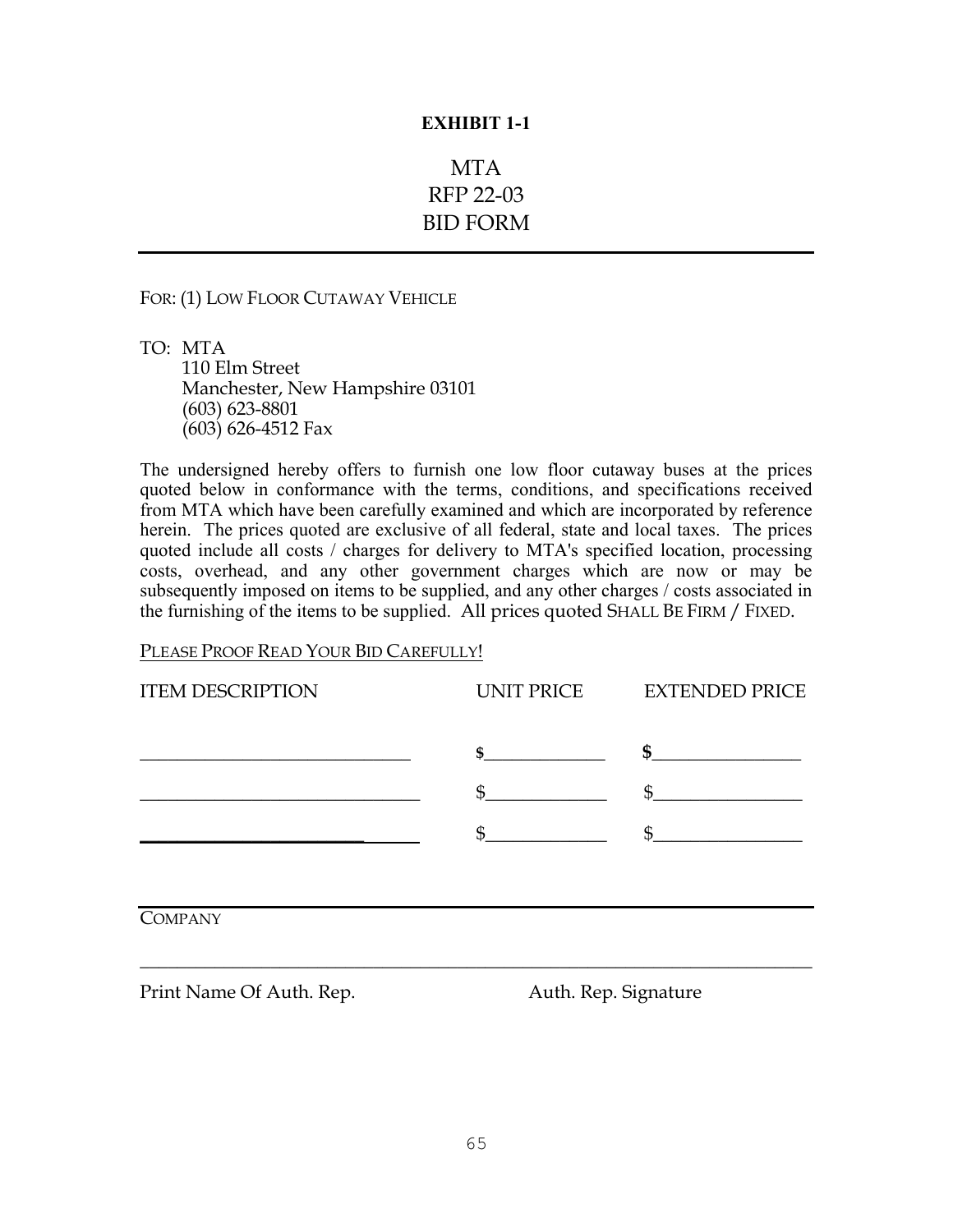### **MTA**

# **SUPPLEMENTAL INFORMATION REQUIRED OF BIDDERS RFP No. 22-03 (1) One Low Floor Cutaway Bus**

| Location for Engine / Transmission Warranty Repair:                                                                      |  |
|--------------------------------------------------------------------------------------------------------------------------|--|
| <u> 1989 - Andrea Santa Alemania, amerikana amerikana amerikana amerikana amerikana amerikana amerikana amerikana</u>    |  |
| <u> 1989 - Johann Stoff, die besteht aus der Stoffen und der Stoffen und der Stoffen und der Stoffen und der Stoffen</u> |  |
| <u> 1989 - Johann Barbert, mars and de Brasilian (b. 1989)</u>                                                           |  |
| <b>Location for Body Warranty Repair:</b>                                                                                |  |
|                                                                                                                          |  |
|                                                                                                                          |  |
|                                                                                                                          |  |

**\_\_\_\_\_\_\_\_\_\_\_\_\_\_\_\_\_\_\_\_\_\_\_\_\_\_\_\_\_\_\_\_\_\_\_\_\_\_\_\_\_\_\_\_\_\_\_\_\_\_**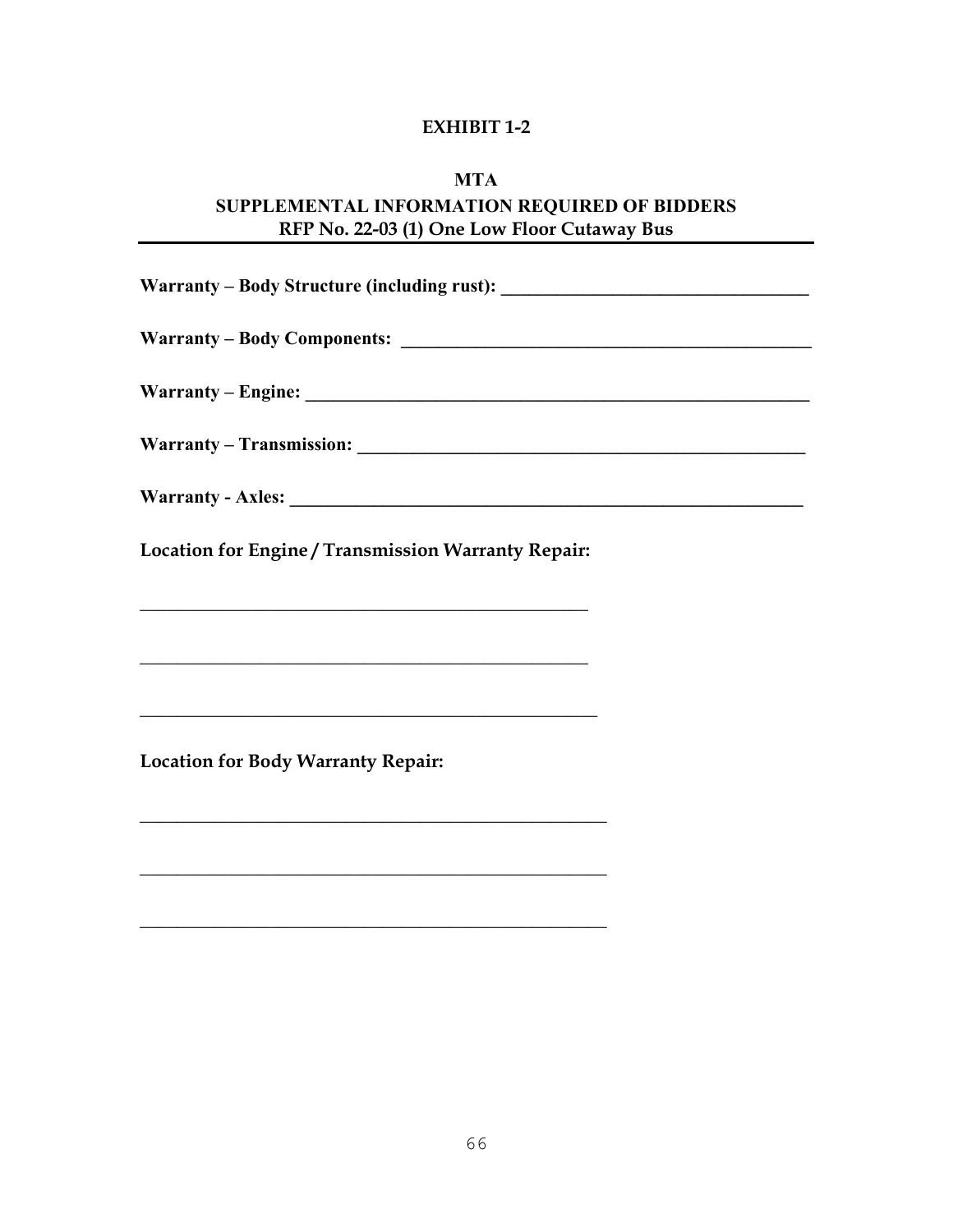### **MTA REQUESTS FOR APPROVAL OR EXCEPTION**

|                                                                                                                                                                                                                                | $\textbf{PAGE:}\underline{\hspace{1cm}}\underline{\hspace{1cm}}\underline{\hspace{1cm}}\underline{\hspace{1cm}}\underline{\hspace{1cm}}\underline{\hspace{1cm}}\underline{\hspace{1cm}}\underline{\hspace{1cm}}\underline{\hspace{1cm}}\underline{\hspace{1cm}}\underline{\hspace{1cm}}\underline{\hspace{1cm}}\underline{\hspace{1cm}}\underline{\hspace{1cm}}\underline{\hspace{1cm}}\underline{\hspace{1cm}}\underline{\hspace{1cm}}\underline{\hspace{1cm}}\underline{\hspace{1cm}}\underline{\hspace{1cm}}\underline{\hspace{1cm}}\underline{\hspace{1cm}}\underline{\hspace{1cm}}\underline{\hspace{$ |  |
|--------------------------------------------------------------------------------------------------------------------------------------------------------------------------------------------------------------------------------|-------------------------------------------------------------------------------------------------------------------------------------------------------------------------------------------------------------------------------------------------------------------------------------------------------------------------------------------------------------------------------------------------------------------------------------------------------------------------------------------------------------------------------------------------------------------------------------------------------------|--|
|                                                                                                                                                                                                                                |                                                                                                                                                                                                                                                                                                                                                                                                                                                                                                                                                                                                             |  |
|                                                                                                                                                                                                                                | PAGE:                                                                                                                                                                                                                                                                                                                                                                                                                                                                                                                                                                                                       |  |
| <b>BIDDER'S REQUEST:</b>                                                                                                                                                                                                       |                                                                                                                                                                                                                                                                                                                                                                                                                                                                                                                                                                                                             |  |
|                                                                                                                                                                                                                                |                                                                                                                                                                                                                                                                                                                                                                                                                                                                                                                                                                                                             |  |
|                                                                                                                                                                                                                                |                                                                                                                                                                                                                                                                                                                                                                                                                                                                                                                                                                                                             |  |
|                                                                                                                                                                                                                                |                                                                                                                                                                                                                                                                                                                                                                                                                                                                                                                                                                                                             |  |
|                                                                                                                                                                                                                                |                                                                                                                                                                                                                                                                                                                                                                                                                                                                                                                                                                                                             |  |
| <b>RESPONSE:</b>                                                                                                                                                                                                               |                                                                                                                                                                                                                                                                                                                                                                                                                                                                                                                                                                                                             |  |
|                                                                                                                                                                                                                                |                                                                                                                                                                                                                                                                                                                                                                                                                                                                                                                                                                                                             |  |
| DENIED CONTROL CONTROL CONTROL CONTROL CONTROL CONTROL CONTROL CONTROL CONTROL CONTROL CONTROL CONTROL CONTROL CONTROL CONTROL CONTROL CONTROL CONTROL CONTROL CONTROL CONTROL CONTROL CONTROL CONTROL CONTROL CONTROL CONTROL |                                                                                                                                                                                                                                                                                                                                                                                                                                                                                                                                                                                                             |  |
| <b>COMMENTS:</b>                                                                                                                                                                                                               |                                                                                                                                                                                                                                                                                                                                                                                                                                                                                                                                                                                                             |  |
| <b>SIGNATURE</b>                                                                                                                                                                                                               | <b>DATE</b>                                                                                                                                                                                                                                                                                                                                                                                                                                                                                                                                                                                                 |  |